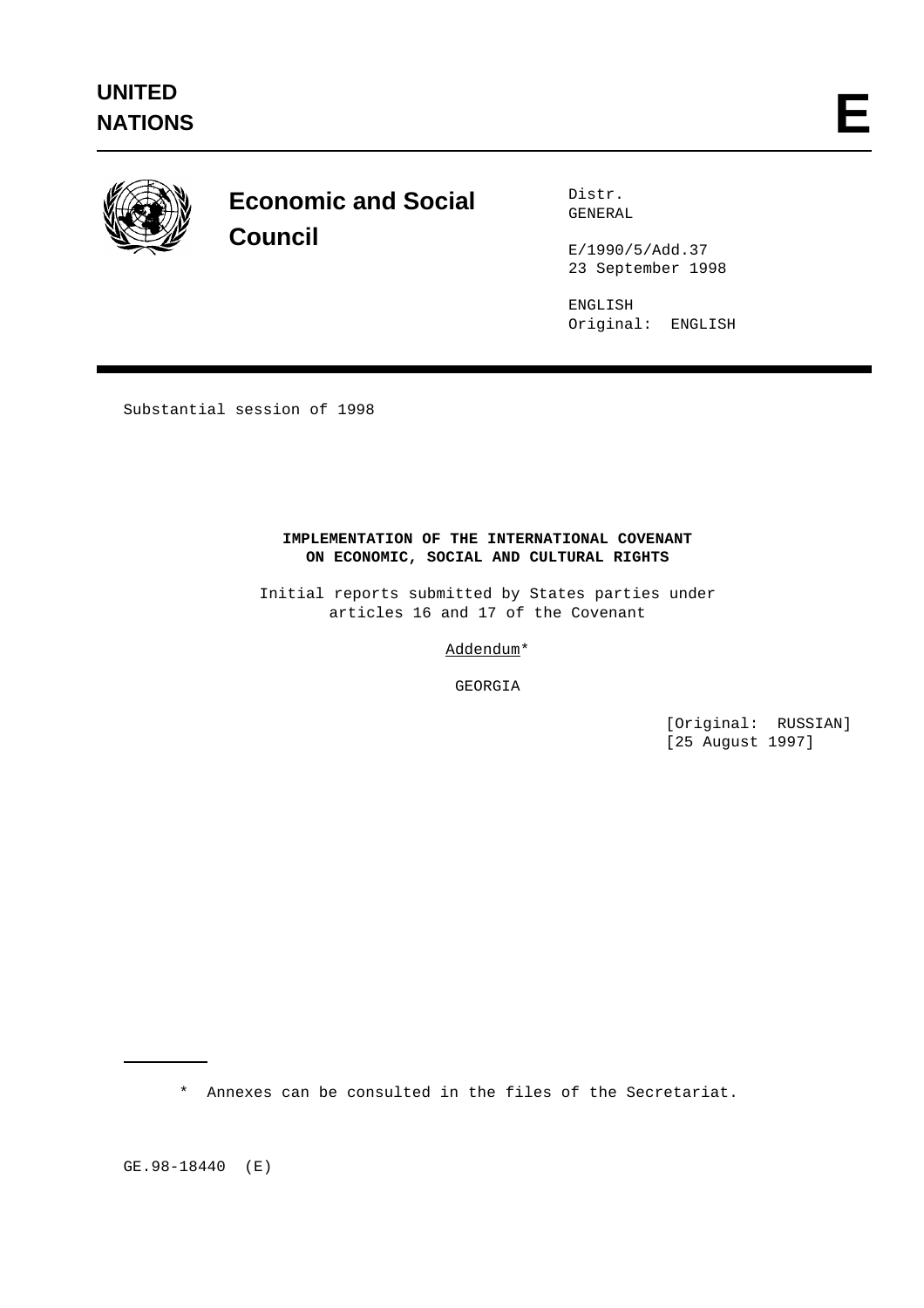# CONTENTS

|                |                                |  |  |  |  |  |  |  |  |  |  |             |           | Paragraphs Page |  |
|----------------|--------------------------------|--|--|--|--|--|--|--|--|--|--|-------------|-----------|-----------------|--|
|                | Introduction $\ldots$ , 1 - 14 |  |  |  |  |  |  |  |  |  |  |             |           | 3               |  |
| $\mathbf{I}$ . |                                |  |  |  |  |  |  |  |  |  |  | $15 - 34$   |           | 5               |  |
| TT.            |                                |  |  |  |  |  |  |  |  |  |  | $35 - 49$   |           | 8               |  |
| III.           |                                |  |  |  |  |  |  |  |  |  |  |             | $50 - 67$ | 10              |  |
| TV.            |                                |  |  |  |  |  |  |  |  |  |  |             |           | 13              |  |
| V.             |                                |  |  |  |  |  |  |  |  |  |  |             |           | 16              |  |
| VI.            | Article 10                     |  |  |  |  |  |  |  |  |  |  | . 119 - 147 |           | 22              |  |
| VII.           | Article 11                     |  |  |  |  |  |  |  |  |  |  | . 148 - 199 |           | 27              |  |
|                | VIII. Article 12               |  |  |  |  |  |  |  |  |  |  | . 200 - 251 |           | 36              |  |
| TX.            | Article 13                     |  |  |  |  |  |  |  |  |  |  | . 252 - 289 |           | 44              |  |
| $X_{-}$        | Article 15                     |  |  |  |  |  |  |  |  |  |  | . 290 - 323 |           | 49              |  |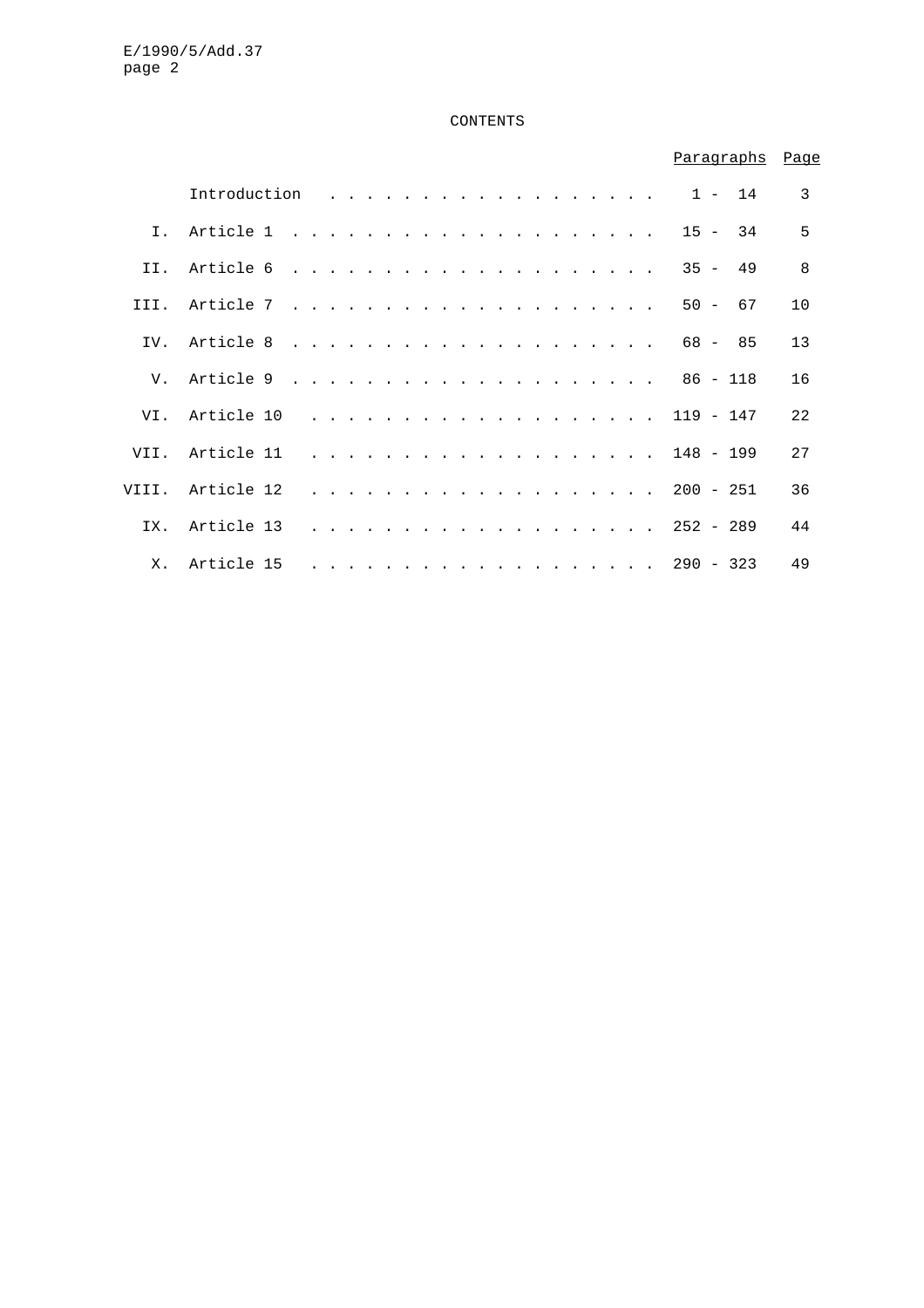#### INTRODUCTION

1. This is an initial report prepared in accordance with articles 16 and 17 of the International Covenant on Economic, Social and Cultural Rights, and reflects the current situation as regards implementation of the Covenant in Georgia. It covers the period from August 1994 to the end of June 1997.

2. To prepare this initial report of Georgia on the implementation of the International Covenant on Economic, Social and Cultural Rights (hereafter: "the Covenant"), a temporary working group comprising representatives of various Ministries and government departments was set up by order of the State Minister. The core document was prepared by the same group.

3. Material submitted by State legislative and executive authorities and the Association of Georgian Trade Unions, material from the mass media and sociological research was used in compiling the report. The delay in submission of the report is due to the lack of a permanently operating department specializing in the preparation of State reports.

4. An official translation of the Covenant into Georgian was produced in 1994. Since the text has not been published in a large print-run, however, it remains inaccessible to the general public. Excerpts from basic United Nations human rights instruments in Georgian, Russian and English have been published in a limited run in Ajaria. Hence the Covenant has not been properly circulated among law-enforcement, judicial and non-governmental human rights bodies. Accordingly, Presidential Decree No. 284 of 3 June 1997, "Measures to afford greater protection for human rights in Georgia", calls for the publication of a compilation of the principal international human rights agreements, including the Covenant. The Georgian Supreme Court has been recommended to ensure that Georgian courts actively apply international human rights standards (Decree, paragraph 9).

5. The Constitution (article 6.2) states that Georgian legislation shall conform to the generally recognized principles and standards of international law. Provided they are not inconsistent with the Constitution, international treaties and agreements to which Georgia is a party take precedence in law over domestic legislation.

6. Broadly speaking, the Georgian Constitution encompasses the full range of rights covered by the Covenant. At the same time, it does not repudiate generally recognized human and civic rights, liberties and safeguards that are not mentioned within it (article 39). Constitutional guarantees of the rights provided for under the Covenant are discussed in the commentaries on the respective articles of the Covenant in this report. (For the right to self-determination, see the commentary on article 1 of the Covenant.)

7. This report contains no commentary on article 14 because free, compulsory primary education is provided for under the Constitution (article 35.5) and is unfailingly applied in practice throughout the country.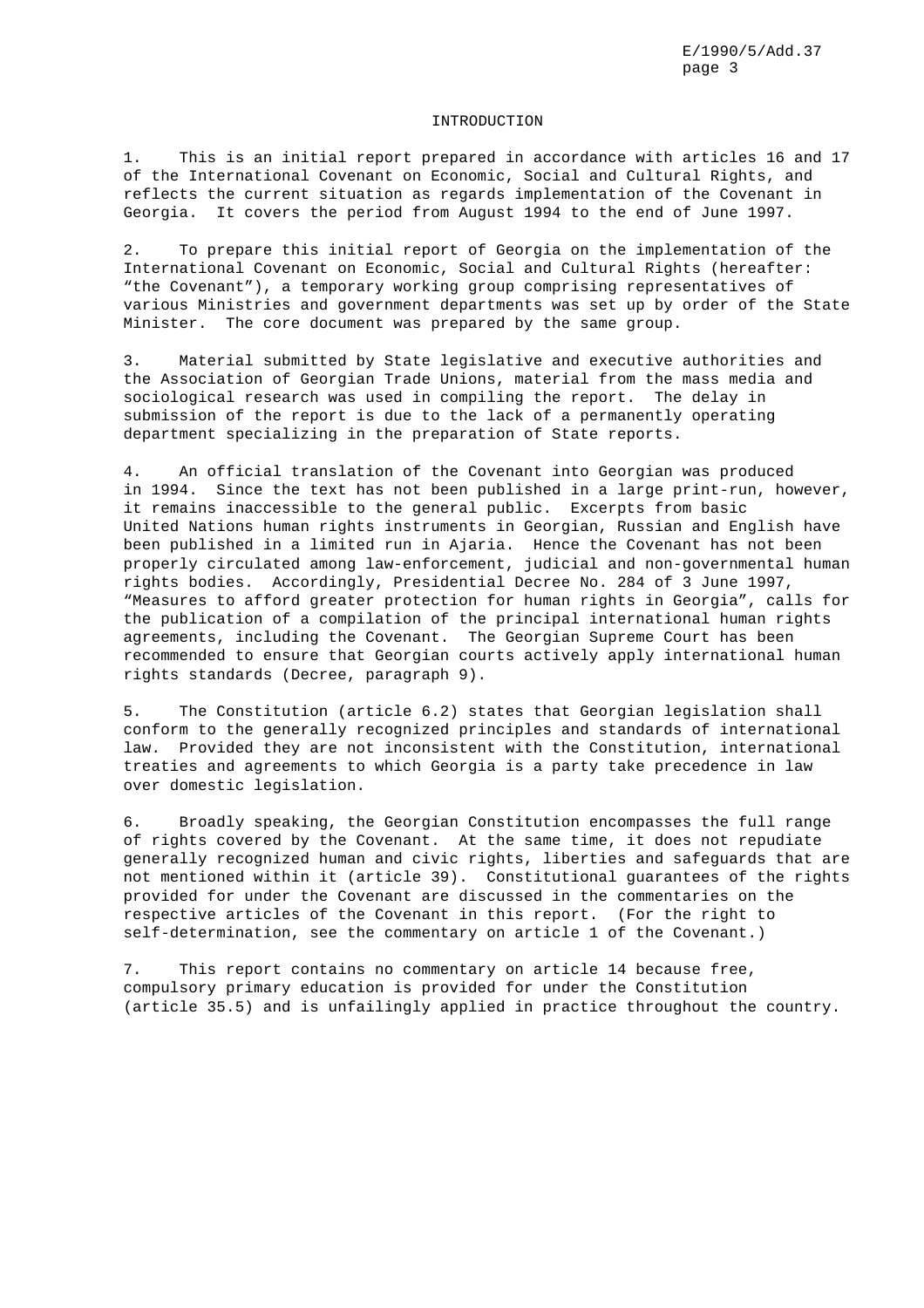8. Anti-discriminatory principles underpin a number of constitutional provisions:

(a) On equal rights for Georgian citizens in social, economic, cultural and political life irrespective of their language or national, ethnic or religious affiliation (article 38.1);

(b) On the equality of all before the law irrespective of race, skin colour, language, sex, religion, political or other views, national, ethnic or religious affiliation, origin, estate or social status, or place of residence (article 14); and

(c) On the equal socio-economic development of the entire country (article 31).

9. The Constitution states that everyone lawfully within Georgia is free to choose his place of residence, to move within the country and to leave the country (articles 22.1, 22.2). Aliens and stateless persons have the same rights and duties as Georgians except as otherwise provided by law. Georgia affords asylum to aliens and stateless persons in accordance with the procedure established by law. The extradition of refugees facing prosecution on political grounds or for an activity not regarded as a crime in Georgia is prohibited (article 47).

10. According to the Aliens (legal status) Act, an "alien" is a citizen of another State or an individual who is stateless. Aliens in Georgia are equal before the law without regard to their origins, social status, estate, race, nationality, sex, education, language, religion, political or other views, spheres of activity or other circumstances. Georgia protects the lives, personal inviolability, rights and liberties of aliens legally in Georgian territory.

11. Aliens living in Georgia have the same rights to work and leisure as Georgian citizens, but are not entitled to hold jobs that by law may be taken only by Georgian citizens.

12. Aliens also have the right: to health care and social welfare; to own personal property and to inherit and bequeath property; to receive an education on the same footing as Georgian citizens; to cultural values, to use their native tongues, and to preserve and promote their national cultures and traditions; to take part in civil (non-political) associations; and to freedom of religion.

13. Aliens have the same rights as Georgian citizens in matrimonial and family matters. They may exercise intellectual property rights over academic works, artistic creations, inventions and so forth. The Constitution does, however, reserve the right of the State to impose restrictions on aliens' and stateless persons' political activities (article 27).

14. From 1994 up to the submission of this report, the Georgian Parliament passed the following laws governing aspects of human rights covered by the Covenant: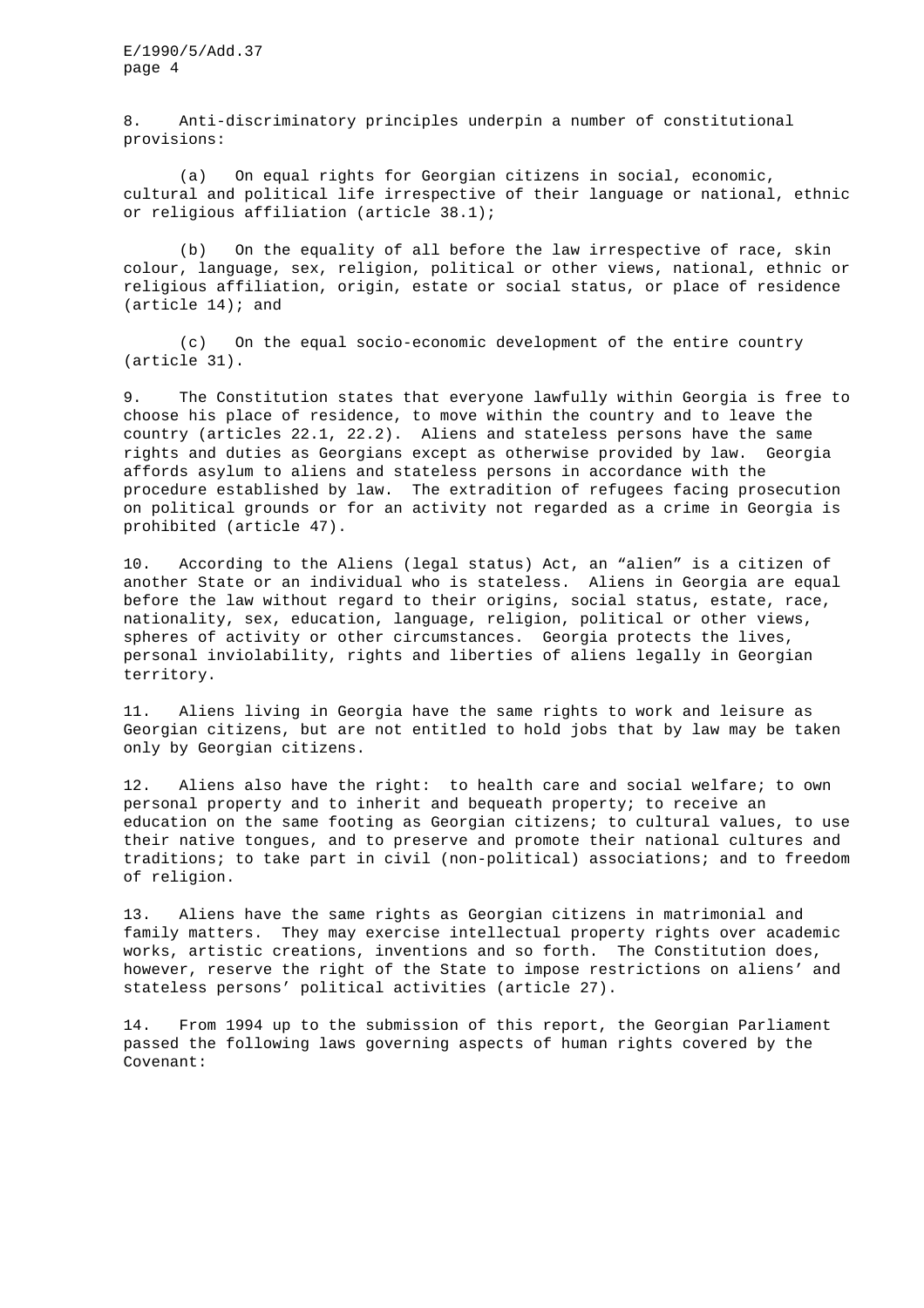- Administrative Offences Code and Marriage and Family Code (amendment) Act - 17 March 1994;
- Civil Associations Act 14 June 1994;
- Invalids Welfare Act 14 June 1994;
- Psychiatric Assistance Act 1 May 1995;
- Constitutional Court Act 31 January 1996;
- Consumers' Rights Act 20 March 1996;
- Land for Farming (ownership) Act 22 March 1996;
- Displaced Persons Act 28 June 1996;
- Families of Persons who have Died for the Territorial Integrity, Freedom and Independence of Georgia, have Disappeared without Trace, or have Died of their Injuries (welfare) Act - 27 December 1996;
- Trade Unions Act 2 April 1997;
- Minimum Subsistence Level (requlations for determining) Act -17 April 1997;
- Medical Insurance Act 18 April 1997; and
- Civil Code 27 June 1997.

# **I. Article 1**

15. The State confirms its respect for the right to self-determination, believing that its exercise can take a number of forms. What these forms have in common is that the principles governing citizenship are the same in all cases, and that the individual lifestyles of the minorities living in the country are guaranteed.

16. Georgia's respect for the right of peoples to self-determination is reflected in its policy on national minorities. Article 38 of the Constitution proclaims Georgian citizens to be equal regardless of their linguistic, national, ethnic or religious background, among other considerations. At the same time, in accordance with universally recognized principles of international law, minority rights must not be exercised in a manner inconsistent with Georgia's sovereignty, State system, territorial integrity or political independence.

17. Equality of all citizens before the law, irrespective of their nationality or race, is guaranteed by the Citizenship Act (article 4).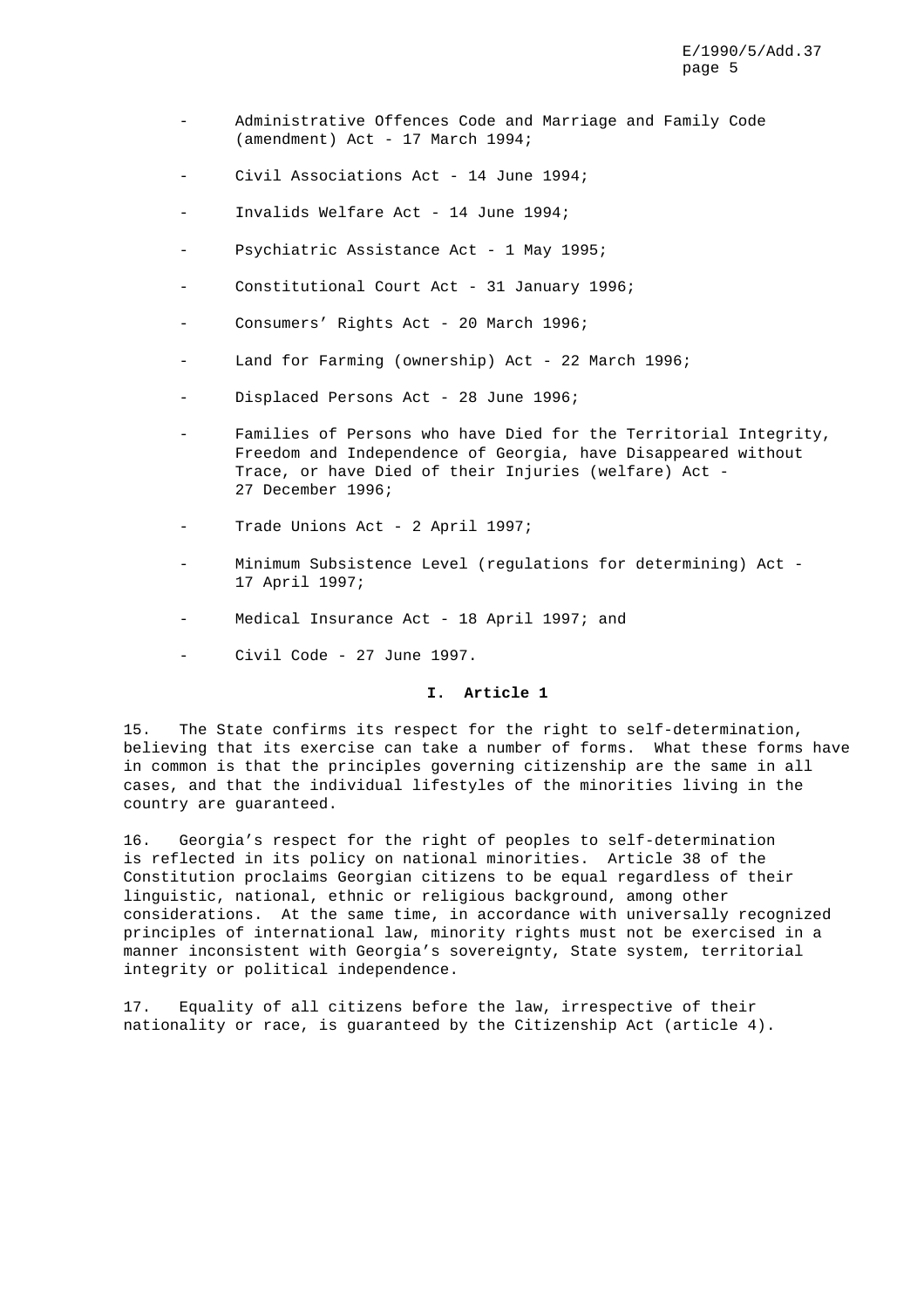18. Representatives of 94 different nationalities live in Georgia. The country has developed an infrastructure that helps national and ethnic minorities to express their own identities in language and culture.

19. The State finances the publication of official newspapers in Russian (Svobodnaya Gruzia), Armenian (Vrastan) and Azerbaijani (Gyurjyustan). Newspapers are also published, by private individuals and non-governmental organizations, in Greek, German and Russian. The country has around 400 national schools - Russian, Azerbaijani, Armenian, Abkhaz, Ossetian etc. - in operation.

20. There are two professional Russian theatre companies and an Armenian drama company in the Georgian capital. A Russian editorial and production team works alongside the Georgian team on the television, and besides the Georgian and Russian teams, the radio also has an Armenian and an Azerbaijani team.

21. Under the Civil Associations Act (14 June 1994), cultural/ethnic societies of all the larger national groups living in the country operate in Georgia. Their principal aim is to support and promote the distinctive lifestyles and cultures of ethnic minorities. These societies (associations) also engage in charitable and civil-rights work. Under articles 7 and 8 of the Act, such civil associations are entitled to band together in unions of various kinds, to be members of international non-governmental organizations and so forth.

22. The essence of State policy on national minorities is reflected in the celebration of Citizens' Day, which is to be observed every year from 1997 onwards. This should help to consolidate the civilian world, to extend the principles of citizenship throughout the country, and to affirm the cultural values of all nationalities living in Georgia.

23. Unfortunately, the general economic crisis has affected the operation of the minority cultural infrastructure and the degree of support - financial in particular - it receives from the State.

24. One factor that adversely affects the degree to which minorities participate in the life of society is their poor command of the national language. This is true in particular of concentrations of minorities living in the regions. The State faces the crucial problem of arranging teaching in Georgian for non-Georgians, and this is often associated with physical and organizational difficulties (shortage of schoolbooks for national schools, problems retaining staff locally).

25. There is some confusion over the procedure and practice of using minority languages for contact with the authorities in areas with concentrations of minorities. Georgia has not yet held elections to local authorities and has passed no law on local self-government. Local power, even in areas with concentrations of minorities, is exercised by leaders appointed from the centre.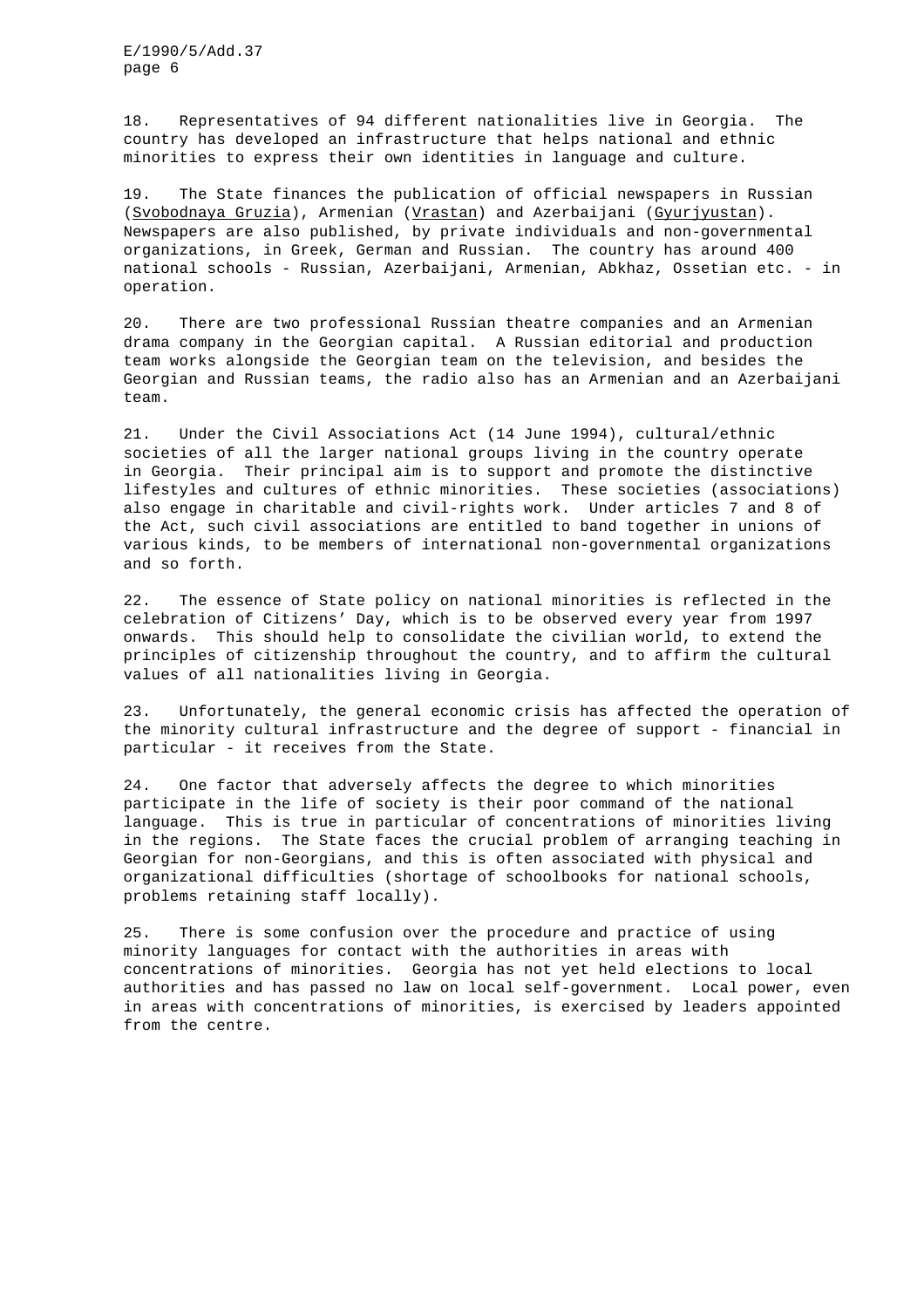26. Plans for a federal State system, seen as essential to full, autonomous regional development, are under discussion. This will help members of minority groups to exercise their economic, social and cultural rights.

27. The right to self-determination has also been safeguarded by the existence in Georgia of autonomous entities - the Abkhaz and Ajari Autonomous Republics and the South Ossetian Autonomous Region. Autonomy for Abkhazia and Ossetia was established on ethnic grounds, and for Ajaria on religious ones: the ethnic Georgians living in Ajaria are traditionally Muslim.

28. As the Union of Soviet Socialist Republics fell apart, separatist trends developed in two autonomous entities, Abkhazia and South Ossetia. The course of events led to armed conflicts - in both cases, political opposition that took the form of ethnic resistance.

29. These conflicts serve to show where a radical interpretation of the right to self-determination may lead if an individual ethnic group, rather than the entire demos, seeks recourse to it, and what practices may be the accompaniment: ethnic cleansing in both regions, reaching the scale of genocide in Abkhazia. The outcome has been thousands of dead and hundreds of thousands of people internally displaced. The State has temporarily lost jurisdiction over the areas concerned.

30. The separatist regimes are in difficult economic and political straits, being internationally isolated de jure and de facto. They are guilty of gross violations of human rights, and have become breeding-grounds for crime.

31. As this report was being prepared, attempts were being made with the United Nations and the Organization for Security and Cooperation in Europe (OSCE) support to settle the conflicts peacefully. Georgia's position on the question is one of using bilateral talks to secure conditions in which Abkhaz and Ossetians can exercise their rights to the maximum in the existing State setting, while respecting the principles of national unity and territorial integrity. This approach is consonant with the acknowledged standards of international law.

32. Georgia's efforts are supported by the United Nations and OSCE. The notion of territorial integrity coupled with extensive autonomy runs like a thread through all United Nations resolutions on the Abkhaz problem. OSCE has put together a package of proposals for settling the South Ossetia issue.

33. The principle of separation and reciprocal delegation of powers underpins the constitutional law on the internal territorial arrangement of the country which, in accordance with article 3 of the Constitution, is to be passed once the territorial integrity of the country has been restored. The same article defines those matters which are to be dealt with exclusively by the supreme national bodies, with the proviso that matters relating to joint administration will be determined separately.

34. Article 4 of the Constitution anticipates that the right of peoples to self-determination will be exercised: when the appropriate conditions obtain throughout the country, the Parliament will consist of two chambers - the Council of the Republic and the Senate. The Senate, in particular, will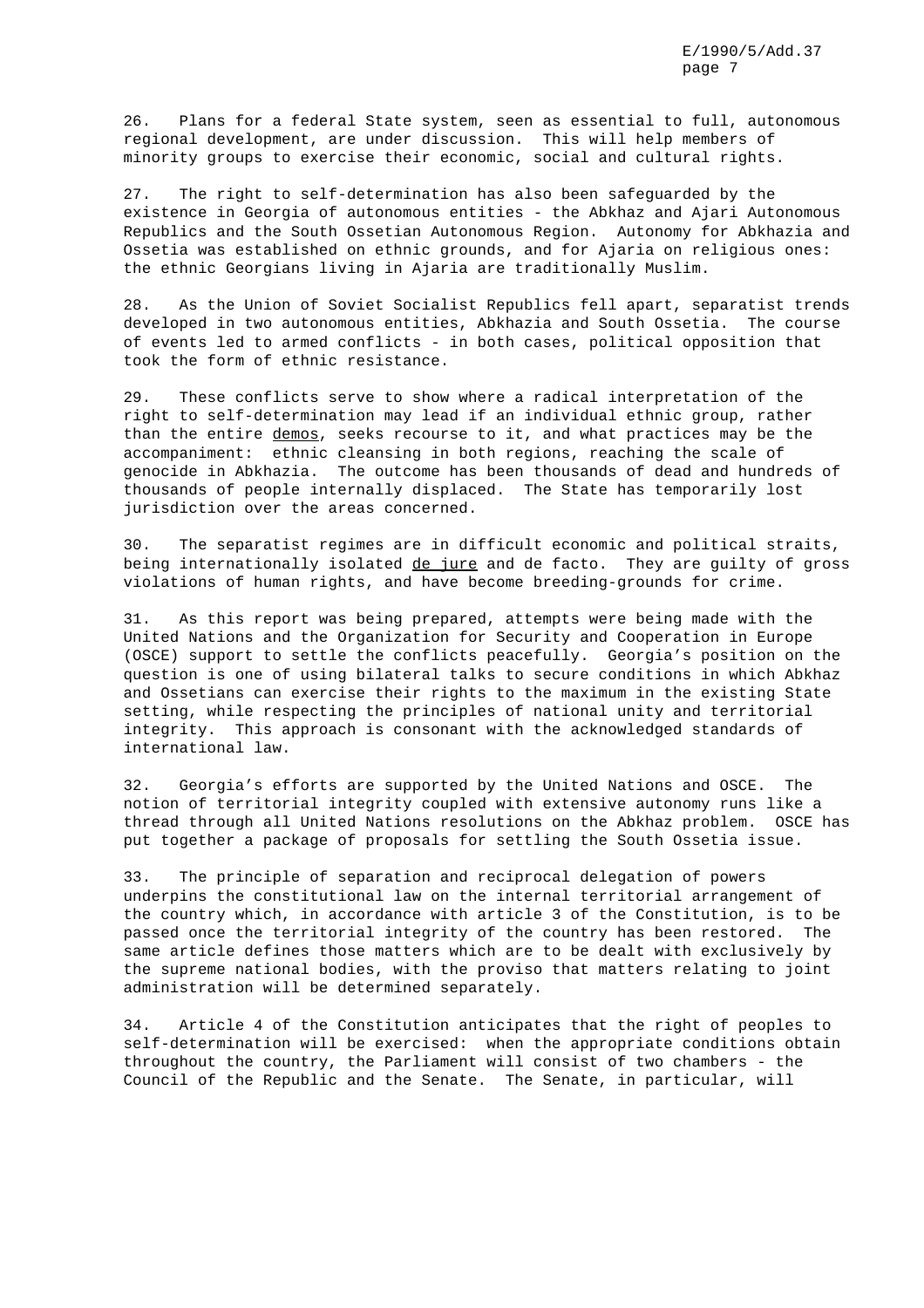comprise representatives elected in Abkhazia, Ajaria and other territorial entities. The status of South Ossetia is the subject of talks taking place under OSCE auspices.

## **II. Article 6**

35. The right to work is enshrined in articles 30 and 32 of the Constitution, which proclaim labour to be free. Following international agreements, the State helps jobless citizens to find work and defends the labour rights of Georgian citizens abroad.

36. The labour sphere is governed by the Employment Act passed in 1991. This states that:

(a) all Georgian citizens have the right to work, irrespective of their race, nationality, sex, religious convictions, political views or property status;

(b) conditions favouring the fullest possible employment and reduction in unemployment shall be established;

(c) the unemployed shall be guaranteed social welfare;

(d) the State authorities, trade unions and producers' associations (unions) shall cooperate in devising, enacting and monitoring measures in the employment field;

(e) international contacts in the employment field are to be expanded.

37. Georgia is a party to the following ILO Conventions:

- No. 29, Forced Labour Convention;
- No. 52, Holidays with Pay Convention;
- No. 98, Right to Organise and Collective Bargaining Convention;
- No. 100, Equal Remuneration Convention;
- No. 105, Abolition of Forced Labour Convention, 1957;
- No. 111, Discrimination (Employment and Occupation) Convention
- No. 122, Employment Policy Convention;
- No. 138, Minimum Age Convention;
- No. 144, Tripartite Consultation (International Labour Standards) Convention, 1976.

38. It should be noted that, legislatively and practically, employment policy has never been discriminatory, although Georgian legislation contains no provisions governing forms of employment or working conditions. There are,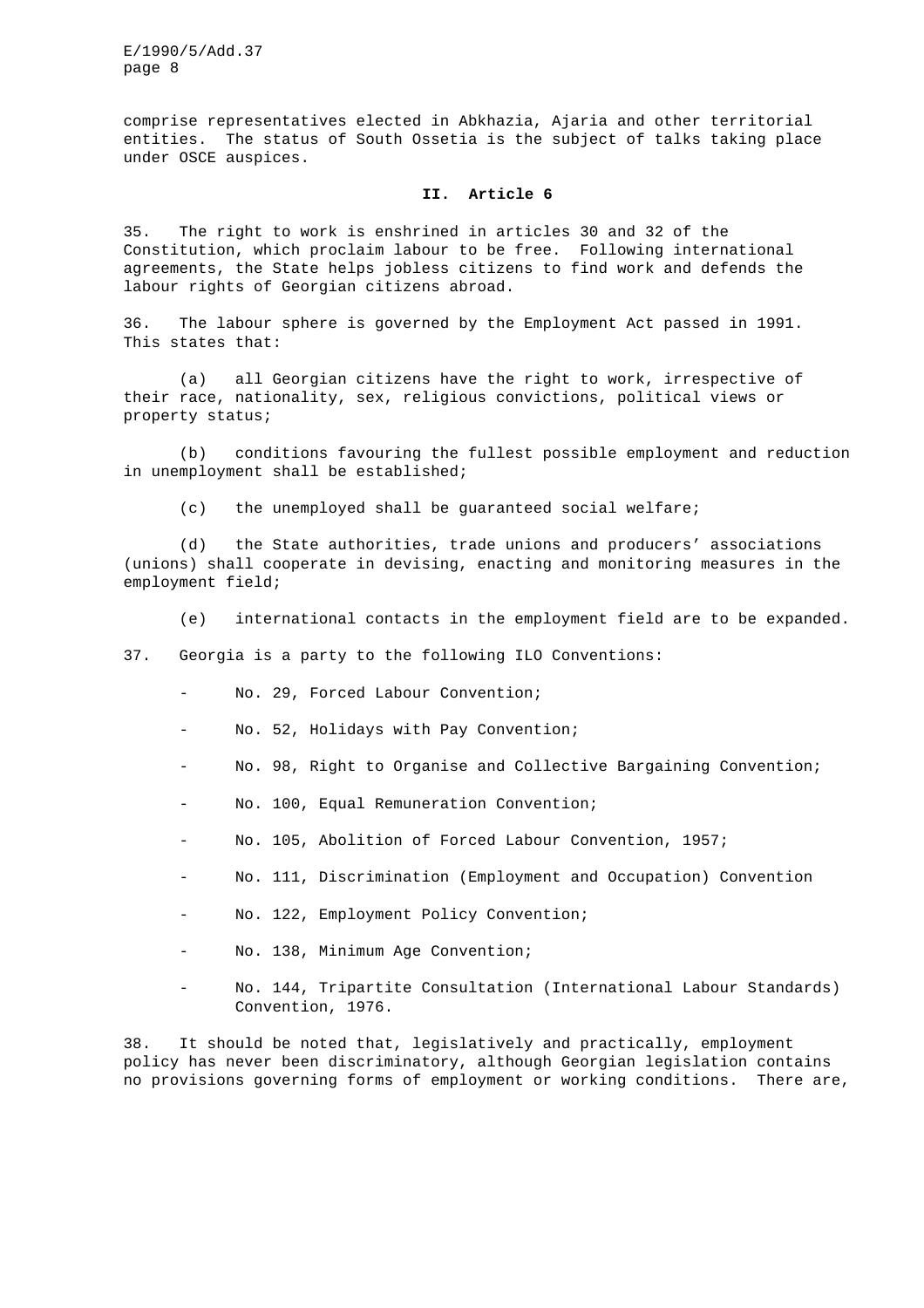however, restrictions on, for example, women's work and work by juveniles (see under article 10 in this report). In general, the body of legislation governing the employment sphere is incomplete and still in the formative stage.

39. The labour market in Georgia is in disarray owing to structural changes in the economy and problems during the transitional period, on the one hand, and inadequate State regulatory machinery, on the other. In consequence, it is difficult to give a full picture of how the right covered by this article is exercised.

40. Correspondingly, it is not possible to trace how the situation in this sphere has developed. Georgia's situation 10 years ago, when its economy was a component part of the unified economic machinery of the USSR, cannot serve as the yardstick for an objective assessment. Data from five years ago are likewise not very reliable because of disruptions in the statistical service's accounting and reporting mechanisms and the mediocre state of its technical facilities at that time.

41. The labour market in recent years has shown a marked tendency for both demand for and the supply of labour to decline. Between 1991 and 1996, the workforce shrank from 3,161,000 to 3,034,000. The number of people employed in the economy fell from 2.7 million to 1.7 million. This was chiefly due to a decline in natural growth and extensive emigration. Over 50,000 people from rural areas alone emigrated in search of work in 1996.

42. At the end of 1996, about 45 per cent of the inhabitants of Georgia were economically active. Employment has declined in particular in certain production sectors: industry, construction, transport and communications. Employment in industry fell from 497,000 to 284,000 between 1991 and 1996; in construction it declined from 226,000 to 90,000, and in transport and communications, from 103,000 to 55,000. Things are rather better in trade and services and in the non-production sectors.

43. Yet a substantial number of people with jobs are in concealed unemployment, or not working full time: people notionally at work but in fact on protracted leave without support (ranging from months to years). There are over 300,000 such workers.

44. As the number of people at work has fallen, the scale of unemployment has grown. Owing to inadequate labour-market regulating machinery, it is not possible to put a precise figure on unemployment. Assessments by the State Department of Socio-economic Information put it at roughly 600,000 to 650,000 (20-25 per cent of the workforce).

45. Relatively few unemployed people are registered with the employment service. There were 65,000 in this category on 1 January 1997. The virtual absence of information about job vacancies at the employment service, the token value of unemployment benefit and the impossibility of finding suitable jobs for the substantial proportion of applicants who have a college-level education may be the reasons (see under article 9 in this report).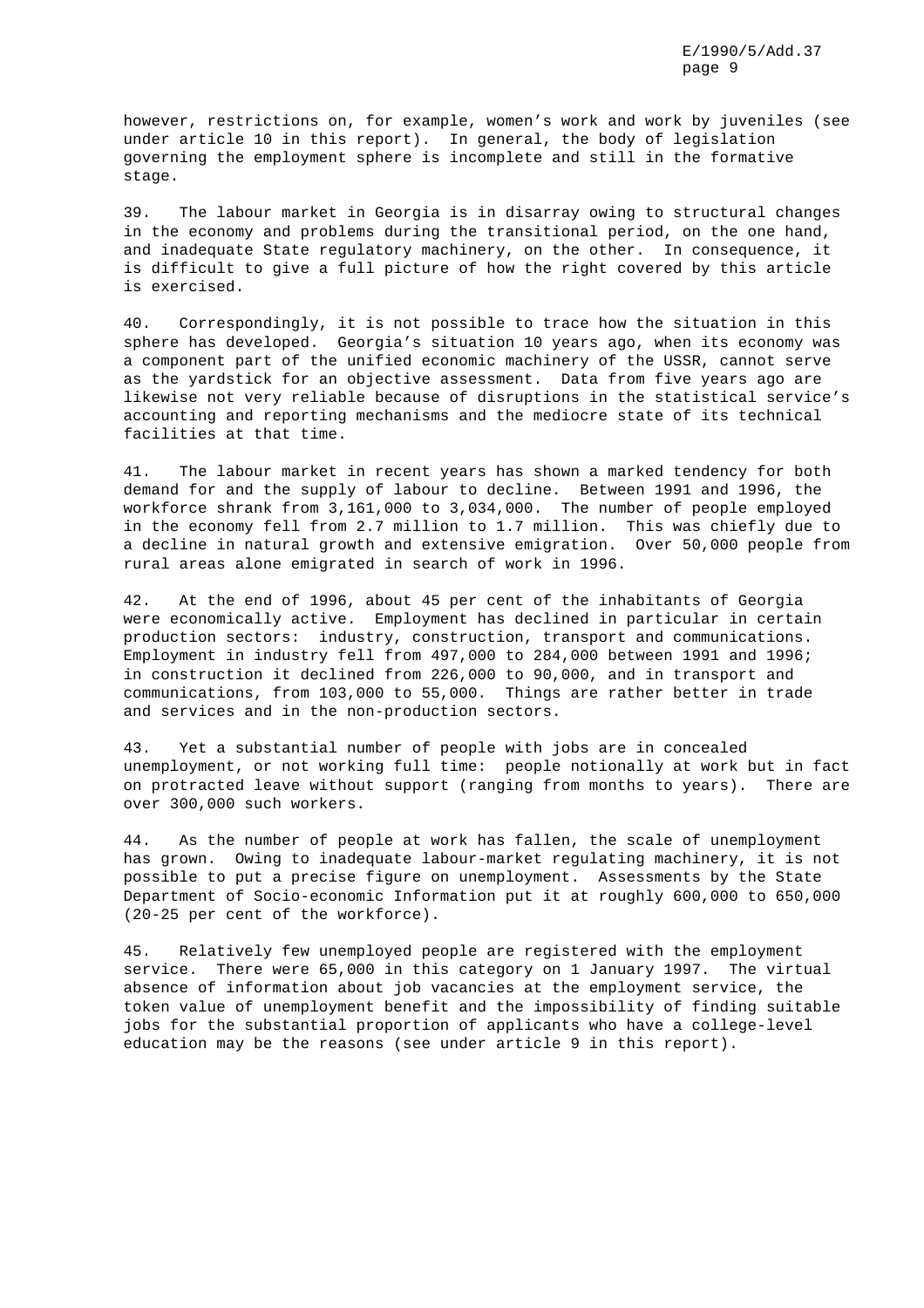46. Georgia has a developed system of specialized secondary and vocational/technical education. In 1996, for instance, over 6,000 students were taken on at specialized secondary educational institutions offering training in 306 specialist skills for 32 different industries, and 11,005 pupils entered vocational/technical schools where they are being taught 101 different skills. There is, however, no system of career-change guidance or retraining as such for people who have lost their jobs.

47. Women are especially poorly protected in the employment sphere. Some 292,400 women have no jobs. The high level of unemployment among women can be explained in part by the halt in operations in light industry and the food and chemical industries, traditionally "female" sectors. Many women lost their jobs in the reforms of the health and education sectors. Research by sociologists into the problems of unemployment has shown that female participation in entrepreneurial activity is extremely low.

48. Unemployment among the under-25s is high, at three times the national average (for more details about women and young people, see under article 10 in this report).

49. A State job-creation programme has been drawn up and is expected to be approved by the Government in the third quarter of this year. It calls for jobs to be created in both the State and the private sector by attracting State and private investment and foreign capital. Some 2-3 million lari from the Single State Employment Fund will be mobilized every year for this purpose. Indicative targets for up to the year 2000 show that by the end of the millennium unemployment in Georgia should stand at 5 per cent, the best figure among any of the Confederation of Independent States countries.

# **III. Article 7**

50. The transition from a command economy to a system of market relations is proving painful. Output levels have fallen sharply, budget revenues have shrunk and living standards have declined.

51. The situation for the general public deteriorated in particular following the introduction in 1993 of a temporary means of payment, the coupon. The issuance of coupons and credits, and frequent wage adjustments at a time when goods were in short supply, fuelled inflation and brought about a fall in real incomes. At the most critical period (September 1993-1994) wages fell as a proportion of the minimum subsistence level (a selection of 134 goods and services for a man fit for work) from 25.2 per cent to 0.07 per cent. The minimum wage declined by 80 per cent.

52. To restore some order to wage levels, a single wage grid for organizations financed out of the budget was drawn up and introduced in 1994. On 5 September 1994 the Cabinet of Ministers adopted order No. 631, "New conditions of employment for workers in the budget-financed sector based on the single wage grid". This assigns budget-sector workers to a grade between 1 and 22, depending on their duties and skills.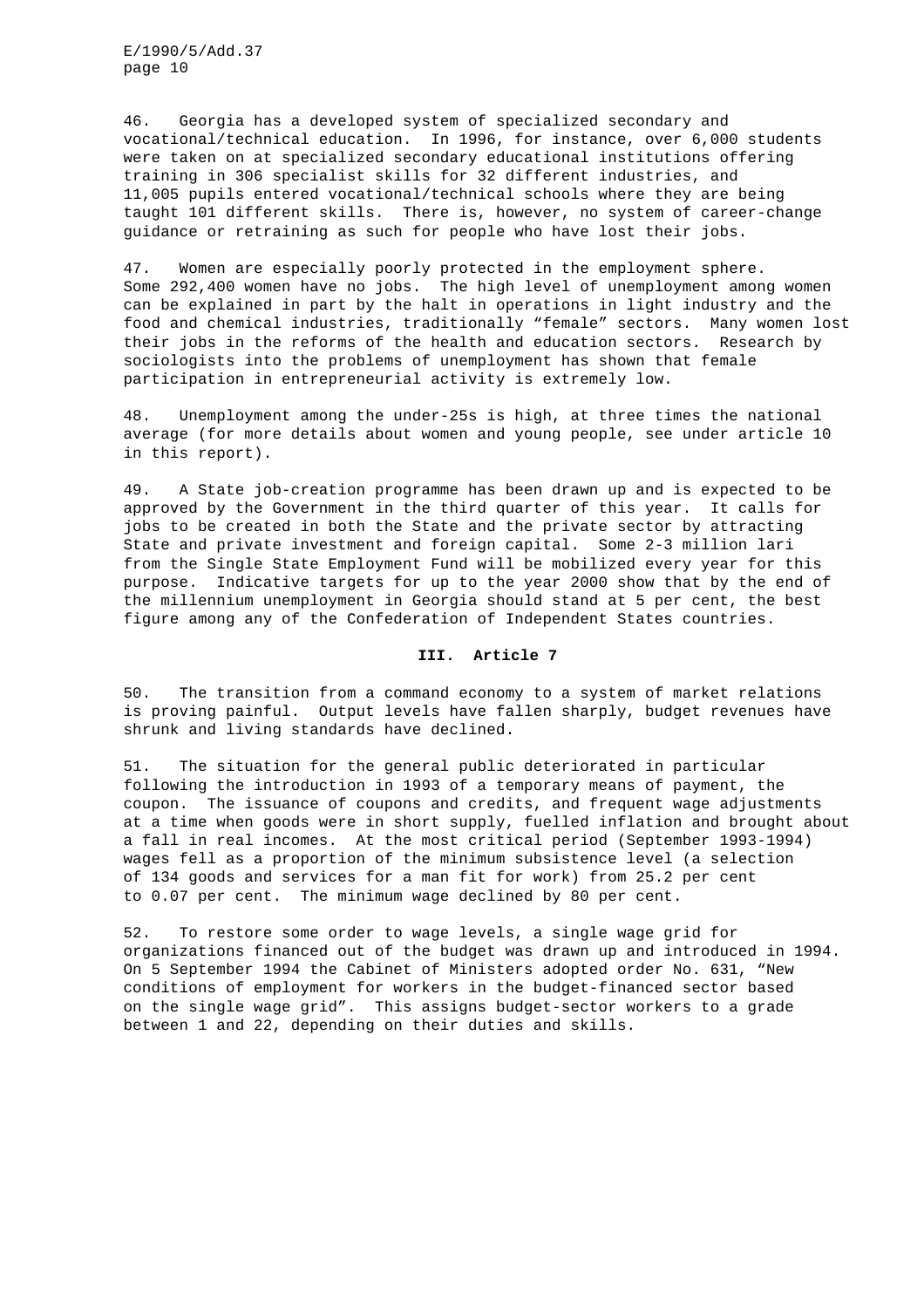53. There is no established minimum wage since, for the moment, there is no minimum wage act. There is only a minimum level of remuneration, corresponding to grade 1 on the single wage grid, which at present stands at 9 lari. Grade 1 is generally for unskilled workers. According to the latest figures, there are about 2,500 such in the budget-financed sector. Heads of Government ministries and departments are in the top grade, with a remuneration of 25 lari.

54. The single wage grid determines the official remuneration of people working in the executive and other budget-financed organizations (education, culture, health care and so forth). It does not cover the pay of people working in legislative or law-enforcement bodies, nor in the forces.

55. The pay of budget-sector workers is determined centrally, due account being taken of the rationalization of budget revenues and the structure of governmental bodies. Self-supporting organizations and businesses resolve pay-related questions by means of labour contracts and collective agreements. The principle of equal pay for equal work is observed. Discrimination on grounds of nationality, sex or any other characteristic is banned.

56. "Basic guidelines on wage regulation, 1996-2000", designed to secure compliance with the international obligations that Georgia has undertaken, have been drawn up and approved with a view to a better, more orderly wage system. If the State is to pursue a wages policy, the legislative groundwork must first be laid. Work is now in progress on a labour code, a wages bill, a collective contracts and agreements bill and a minimum wage bill.

57. While the legislative groundwork is laid, the tax grid is undergoing improvements. To provide greater labour incentives, a tax coefficient that takes account of the difficulty of a job is being introduced and the relationships between wage ranges have been optimized. Multi-level collective agreements will be brought into play to regulate the wages of hired labourers.

58. The first steps have been taken towards wage reform, which seeks to establish sharper wage differentials. The wages of individuals in high State office (heads of ministerial departments and higher) were raised in September 1996, helping to keep them in their jobs and offer them a material incentive. The increase affected 5,000 employees. A minister's salary, for example, rose by 25 lari to 145 lari. For the purposes of salary levels, members of Parliament are assimilated to ministers.

59. Economic reform in Georgia has recently led to an easing in the economic situation. Prices have stabilized and inflation has slackened, with positive effects on the welfare of the general public, whose real incomes have begun gradually, albeit very slowly, to rise. Family incomes were up 40 per cent in 1996 over the year before, and the proportion of families below the poverty line fell by 15 points (from 80 per cent to 65 per cent). The minimum subsistence level indicates some improvement: in particular, the minimum wage rose as a proportion of the minimum subsistence level from 6 per cent to 9.8 per cent in 1996, and the average wage rose from 23 per cent to 38.2 per cent. In the course of a single year average wages throughout the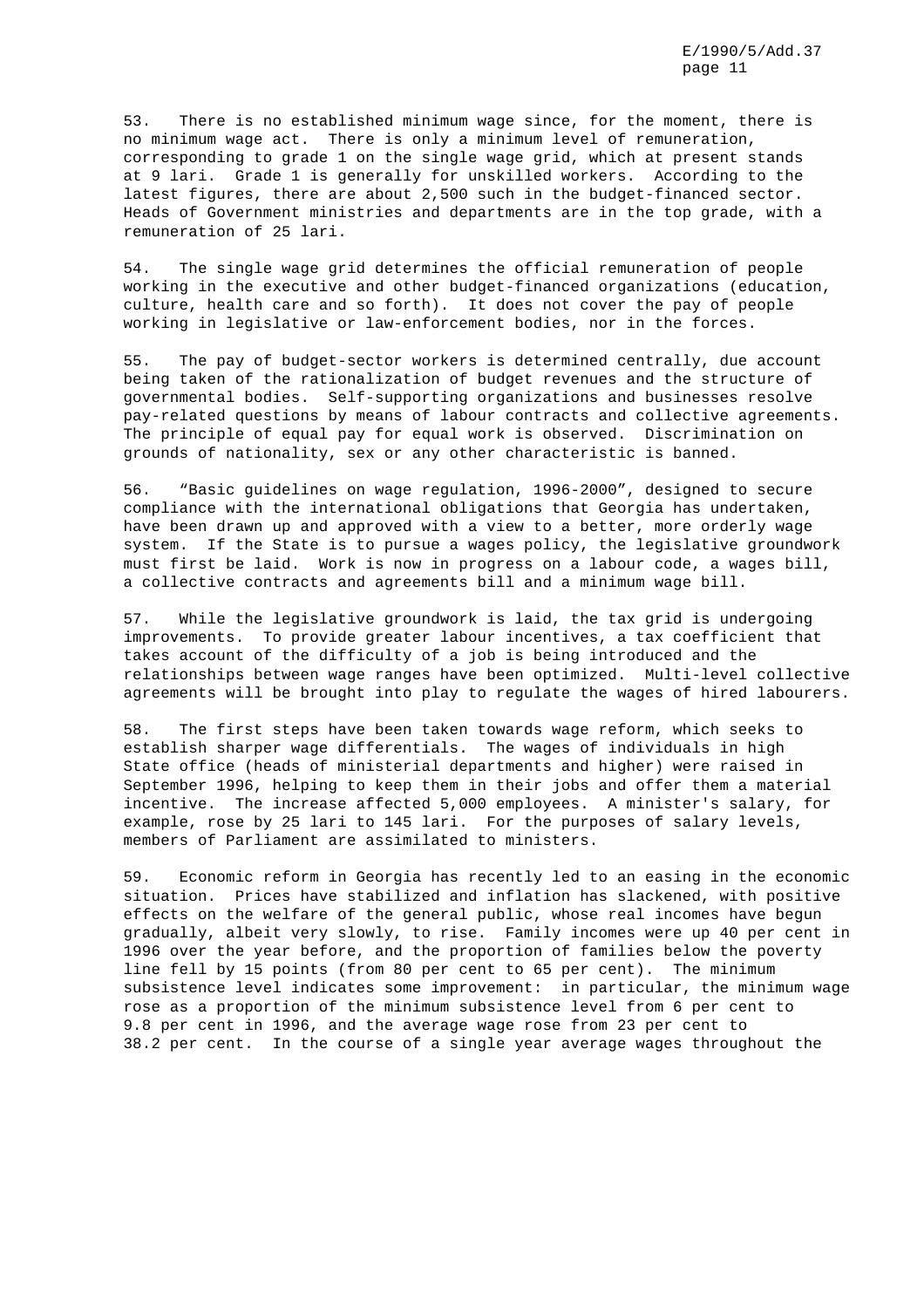country increased by 220 per cent: in the budget-financed sector by 320 per cent, and in the non-budget sector by 180 per cent (figures from the Ministry of Social Welfare, Labour and Employment).

60. In spite of the overall upward trend, real incomes in absolute terms do not meet generally accepted standards. There are, besides, significant differences in income levels between urban and rural dwellers. Analysis shows that whereas in urban areas monetary incomes and wages amount to 40-45 per cent of total income, they account for no more than 20-24 per cent in rural districts. One of the main reasons for this is the difficulty of selling farm produce.

61. According to the figures available, 65 per cent of the population is still below the poverty line. Average wages in the economy are 35 lari (\$27), while the minimum subsistence level for the average consumer is 92 lari (\$70.70), and for a male fit for work, 104 lari (\$80). Incomes are extremely unevenly distributed among population groups. The richest 20 per cent receive 57.3 per cent of total income, while the poorest 20 per cent receive only 2 per cent (Ministry of the Economy figures).

62. Georgia is working on labour protection and safety in the work environment. The State Labour Inspectorate was set up by the Ministry of Social Welfare, Labour and Employment in 1995. Its tasks include ensuring compliance with labour legislation, labour protection and other such regulatory instruments at all enterprises regardless of their form of ownership, and coordinating the activities of supervisory and monitoring bodies in the labour legislation sphere.

63. According to the Inspectorate's figures, 155 accidents occurred at work in 1995, 7 of them fatal. Altogether 57 accidents were recorded in 1996, 6 of them with multiple victims (20 people were maimed). Over the course of the year a total of 97 workers were injured, and 46 incidents proved fatal.

64. To lay the legislative groundwork in the labour protection area, bills on labour protection and the reporting and investigation of accidents at work have been put before Parliament. A forward-looking programme of urgent labour-protection measures up to the year 2000 has been drawn up and put before Parliament.

65. The Labour Code states that all workers are supposed to have annual paid vacation of at least 15 working days' duration. On request, a worker may also be granted unpaid vacation. The length of vacation varies according to the workload, the nature of the work and working conditions. Within the foreseeable future there are plans to extend the minimum duration of paid vacation to 24 calendar days. A 40-hour working week with 2 days off is standard throughout the country.

66. The Labour Code provides for work to cease on public holidays of which, under article 64, there are 12. The only kinds of work permitted on public holidays are those which cannot be interrupted on technical grounds (enterprises, institutions and organizations that work around the clock), vital public services, and urgent repairs, maintenance, loading and unloading.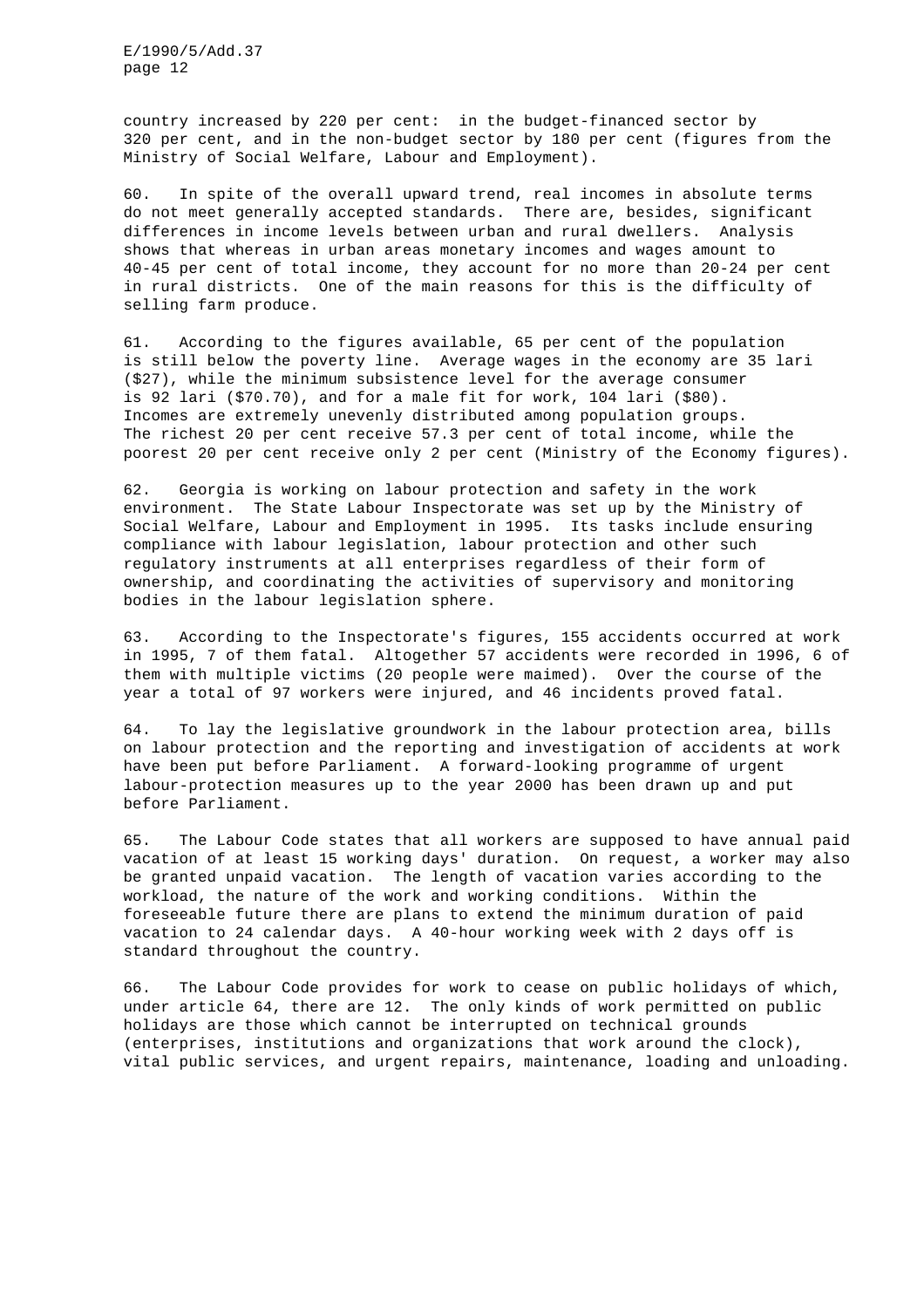67. Work on public holidays is paid at double rates: piece-workers at double piece rates; workers paid by the hour or the day, at double time; monthly paid workers receive the standard rate for the hour or day on top of their salaries if the work on the public holiday constitutes part of their normal monthly hours, or double the standard rate on top of their salaries if the work entails extra hours. People working on public holidays may at their request be granted another day off in lieu.

#### TABLE 1

CHANGES IN MINIMUM WAGES, 1993-1996 (DOLLARS)



Note: The break in the "curve" denotes an absence of information.

## **IV. Article 8**

68. Georgia has 28 industry-specific trade unions together uniting over 20,000 grass-roots organizations with a total membership of 1.4 million. All these unions are members of the Association of Georgian Trade Unions. In late 1995, by decision of the Association's Congress, district and urban associations of trade unions were set up, their members being the industry-specific organizations in each particular district or town. The country has 79 such associations. The union associations of Abkhazia and Ajaria, and two national councils - the one that manages the trade unions' resorts, and the one that runs Shevardeni, the national athletics and sports club, also number among Georgia's trade unions.

69. The Association of Georgian Trade Unions has raised the question of Georgian accession to two ILO conventions, the Freedom of Association and Protection of the Right to Organise Convention, 1948 (No. 87) and the Right to Organise and Collective Bargaining Convention, 1949 (No. 98). It has active bilateral contacts with unions in many other countries.

70. The Association of Georgian Trade Unions is a member of the World Federation of Trade Unions, the Confederation of Black Sea Basin Unions and the Association of Central Asian and Turkish Trade Unions. It has applied for admission into the World Confederation of Free Trade Unions.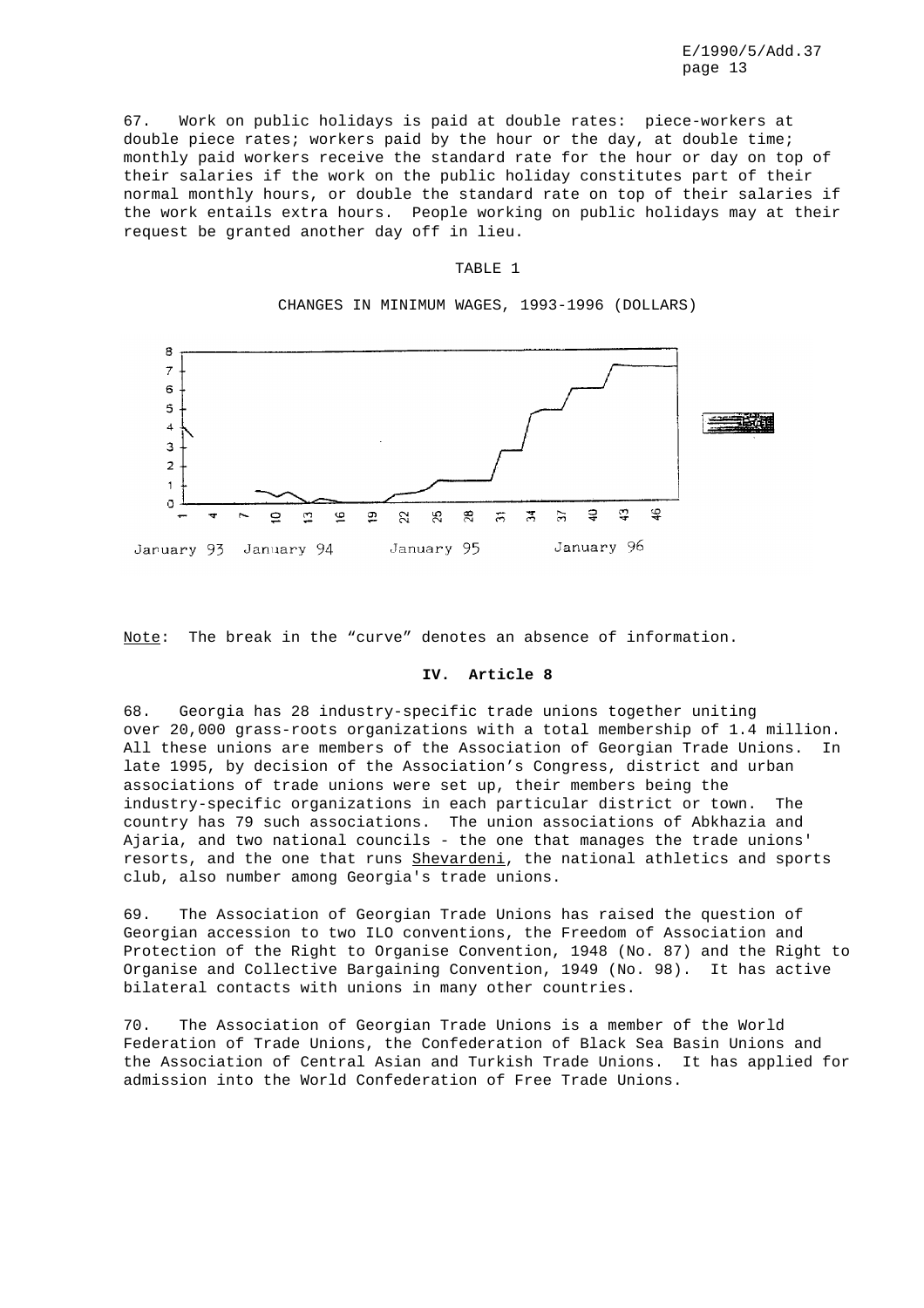71. Under article 26 of the Georgian Constitution, "everyone has the right to create and join public associations, including trade unions". This right is not subject to any restrictions other than those established by law. The Constitution (article 26.3.6) prohibits the creation and activities of entities whose goal is to overthrow or change the Constitutional order of Georgia by force, or violate the country's independence or territorial integrity or advocate war and violence, or attempt to inflame ethnic, racial, social and national divisions. The activities of such organizations may be halted or banned only by court order under a procedure laid down in organic law.

72. The Georgian Parliament passed the Trade Unions Act, based on key ILO principles, on 29 April 1997. The Act defines unions' objectives and tasks: to protect workers' labour and socio-economic rights, to promote employment, to undertake collective bargaining, to conclude collective agreements and monitor their application, to help to settle labour disputes, to monitor compliance with labour legislation, to protect labour and the working environment, to participate in the privatization of State property, to participate in collegiate management bodies and so forth.

73. The Act (article 5) declares that unions and associations are independent of, and not accountable to, State bodies, organs of self-government, employers and employers' organizations, political parties and political organizations.

74. Article 2 makes the creation and operation of trade unions in the Armed Forces, State security and Ministry of Internal Affairs forces, procuratorial, judicial, tax inspection and customs bodies subject to laws specifically devoted to the operations of the services concerned. It also states that unions may be established to cover a particular industry, plant, area or profession. Article 8 authorizes cooperation between unions in Georgia and other countries.

75. The Civic Associations Act took effect on 14 June 1994. It sets out the premises, purposes and principles governing the creation and activities of civic associations, trade unions included, as independent, voluntary civic organizations.

76. Under the Act, civic organizations, including trade unions, must register when they are formed. Registration may be refused only if an organization's charter is inconsistent with the Constitution or legislation in force, and the refusal is subject to appeal before the courts. If the grounds for refusal cease to obtain, a renewed application for registration may be made (article 16). The procedure for closing down a civic association, including a trade union, is governed by article 17, which states that the association's affairs must be wound up by its assembly, conference or congress, or - in the event of a violation of its charter or a breach of the law - by decision of the courts upon application by the registering authority.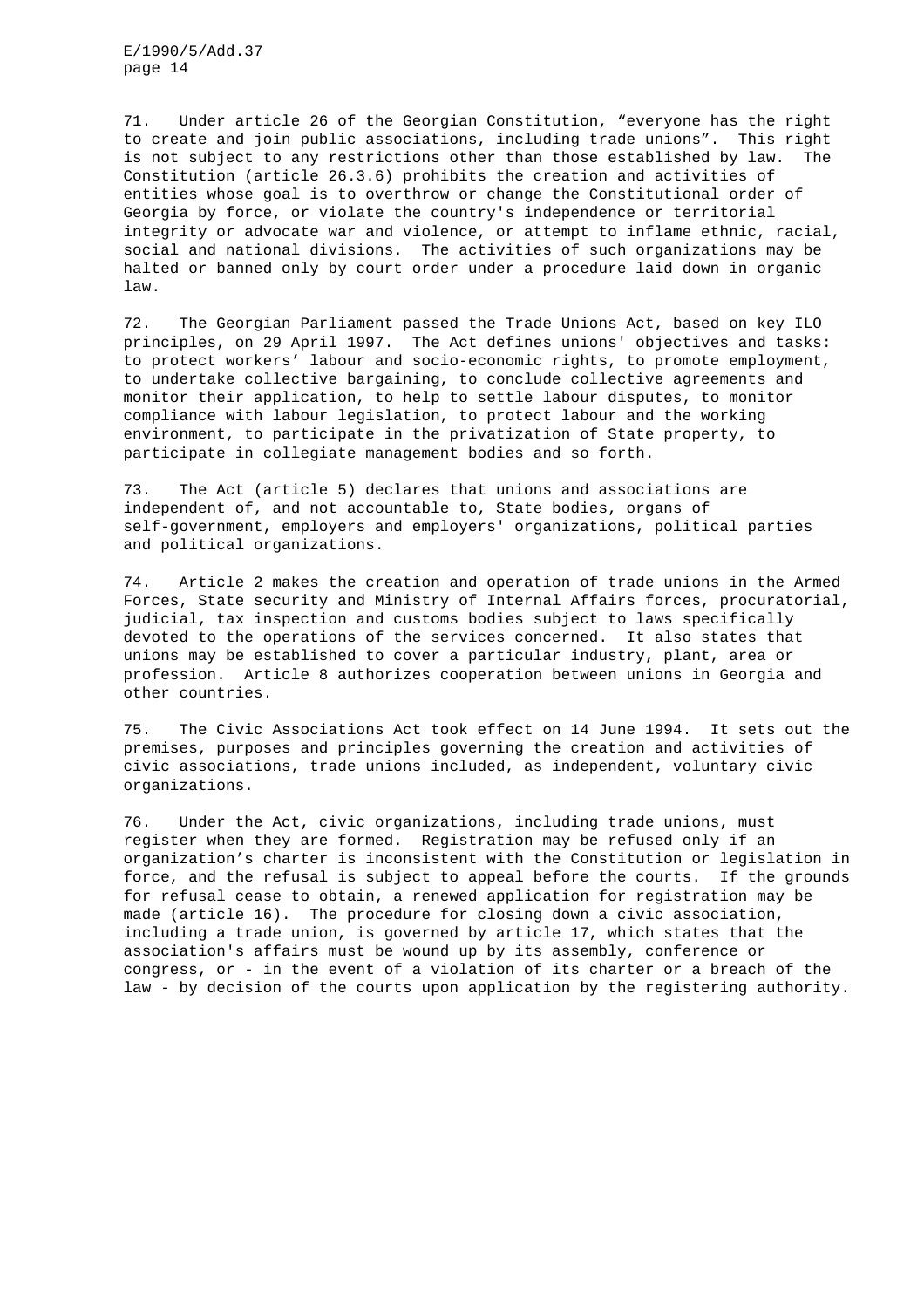77. Under articles 7 and 8, civic associations are empowered to join unions of various kinds, take part in international civic associations and so forth. Articles 217 and 218 of the current Labour Code also guarantee citizens' right to form and join trade unions. There are provisions in the legislation that make it a crime to obstruct the activities of trade unions.

78. The Constitution (article 33) recognizes the right to strike. The procedure whereby this right is to be exercised is laid down by law, which also establishes safeguards for the operation of vital services. Article 46.1 of the Constitution says that during states of emergency or martial law the President is empowered to restrict certain rights and freedoms, including the right to strike, throughout the country or in any part of it.

79. Georgia does not yet have any law specifically governing the procedure for settling labour disputes (conflicts), of which strikes are one form. The Trade Unions Act (article 13) grants unions the right to organize strikes in order to defend workers' labour and socio-economic interests. It is up to the courts to decide whether protests organized by trade unions are legitimate or not (article 28).

80. There is a provision in the Civil Service Act (article 14.10) that limits the right to strike, prohibiting State employees from taking part in actions that hamper the operation of State bodies. For the time being, Georgian legislation contains no other restrictive provisions in this sphere.

81. Georgian workers exercised the right to strike without restriction even before the Trade Unions Act was passed. For instance, during the reporting period there were local strikes by teachers in Tbilisi and Kutaisi, metro and railway workers and miners in Tkibuli, and steel foundry workers in Zestafoni. All were economically motivated.

82. The first-ever general agreement in the history of Georgia's trade unions was signed in 1995 between the Government and the Association of Professional Trade Unions.

83. There exist both objective and subjective factors that hamper the practical application of legislative provisions governing trade unions. While output is falling sharply and most enterprises and institutions are either not working or working at less than full capacity, a freely entered-into deal in the form of a collective agreement between an entrepreneur and a trade union ceases to be effective. This adversely affects the activities of the unions themselves.

84. All in all, the trade union movement in Georgia has not yet emerged from a protracted crisis. This is partly due to lingering perceptions of it among the general public as a hangover from the Soviet past, a formal organization dependent on the authorities. According to official figures, union membership has declined by 1.2 million over the past year.

85. The Association has put in numerous property claims to the Government. According to statements by its leaders, the State is appropriating or using union property in breach of the existing legislation and without the unions' approval. As an example they cite orders by the Cabinet of Ministers dated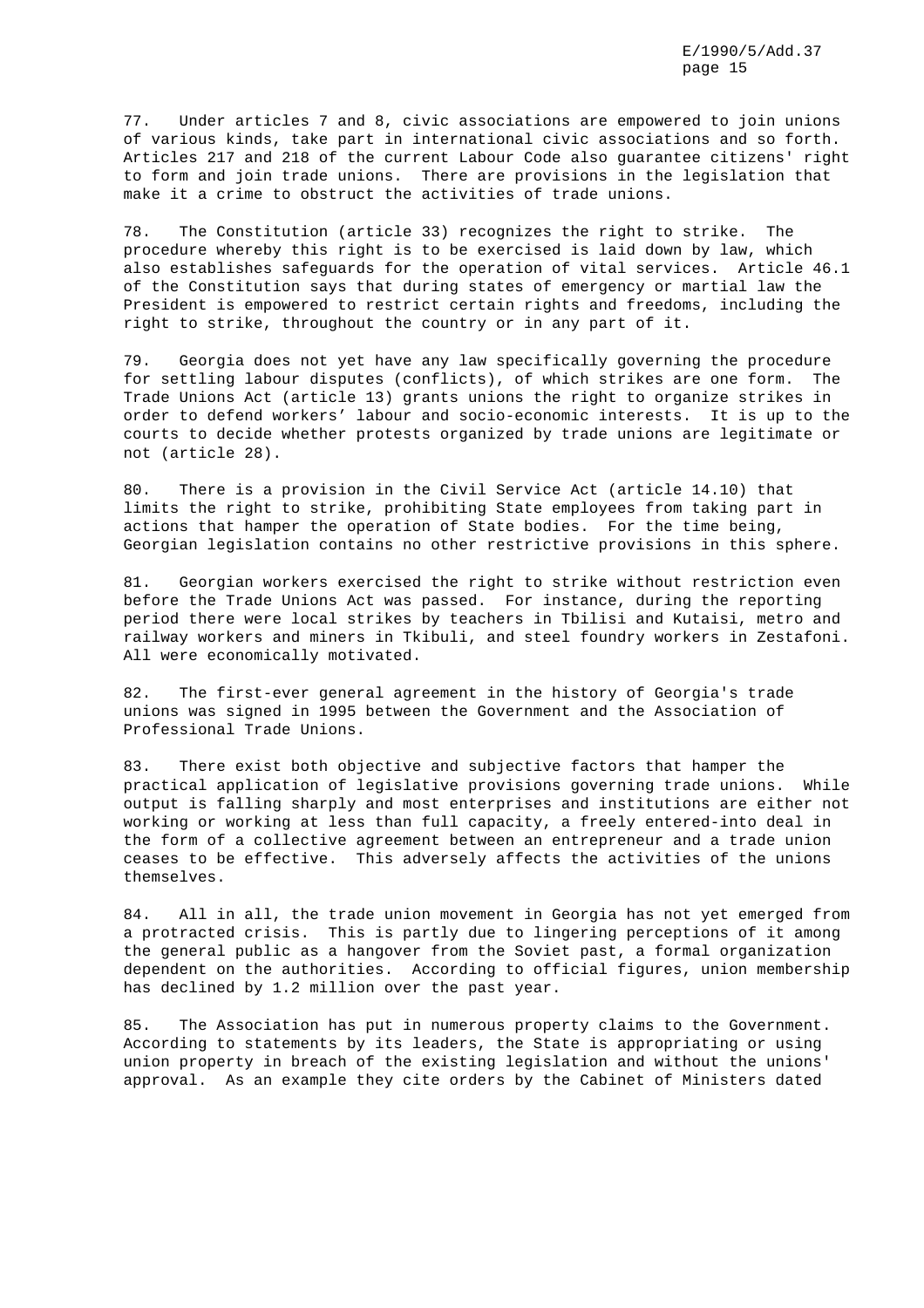18 June 1991 (No. 497) and 30 April 1993 (No. 482) which placed the Gruzkurortstroi (leisure resort construction) group under the authority of the Ministry of Architecture and Construction. On 30 August 1994 a building belonging to the trust was transferred by order of the Head of State to the Security Service, etc.

# **V. Article 9**

86. The Constitution contains individual provisions governing various specific aspects of the right to welfare, including social insurance. Article 37.1 states: "Everyone is entitled to health insurance as a means of obtaining medical assistance. Medical care shall be provided free of charge under certain circumstances as established by law."

87. Article 32 of the Constitution indicates that the conditions for provision of a minimum standard of living and the status of the unemployed are to be determined by law. Article 36.3 contains guarantees of mothers' and children's welfare.

88. Georgia has a State pension system that offers the following kinds of support: old-age pensions; invalidity pensions; industrial accident benefits; neonatal benefits; support for needy families; and monetary support in the event of illness.

89. Benefits for forcibly displaced persons, victims of natural disasters and so on are distributed by the Ministry of Refugees and Settlement. Medical care is under the authority of the health-care system (for details of medical care, see under article 12 in this report). Unemployment benefits are paid out of the Single State Employment Fund.

90. The current single State Social Insurance Fund (SSIF) is financed by transfers from enterprises and organizations (27 per cent of payroll) and employees (1 per cent of wages). Of the 124,449,000 lari nominally assigned to the Fund in 1996, 11,035,100 lari were actually paid in. Other sources of income for the Fund are insurance contributions, mandatory insurance contributions and profits from cut-price travel vouchers etc.

91. The Fund's own revenues amounted to 69,314,000 lari (62.8 per cent), and transfers from the central budget to 41,021,100 lari (37.2 per cent). Actual disbursements in 1996 amounted to 109,103,400 lari, including temporary disability payments of 1,464,900 (1.3 per cent) and support for children aged under 16-18 of 7,793,400 lari (7.1 per cent). Altogether 93,918,300 lari were spent on pensions (86 per cent), 226,800 lari on excursion tickets for pensioners (0.2 per cent) and 2,906,000 lari on preventive health care (2.7 per cent).

92. Total confirmed revenues for SSIF in 1997 are put at 107,282,000 lari, of which 32,718,000 lari will come from the central budget (9.75 per cent of the finances for the entire social sphere).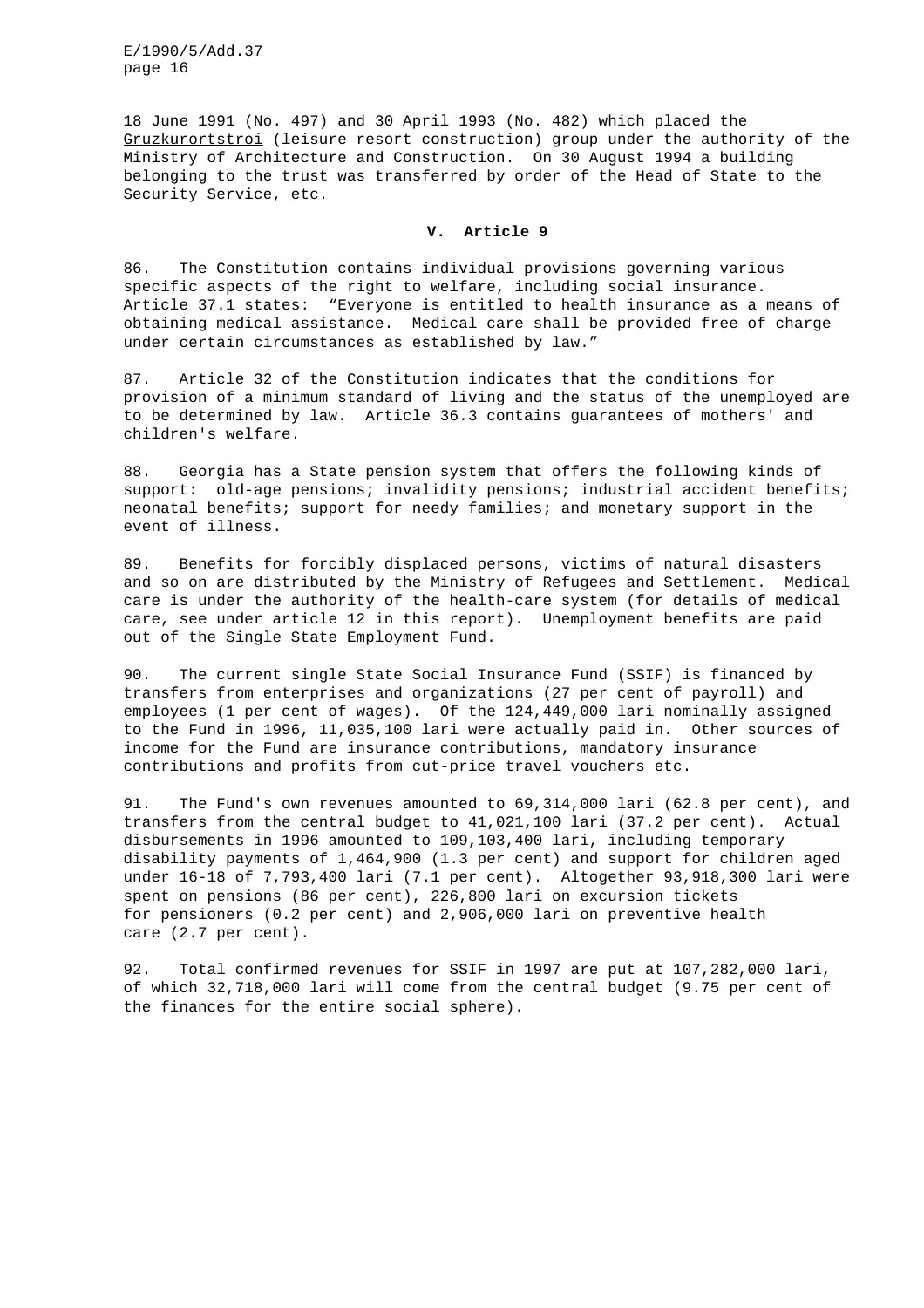93. The retirement age was raised by five years with effect from February 1996, to 60 for women and 65 for men. To take account of difficult or dangerous working conditions, a list of occupations has been drawn up to which advantageous pension conditions apply, including a lowering of the retirement age by between 5 and 10 years.

94. Figures for 1996 show Georgia with 1,104,700 pensioners, 613,128 of them women. Old-age pensioners number 763,915, and holders of invalidity pensions, 213,756. There are on average 1.3 pensioners per family. Altogether 104,917 individuals in 79,120 families which have lost their breadwinners receive pensions on grounds of incapacity for work.

95. An old-age pension is at the moment worth 9.8 lari, or 12.8 lari for those who fought in the Second World War and persons assimilated to them. Of this, 1.3 lari is automatically deducted to pay for electricity consumption. Concerning changes in pension levels over the past 10 years, it must be borne in mind that Georgia has twice changed its means of payment: until February 1993 pensions were paid in Soviet roubles, then until November 1995 coupons were used, and now payments are in lari. One thing is clear: year after year the purchasing power of pensions has fallen steadily, and today it represents only 10.5 per cent of the minimum subsistence level.

## TABLE 2

CHANGES IN PENSIONS (DOLLARS), AUGUST 1993-DECEMBER 1996

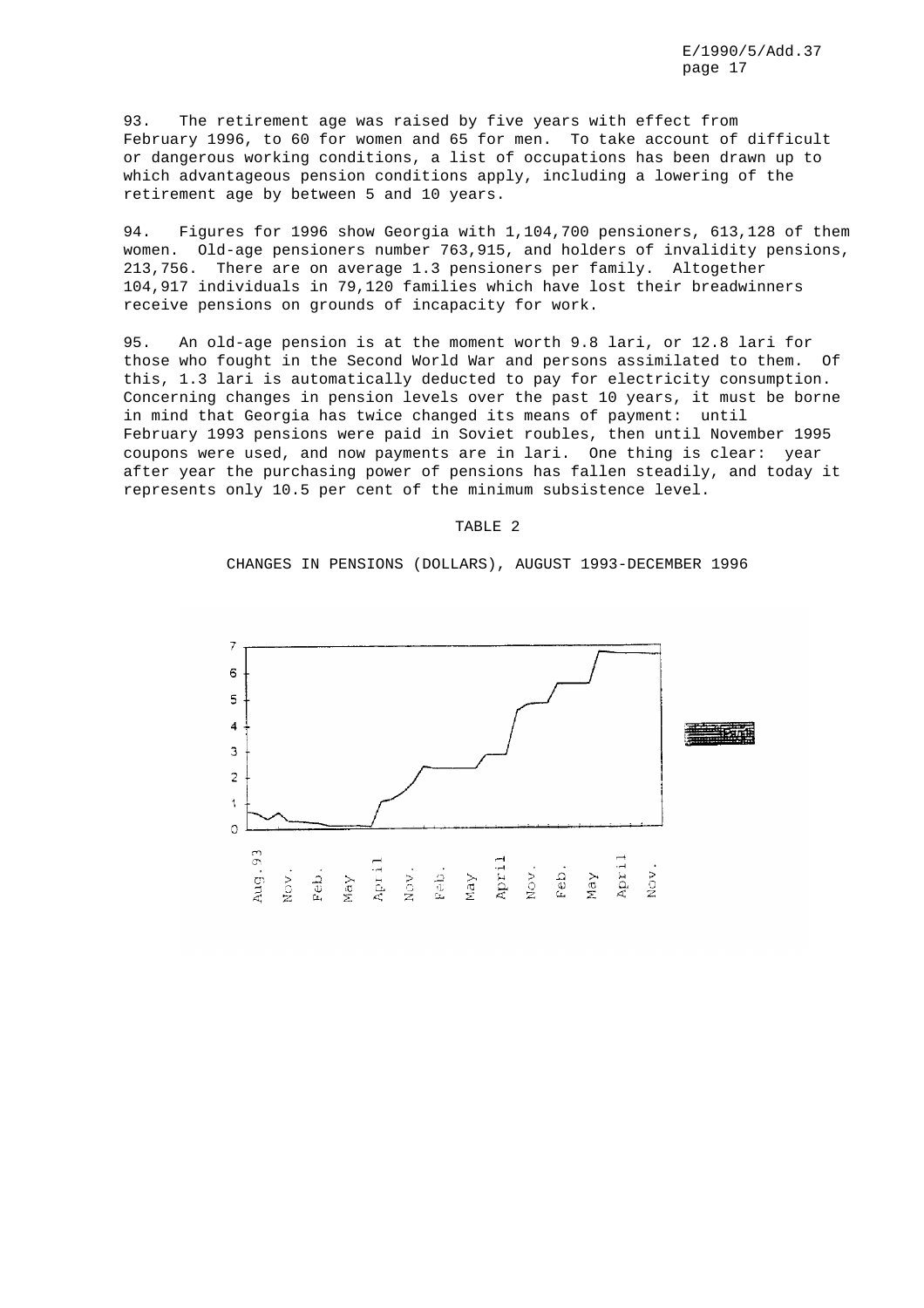#### TABLE 3



WAGES AND BENEFITS (CHILD BENEFIT, MINIMUM WAGE, OLD-AGE PENSION) AS A PROPORTION OF THE MINIMUM SUBSISTENCE LEVEL

96. Pensioners and invalids receive monetary benefits, housing and communal services on advantageous terms, and free travel on urban overground electrically powered public transport, all as part of a single package.

97. The question of welfare is complicated by the fact that cumulative transfers to SSIF are manifestly inadequate, owing to forced stoppages at many enterprises and organizations. Hence it is for the time being impossible to introduce a system of pensions that vary in accordance with length of service, remuneration, awards and so forth.

98. Georgia has as yet no law on pensions. A narrower piece of legislation - the Armed Forces, Internal Affairs Organs and State Security Personnel (retirement pensions) Act - took effect on 5 November 1996. It has been financed since March 1997 out of the budgets of the government departments concerned. The average pension in the Ministry of Internal Affairs system, for instance, is 60-70 lari.

99. Under the Temporary Disability Compensation Act of 21 February 1997, benefits are payable by the employer for 30 calendar days in a year, and by the social insurance fund in the event of more protracted disability.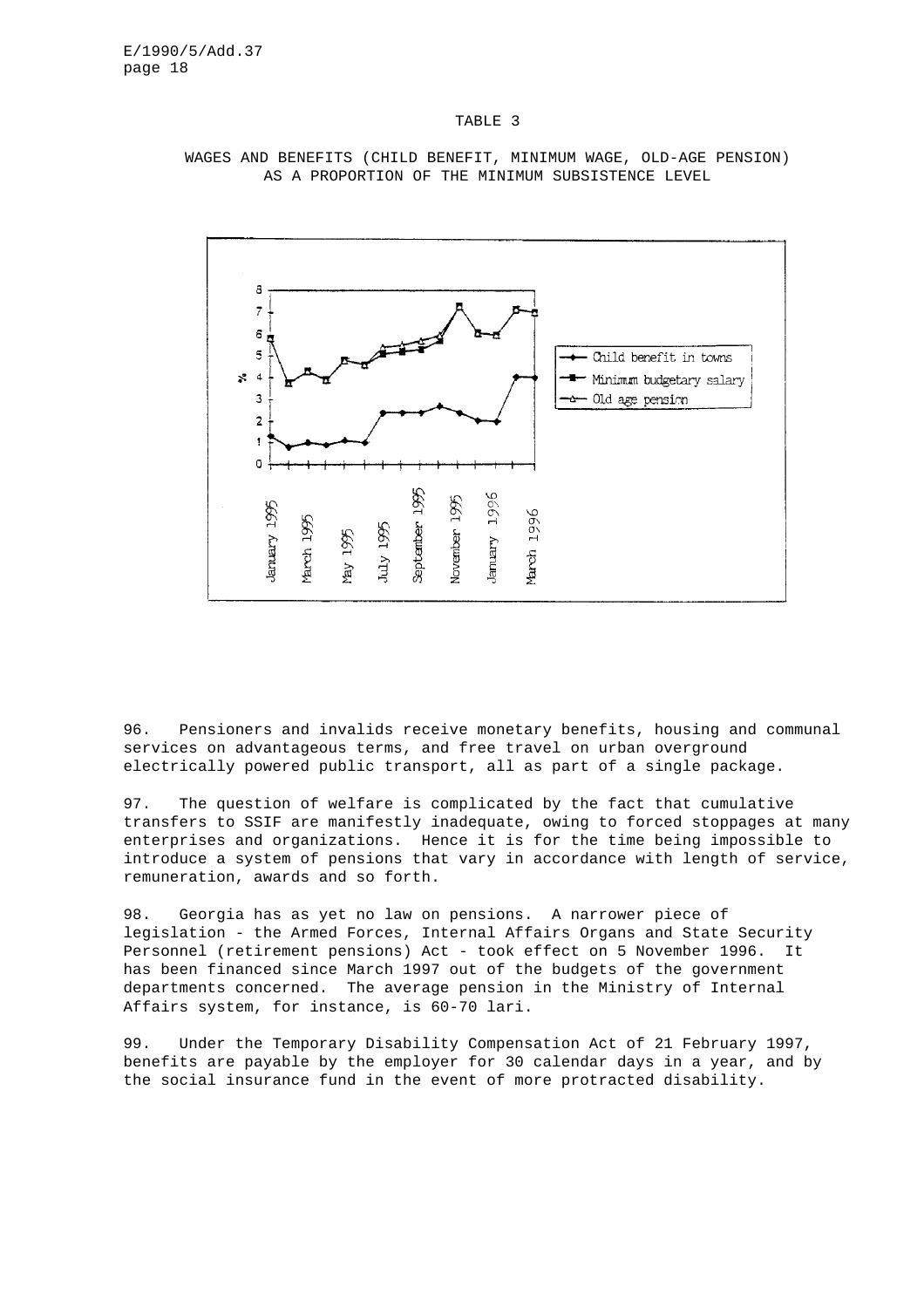100. As of 1 January 1997, under Presidential Decree No. 843 of 25 December 1996 entitled "Social (family) assistance", a new type of assistance has been introduced for families consisting of pensioners not capable of working and unemployed persons. The resources required come from the central budget. During the current year, 120,000 families will receive 15.8 million lari under this heading. A family of one person receives 9 lari, a family of two, 7 lari per head, and families of three or more, 5 lari per head. In connection with the introduction of family benefits, child allowances have been abolished as of 1 January 1997.

101. Under the Decree, social assistance for families is not available to families that possess an allotment conforming to the established standards, for it is felt that they receive an income from the allotment and do not belong in the category of the unemployed.

102. In all, 3.8 per cent of the population of Georgia, mostly living in the towns, receives such assistance. The assistance does not extend to large families or to single mothers, who do not fall within the specified categories. There are plans to establish benefits for them, too, in the very near future.

103. On 14 June 1995, the Georgian Parliament passed the Invalids (social welfare) Act, which meets all the requirements of the United Nations Declaration on the Rights of Disabled Persons dated 9 December 1975 and resolution A/48/96 of 20 December 1993, "Standard Rules on the Equalization of Opportunities for Persons with Disabilities". Presidential Decree No. 665 of 14 October 1996 endorsed the State welfare, medical care and social rehabilitation programme for invalids for the years 1997-2000. Some 9 million lari are earmarked under the State budget for invalids' welfare.

104. Several social rehabilitation models have been developed for invalids. People disabled since childhood, for example, who work either for the State or in a commercial setting are not subject to income tax. They are also exempt from communal charges.

105. Work-from-home and sports programmes (special sports) for invalids are being put into effect this year. Throughout the country, social and psychological rehabilitation and career guidance/work adaptation centres are being set up for invalids, and free transport is being instituted for invalids in categories I and II.

106. Besides their State pensions, individuals disabled as a result of an injury at work receive a benefit from the enterprise or organization where they were injured. The size of the benefit is determined by the degree of work disability suffered, based on an average worker's earnings.

107. Unemployment benefits are paid for six months. For the first two months individuals receive 9.8 lari, for the third and fourth month, 7.8 lari, and for the fifth and sixth months, 6.8 lari. The benefits are paid out of the Single State Employment Fund, which is financed by enterprise contributions of 1 per cent of payroll. The State budget for 1997 has earmarked 1 million lari for the pursuit of an active job placement policy.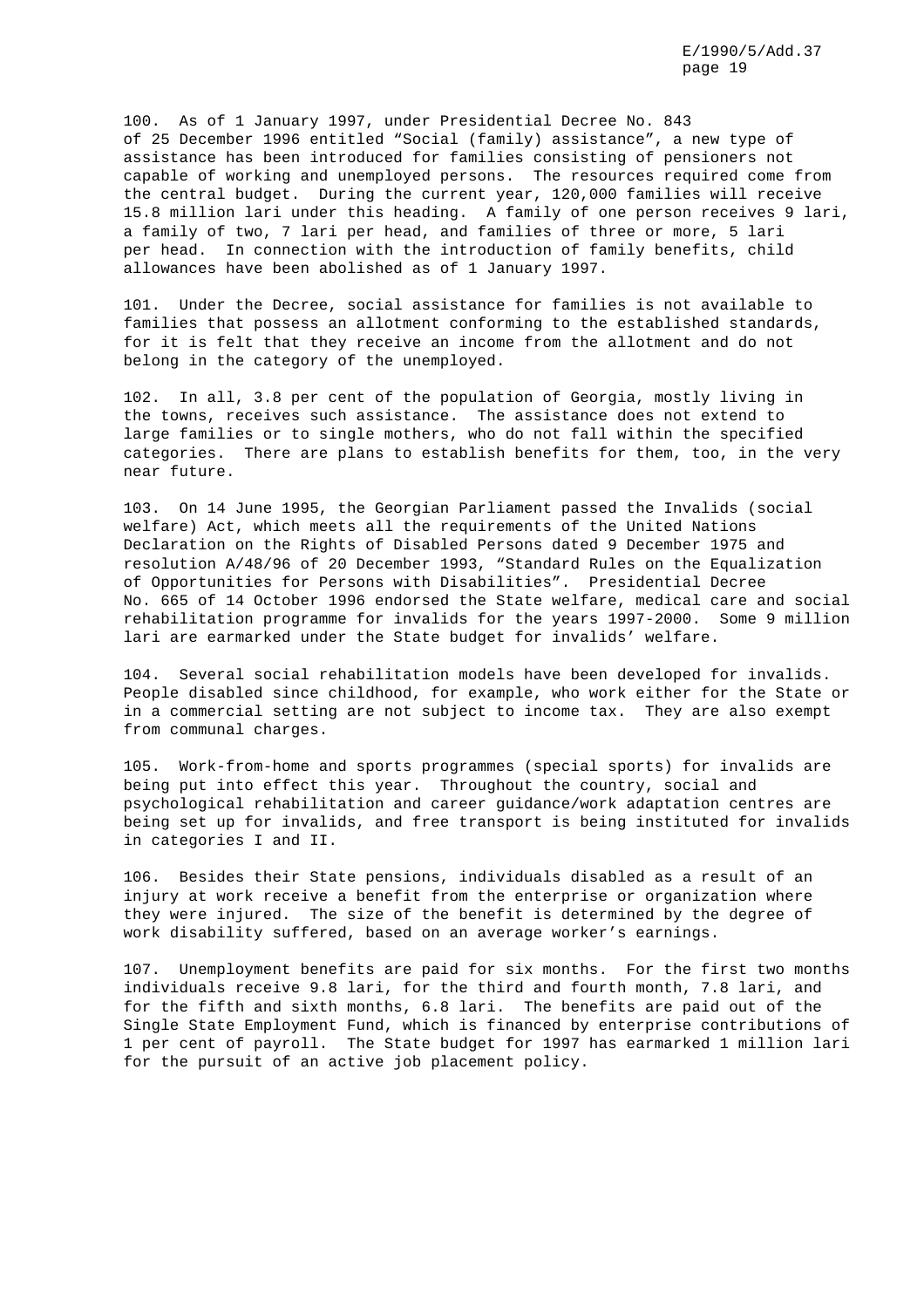108. Georgia has 273,000 internally displaced persons from Abkhazia and 14,000 from South Ossetia. It passed a Displaced Persons Act on 28 June 1996, defining the status of displaced persons in Georgia, offering them legal, economic and social safeguards and protecting their interests.

109. Under the Act, displaced persons are offered the following kinds of social security:

- the right to use State transport free of charge to travel and move their effects to their temporary abode when they leave the conflict zone;
- the right to reside in their temporary abodes and use communal services free of charge;
- free care at State medical institutions;
- State financial and concomitant assistance.

110. Displaced persons have been given food aid in the form of a variety of products: 11,777,016 kg in 1995, 8,461,287 kg in 1996 and 2,291,335 kg in 1997 (first quarter). Displaced persons receive 8.5 lari per month. The State pays 1.3 lari per person per month to displaced persons housed in the private sector.

111. One-off financial aid of between 50 and 200 lari is payable upon application to displaced pensioners needing serious care and to the neediest cases. Additionally, when a displaced person returns to his or her permanent home (once the reasons for having to leave it no longer obtain), the State will undertake to rehabilitate all his or her property.

112. The Families of Persons who have Died for the Territorial Integrity, Freedom and Independence of Georgia, have Disappeared without Trace, or have Died of their Injuries (welfare) Act was passed on 27 December 1996. It lays the organizational, economic and legal foundations of social security for such families and defines State policy towards them.

113. Welfare benefits for families of persons who have died for the territorial integrity, freedom and independence of Georgia, have disappeared without trace, or have died of their injuries extend to the following family members: parents, regardless of age; unremarried spouses; minor children, schoolchildren and students; and other family members who, being unfit for work, were being supported by the deceased (disappeared) individual.

114. Besides the normal welfare benefits available under the legislation in force, the families of persons who have died for the territorial integrity, freedom and independence of Georgia, have disappeared without trace, or have died of their injuries are entitled to: transport and burial of the body of the deceased; pensions and State aid; preferential treatment in respect of essential and communal services and service in shops, and transport on preferential terms; assistance in finding employment (including preferential hiring for skilled jobs at State institutions, and preference when jobs are cut), training, retraining and improved working conditions; use of means of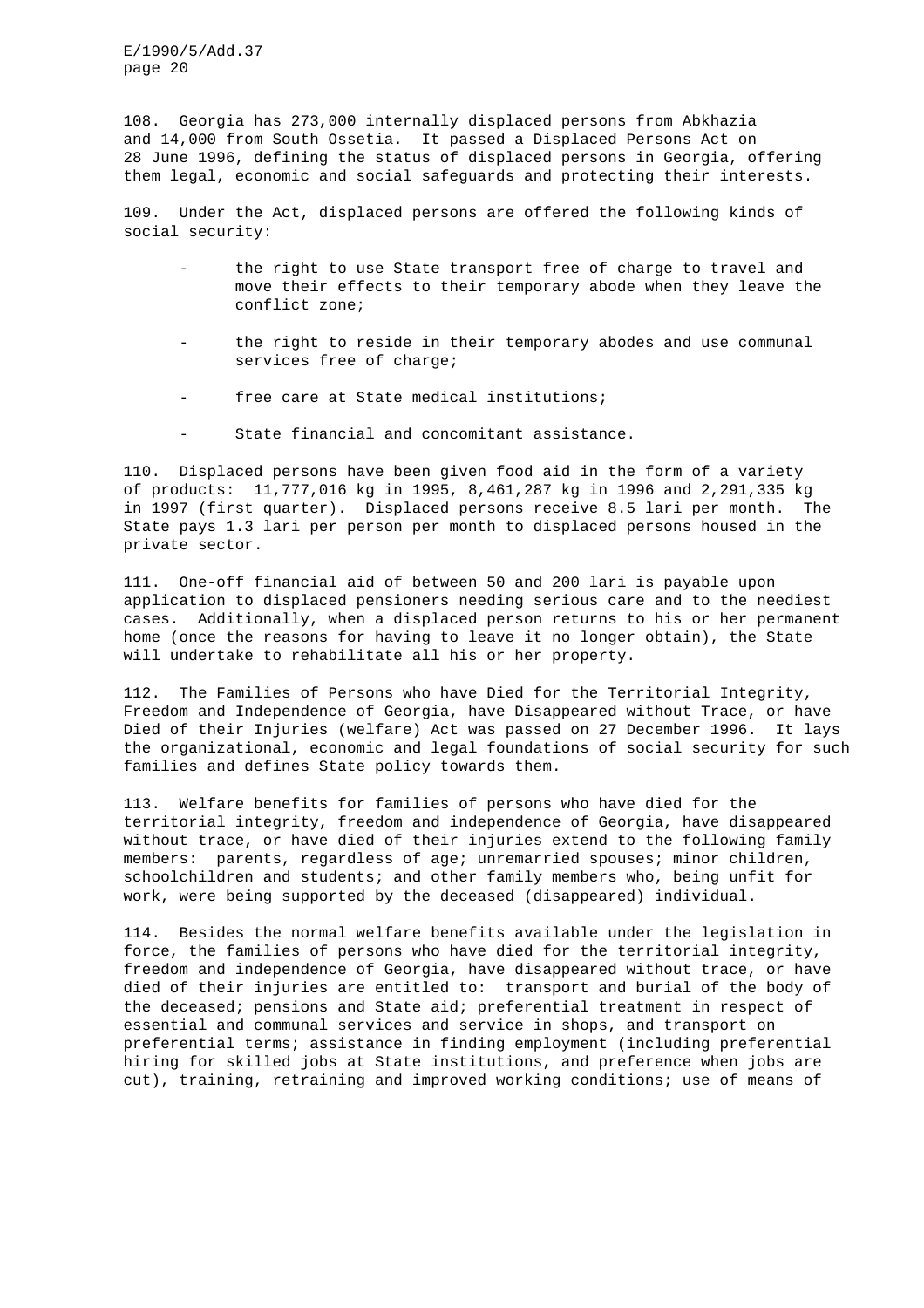communication and attendance at cultural institutions, shows, displays and sporting/recreational events on preferential terms; and housing provision out of turn.

115. Welfare for families in the above categories includes the following benefits:

- payment of 100 per cent of wages in the event of temporary incapacity for work, irrespective of length of service;
- assistance from the local budget for housing repairs;
- preference in acquiring land;
- permission to cut (a set quantity of) their own firewood;
- exemption from land tax;
- guaranteed non-expulsion from work-associated hostel accommodation unless housing is provided in lieu;
- exemption from housing and communal service charges;
- the right to acquire essential items and goods and products in high demand from special shops, sections and departments;
- out-of-turn provision with drugs, hospital and other medical care;
- a single free voucher per year for travel to and accommodation at a sanatorium or rest home;
- free use of urban and inter-city transport within Georgia;
- free use of air and rail transport (outward and return) within the Commonwealth of Independent States in connection with essential medical treatment, on the basis of agreements concluded by the Georgian Ministry of Health;
- the right to procure tickets for all forms of transport out of turn.

116. A monetary benefit of 5 lari per family member is payable every month. International humanitarian organizations provide assistance to pensioners, invalids, nursing mothers, pregnant women, needy families and so forth. In 1996 they supplied humanitarian aid in the form of essential goods and items to tens of thousands of pregnant women, nursing mothers and children under five.

117. That same year, a particular category of pensioners (the neediest, living alone) also received assistance from humanitarian organizations. They numbered 153,548 - 14 per cent of the total pensioner population.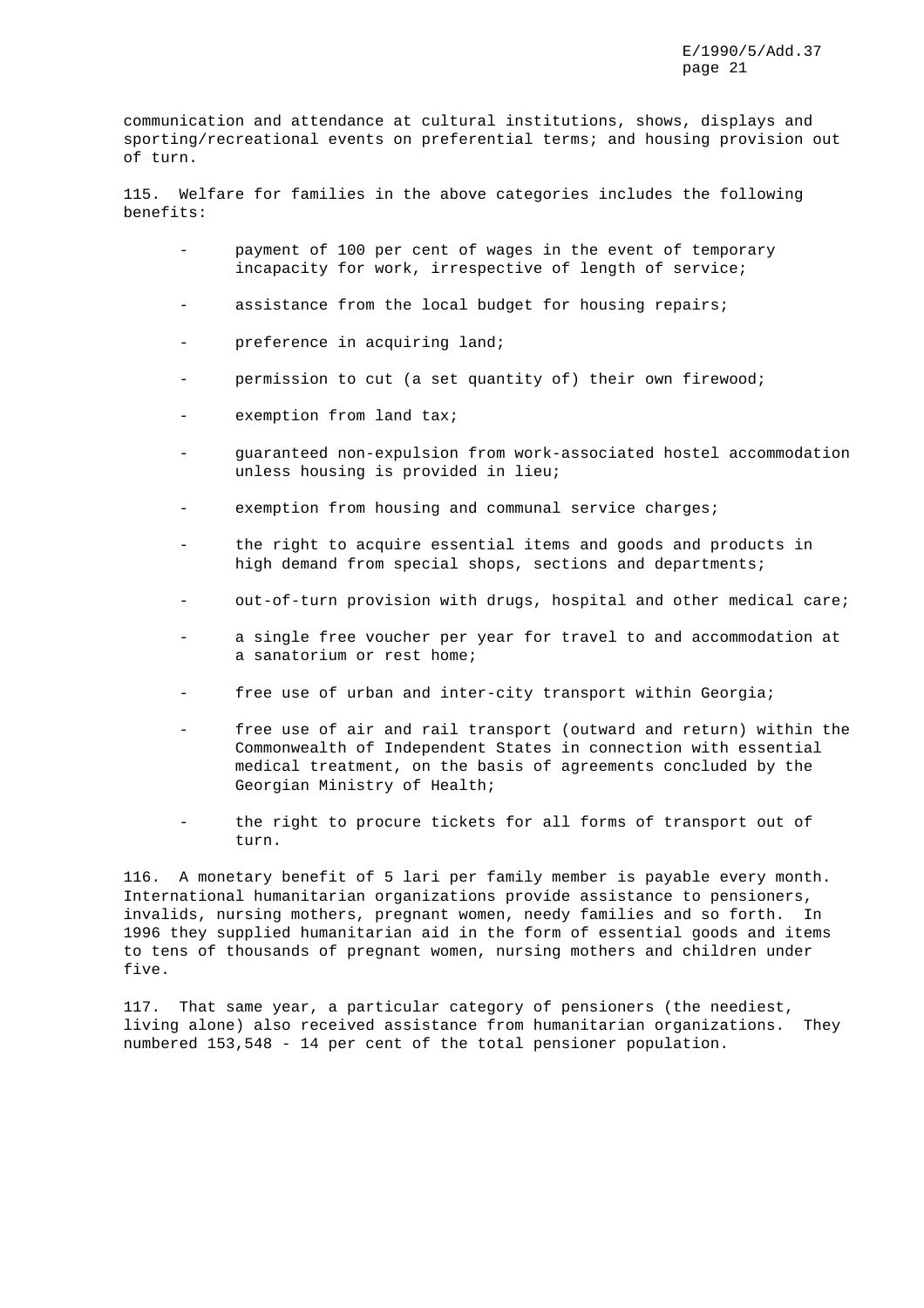118. In spite of the financial stabilization and a certain increase in incomes, the opportunities to provide social security and insurance for the general public remain very limited. The country will thus continue for some time yet to need international assistance in giving effect to its citizens' right to social security, including social insurance.

## **VI. Article 10**

119. Georgia is a party to the Convention on the Rights of the Child (accession, 2 July 1994) and the Convention on the Elimination of All Forms of Racial Discrimination (accession, 25 November 1994).

120. During the reporting period it acceded to the following ILO Conventions: No. 100 (Equal Remuneration Convention), No. 102 (Maternity Protection Convention), and No. 139 (Minimum Age Convention).

121. Article 36 of the Constitution states: "Marriage, as a voluntary union, is based on the equality of the spouses. The State supports the welfare of the family. The rights of mothers and children are protected by law."

122. The concept of "family" implies a voluntary matrimonial union of a man and woman, registered with the appropriate State bodies, with the ensuing property and non-property-related rights and obligations (raising of the children, joint running of the household etc.).

123. Georgia has a Marriage and Family Code. Articles 3 and 4 of the Code establish that the man and the woman have equal rights in family matters and that citizens have equal rights in family matters. Article 5 declares that the family is under the protection of the State; it also guarantees that motherhood will be defended and encouraged.

124. The Code stipulates that the mutual consent of the parties entering into a marriage is essential for the creation of a family, and that the parties must be of marriageable age, defined in Georgia as 16 for both men and women. Polygamous unions, marriages between relatives in direct descent, between parents and their adopted offspring or between legally incompetent persons are not permitted (article 18). Marriage and family relations are legally regulated by the State alone (article 6). The State raises no obstacles to marriage in a religious ceremony, and indeed such marriages have become more widespread in recent times.

125. Sections III and IV of the Code govern in detail the rights and obligations of parents as regards the upbringing of their children, specify maintenance obligations and so forth. The inviolability of personal and family life is also safeguarded under the Georgian Penal Code (articles 141, 143) and the Code of Criminal Procedure (article 10).

126. A new Civil Code was passed on 27 June 1997; family law is one component (Book V). A provision allowing for a marriage contract is one innovative feature.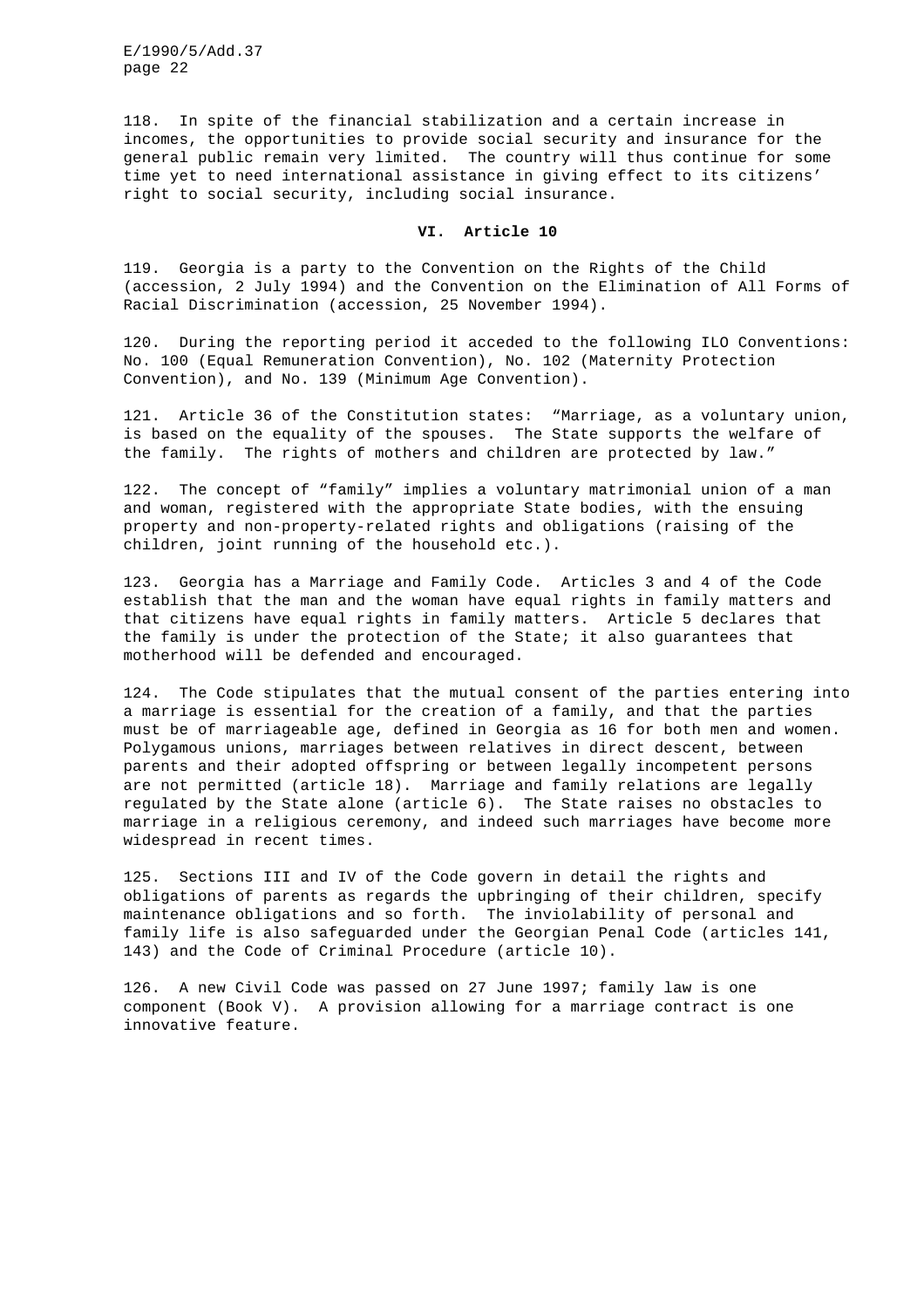## TABLE 4

# NUMBER OF MARRIAGES IN GEORGIA (per 1,000 population)

| 1989 | 7.0  |
|------|------|
| 1990 | 6.7  |
| 1991 | 7.0  |
| 1992 | 5.5  |
| 1993 | 4.9  |
| 1994 | 3.8  |
| 1995 | 4. N |

#### TABLE 5

# NUMBER OF DIVORCES IN GEORGIA (per 1,000 population)

| 1989 | 1.4   |
|------|-------|
| 1990 | 1.4   |
| 1991 | 1.4   |
| 1992 | 1.0   |
| 1993 | ი. 7  |
| 1994 | 0.5   |
| 1995 | ი . 5 |

127. As the tables show, the number of marriages has fallen from year to year although recently there has been a tendency for it to increase. This can probably be associated with some positive developments on the socio-economic front. Divorce has become rarer. Evidently, families have become closer-knit as the crisis has advanced. As regards social security for families, see under article 9 in this report.

128. Georgian legislation contains provisions to the effect that men and women should be equal in the enjoyment of all civil and political rights. Only a tiny proportion of women, however, are in leadership positions in the legislature or executive: only 16 women are members of Parliament (6.4 per cent of the total membership); a woman is Minister of Environmental Protection and Ecology; five are deputy ministers (of culture, education, communications and posts, finance, and health care) and one is the chief of a district administration.

129. Unemployment is higher among women than men. This is partly due to the shutdowns in the traditionally "female" light, food and chemical industries. Many women lost their jobs during the reform of the health-care and education sectors. Research into unemployment problems has revealed that women show extremely little involvement in entrepreneurial activities.

130. At the suggestion of the Georgian Women's Council, an association to foster women's employment, Amagdari, was set up in March 1996. Its objective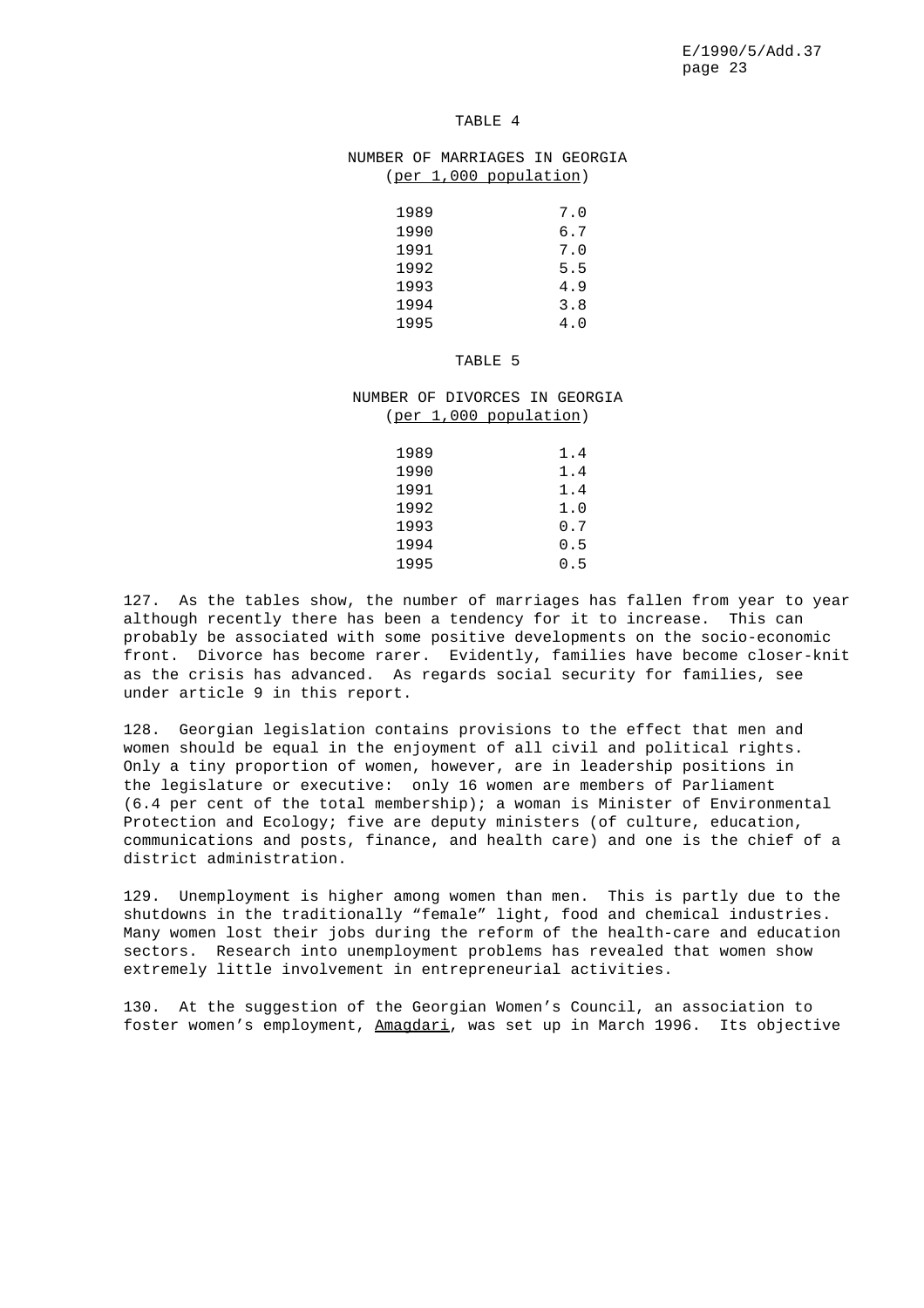is to provide work at home for unemployed, socially unprovided-for women, to create new jobs by setting up small businesses, to increase women's competitiveness and orient them more towards the labour market, vocational retraining, and economics and business studies, and to design social and vocational rehabilitation mechanisms.

#### TABLE 6

# EDUCATIONAL LEVELS AMONG MEN AND WOMEN (Percentages)

|                                    | Men  | Women |
|------------------------------------|------|-------|
| Primary                            | 16.2 | 10    |
| Specialized/technical<br>secondary | 60   | 68    |
| Higher                             | 15.6 | 16.8  |
| education<br>No                    | 8.2  | 5.2   |

131. As will be seen, educational levels in Georgia are higher among women than men. Women represent 39 per cent of the technically educated population (1995 figures). At the same time, two thirds of working women have not increased their qualifications since getting married. Most women occupy jobs that are not commensurate with their education. The market economy can lead business managers to refuse to hire women on a variety of pretexts.

132. According to sociologists, working women have scant leisure: most of their free time is taken up with housework. Men spend 50 to 70 per cent less time on housework.

133. There is no firm evidence of significant violations of women's rights in Georgia. It may be assumed that violations occur in the non-State sector of the economy, given the paucity of legislative controls.

134. The numbers of recorded sexual assaults on women are small. According to Ministry of Internal Affairs data, these have not exceeded 40-50 cases annually for many years. Most such offences are brought to light. There are, however, no reliable statistics on violence towards women and children in the conflict zones while military action was taking place. Neither is there any entity that could undertake the physical, psychological and social rehabilitation of victims of violence, including sexual violence.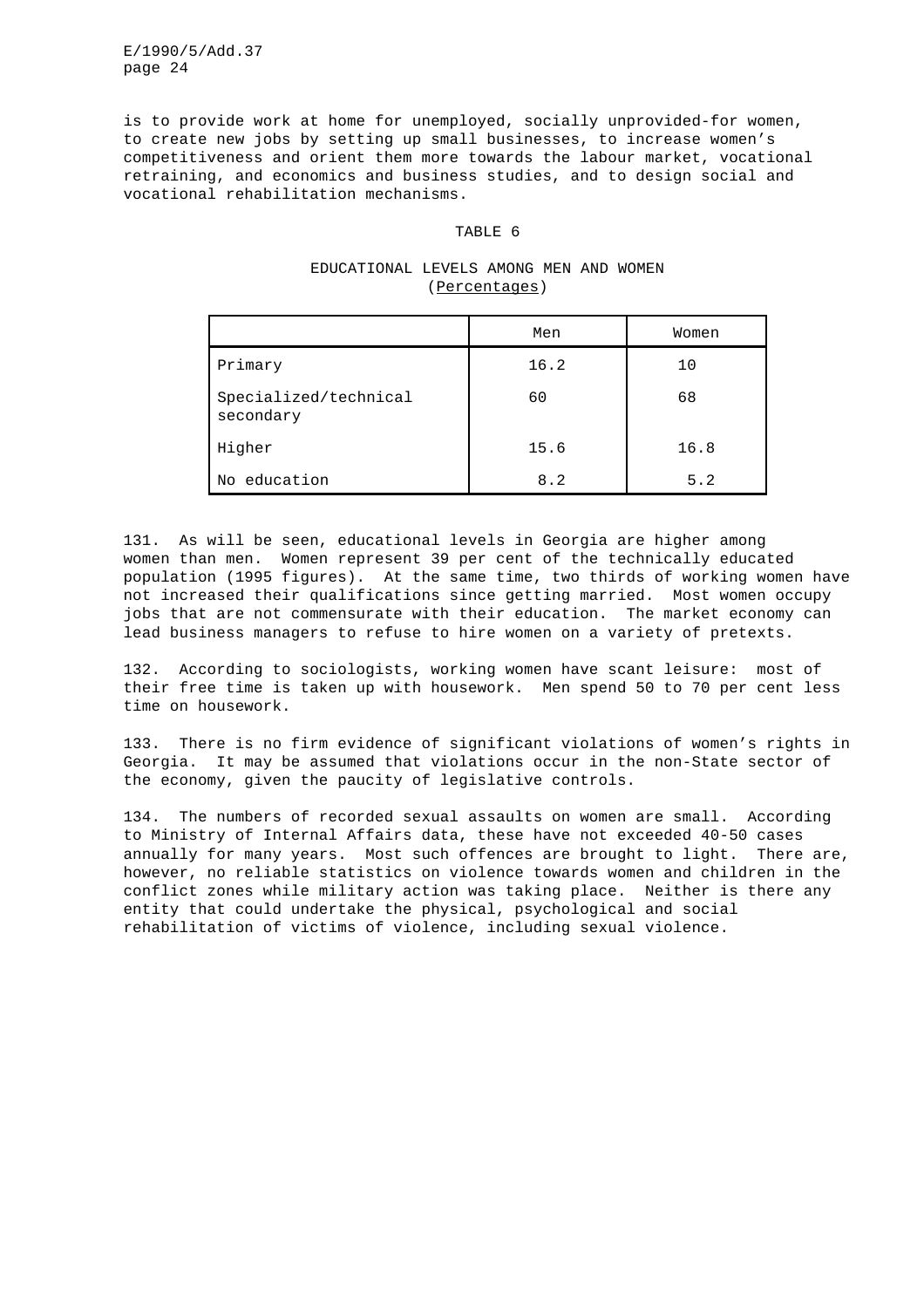## TABLE 7

|      |  | NUMBERS OF ABORTIONS  |
|------|--|-----------------------|
|      |  | (per 100 live births) |
|      |  |                       |
| 1989 |  | 70.9                  |
| 1990 |  | 61.2                  |
| 1991 |  | 47.1                  |
| 1992 |  | 49.2                  |
| 1993 |  | 52.9                  |
| 1994 |  | 62.3                  |
| 1995 |  |                       |

135. The fall in the numbers of abortions in 1991-1992 is striking. This was the peak of the national liberation movement, when one of the slogans called for an improvement in the demographic situation in the country. The limited use of advanced contraceptive methods can be explained by the general public's lack of awareness of their advantages and application, and by the fact that there is no consistent public information effort on the subject.

136. Chapter XII of the Labour Code governs women's working conditions, placing maximum emphasis on the protection of mothers and children.

137. Among other things, the Code: limits nighttime and overtime work and business travel by women (article 157); requires pregnant women and women with children under 18 months to be transferred to lighter duties (article 158); and stipulates pregnancy, perinatal and maternity leave (article 159). Women may not be employed in harmful or dangerous conditions or in tasks requiring them to carry weights exceeding their physiological capabilities, etc.

138. The Code also stipulates:

- pregnancy and perinatal leave of 70 calendar days before and 56 calendar days after giving birth;
- leave for women who adopt newborns;
- breaks for feeding children;
- additional, unpaid, leave for mothers with children under the age of three. This leave counts towards overall uninterrupted length of service and towards accumulated seniority within an occupation (article 161); and
- safeguards governing the hiring and prohibiting the dismissal of pregnant women, women with children under three, and single mothers with children under 14 (if invalid children, under 16) (article 164).

139. By law, an individual is considered to be an adult upon attaining the age of 18. Under the Constitution (articles 28, 49, 70), on reaching the age of 18 a citizen is entitled to participate in referendums, elections to State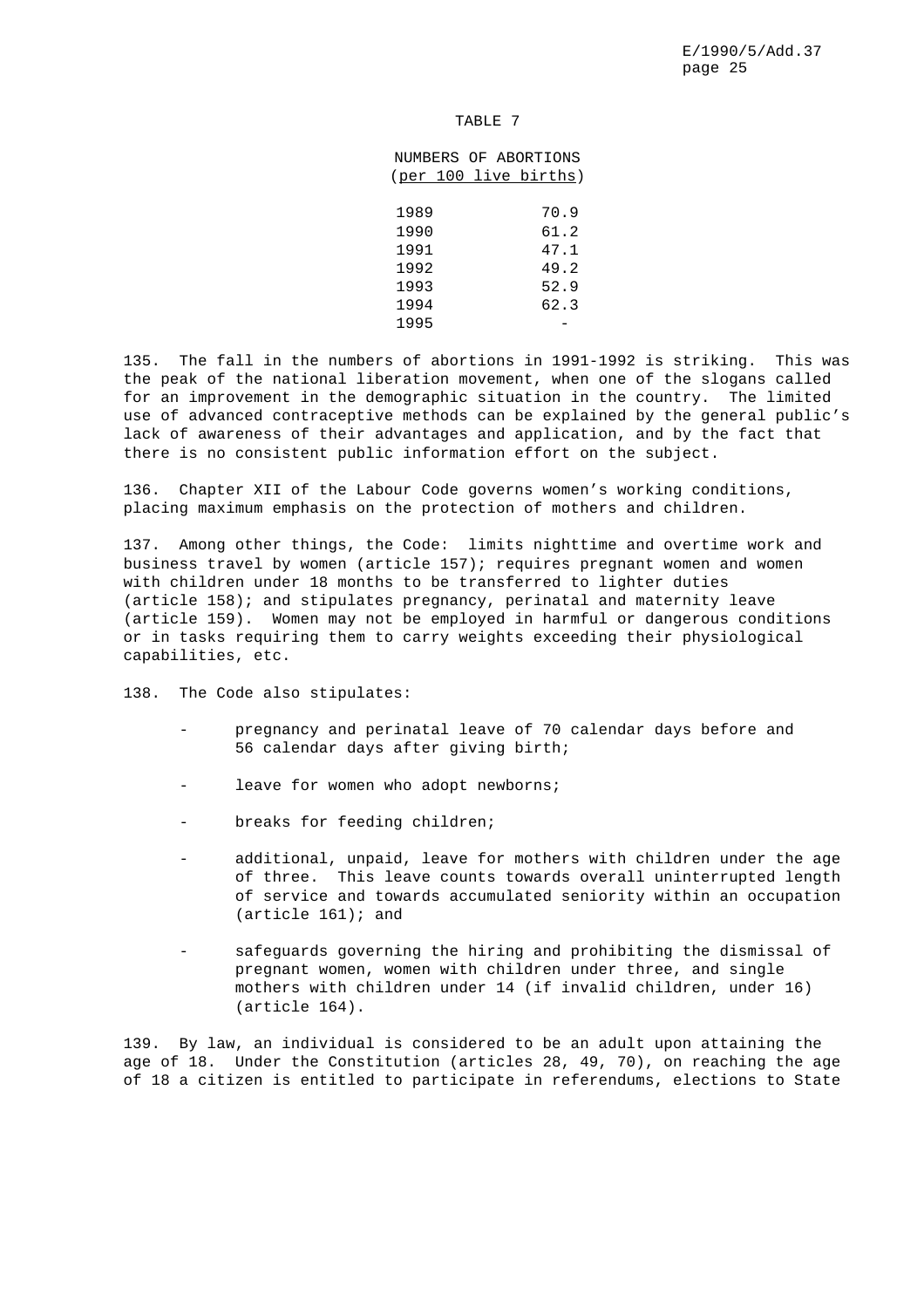bodies and local organs of self-government; he or she also becomes liable for military service. An individual may found or join a trade union at the age of 15. He or she may be elected to Parliament at the age of 25.

140. Individuals become criminally responsible at the age of 16; in the case of the gravest offences, however, the age limit is lowered to 14.

141. A special chapter (Chapter XIII) of the Labour Code regulates working conditions for young people. The regulations cover:

(a) the age at which young people can be employed: 14, with a parent's consent, to perform light work without detriment to their health or their education, or 16 in normal circumstances (article 167);

(b) a working week of 36 hours for workers aged between 16 and 18, and 24 hours in a week for those aged between 15 and 16 (and schoolchildren between 14 and 15 during the school holidays).

142. The Code also specifies:

(a) benefits for young people as regards job protection, working hours, vacation etc. (article 168);

(b) jobs in which people under 18 may not be employed (heavy work, work in harmful or dangerous conditions, work underground: a list is established by legislation) (article 169);

(c) that people under 18 may not be employed in nighttime or overtime work (article 171), etc.

143. The situation as regards social assistance for young people is, unfortunately, not entirely satisfactory. All monthly child benefits were abolished in September 1994. Until that time there had been four kinds of benefit: upon the birth of the child, for children up to 18 months, for children from 18 months to 6 years, and for children under 16. Some benefits were restored in 1995 but abolished again in December 1996 because of the introduction in January 1997 of a new kind of family assistance (see above).

144. The deteriorating socio-economic situation in the country has seen the emergence of children begging. The State is especially concerned at the growth in juvenile crime and the spread of drug addiction among the young. For the situation in the education system, see under article 13 in this report.

145. The State is taking steps to remedy the current situation as regards maternal and child health. Maternal health and child health and breastfeeding programmes are among the most important components of the State's health-care programmes (for the status of the children's and women's health-care system, see under article 12 of this report).

146. For example, the budget for the child health programme has been set at 7 million lari. Planned efforts are expected to reduce infant mortality throughout the country by 30 per cent.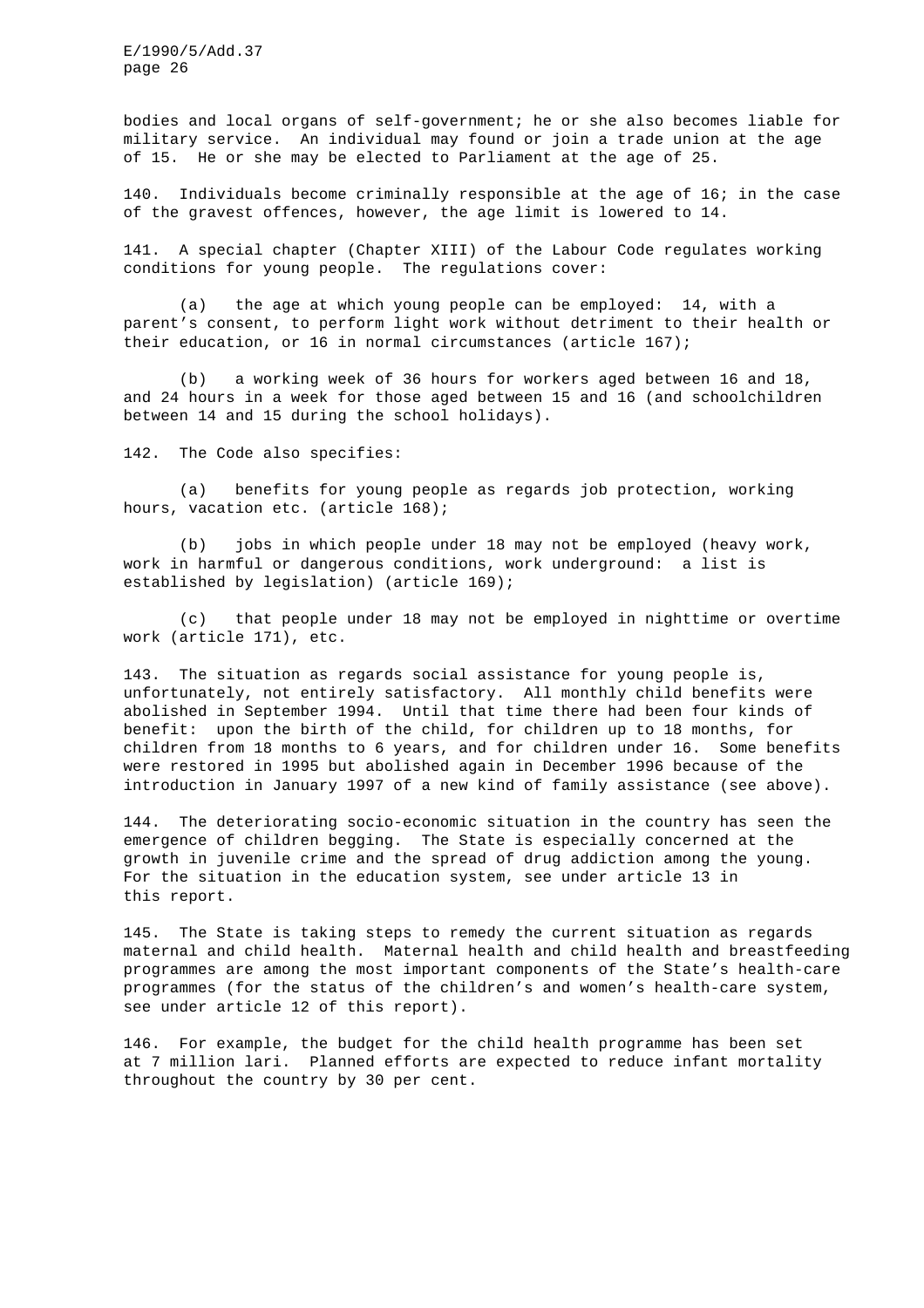147. State programmes to combat juvenile delinquency have been in operation since July 1996, and a programme of improvements to the way children are looked after at special and boarding schools has been running since December 1996. "The Future of Georgia", a Presidential Programme extending up to the year 2000 and including segments on "Leaders for the 21st century", "Future Olympic sportsmen", the "Young Academy" and "New names" has been in operation since January 1997. There are over 10 non-governmental organizations working to protect mothers and children in Georgia.

# **VII. Article 11**

148. The crisis that broke in 1991 has had an extremely harmful effect on living conditions. Wage incomes in the State sector have declined in both relative and absolute terms. The minimum wage fell from 70 roubles (\$107.70) in 1986 to 9 lari (\$7) in 1996, and average wages from 197.90 roubles (\$304.40) to 35 lari (\$28). Wages have declined sharply as a proportion of the subsistence minimum. Whereas, according to figures for August 1992, the minimum wage in the budget-financed sector then accounted for 34.5 per cent of the subsistence minimum for men in jobs of strenuousness categories I and II, by the end of 1994 the proportion had fallen to 2.1 per cent.

149. Pensions and other forms of social security have shrunk. Pensions fell from 70 roubles (\$107.70) in 1989 to 9.8 lari (\$7.80) in 1996; child benefit fell from 35 roubles (\$53.80) to 5 lari (\$3.90) in the towns and 3 lari (\$2.30) in the countryside. As mentioned above, child benefit has been abolished as of this year in connection with the introduction of the programme targeted at the neediest families.

150. Inflation and price liberalization raised consumer prices in March 1992 to 12.8 times the level of the same period the previous year; in 1993 the increase was by a factor of almost 76. Prices for food items rose especially rapidly.

151. Over the ensuing period retail prices for light industrial products, everyday and household items rose fairly smartly. All these items sold mainly for Russian roubles, and the rate of price increases for them was therefore low by comparison with that for food items. Passenger transport and communal services were notable for retaining relatively stable prices.

152. Reforms in the health-care system - the shift to a payment-for-service system with high fees that could not be justified in relation to people's incomes - also adversely affected living standards.

153. Although the programme to hasten and stabilize reform was carried out in very difficult economic circumstances, analysis of the past few years unambiguously indicates that it was successful. Several positive trends go to show this. In particular, when true (or near-true) prices and charges had been set for bread, natural gas and electricity, urban transport and communal services, there was enough of a background to refine the pricing system overall, set prices at real levels and move on to the stabilization phase.

154. As a result of the financial stabilization and the economic upturn in 1995-1996, income patterns showed a positive shift. According to figures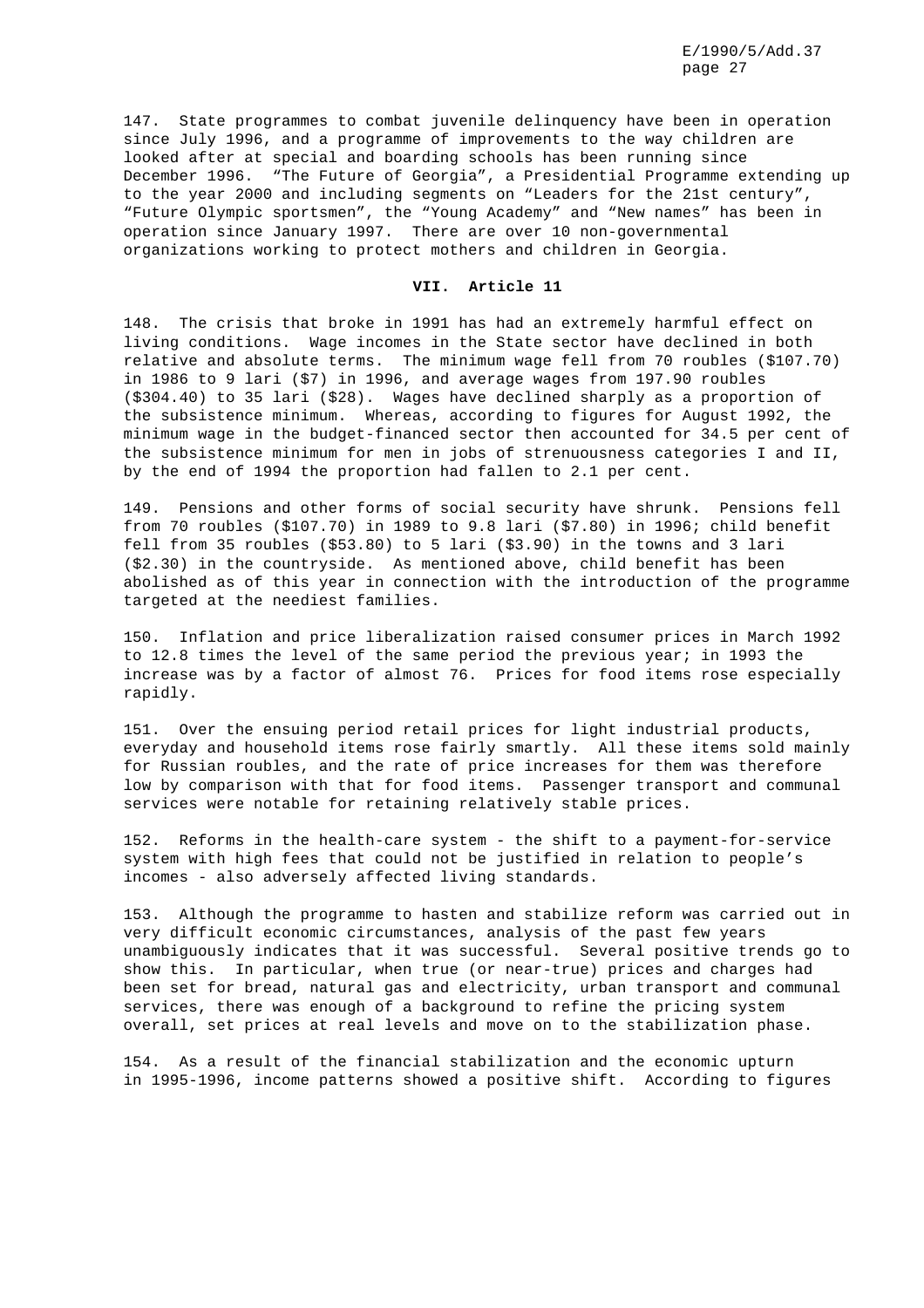for December 1996, average wages for workers in the Georgian economy reached 35-38 lari: 27 lari in the budget-financed sector, and 45 lari in the non-budget sector. In the private sector, average wages fluctuated between 120 and 140 lari. Since, according to figures for December 1995, average monthly wages for people working in the Georgian economy were then 15.7 lari, and 9.4 lari in the budget-financed sector, the progress towards increased monetary incomes is obvious. Overall, these advances are in line with the parameters laid down in the indicative plan for socio-economic development 1996-2000 and in the President's pre-election economic programme, which were 25.2-32 lari and 22.8-30 lari respectively.

155. In spite of these positive shifts, living-standard indicators remain very low. According to figures for December 1996, the minimum wage in the budget-financed sphere amounted to 8.6 per cent of the subsistence minimum for a man fit for work, and 9.8 per cent of the minimum for the average consumer; the average wage amounted to 26.0 per cent of this figure. Although wages have tended to increase as a proportion of family income (from 14 per cent in 1994 they have risen to 37-40 per cent), they are still far short (approximately 75 per cent) of the level of the early 1990s.

156. Alternative sources of income are highly significant in the pattern of incomes among the general public. The most important of these are income (in cash or kind) from privately-tended allotments, income from a variety of secondary occupations, assistance from relatives and friends, sales of personal effects, rental of property and humanitarian aid.

#### TABLE 8

| Source of income                         | Percentage of families<br>receiving such income in<br>April, May and June 1995 | Average income<br>(United States<br>dollars) |
|------------------------------------------|--------------------------------------------------------------------------------|----------------------------------------------|
| Sale of home or flat                     | 14                                                                             | 1 441                                        |
| Sale of smaller items                    | 16                                                                             | 104                                          |
| Assistance from friends<br>and relatives | 20                                                                             | 90                                           |
| Savings                                  | 5                                                                              | 58                                           |
| Charity                                  | $\mathfrak{D}$                                                                 | 19                                           |
| Income from savings<br>(interest)        | 1                                                                              | 15                                           |
| Student grants                           | 2                                                                              | 1                                            |
| Interest on loans                        | 0.2                                                                            | 30                                           |
| Rental of property                       | 3                                                                              | 29                                           |
| Other sources                            | 5                                                                              | 56                                           |
| TOTAL                                    | 68.2                                                                           |                                              |

ALTERNATIVE SOURCES OF INCOME ACCORDING TO A POLL TAKEN IN JULY 1995 (survey by the State Department of Socio-Economic Information, Tbilisi)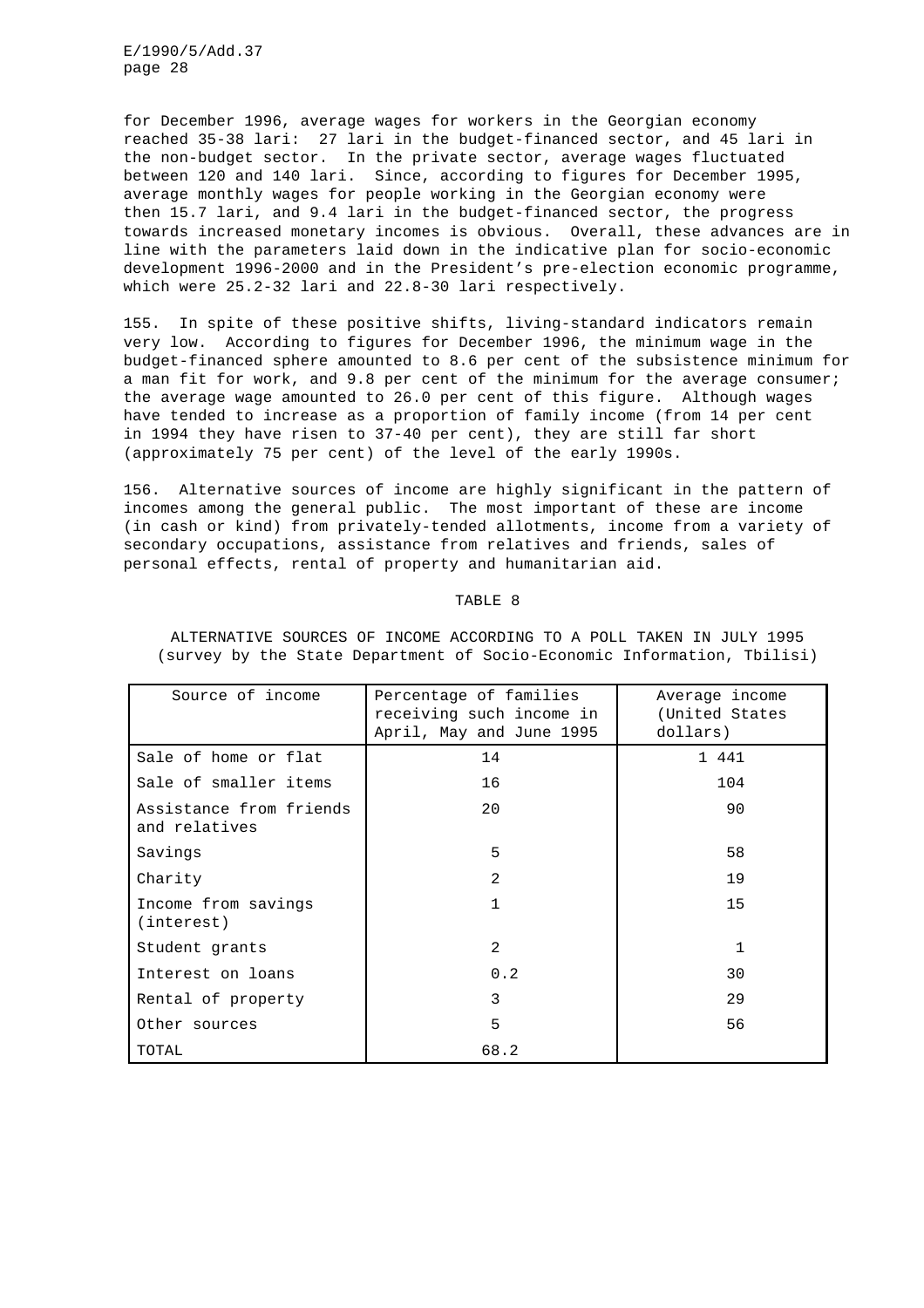157. State Department of Socio-economic Information figures indicate that the number of households in Georgia with incomes below the poverty line is diminishing. The proportion was 80 per cent in 1995, but had fallen to 65.4 per cent by the end of 1996.

158. While average incomes have increased, the pattern of income distribution has also changed. The Gini coefficient, which measures income inequalities, has fallen from 0.58 (1995) to 0.50 (1996) (it was much lower in 1992-1993, at 0.30-0.35), indicating that the sharp differences in incomes are starting to diminish.

159. Nevertheless, most of the population is still unable to pay for electricity, gas, water and other communal services. The energy crisis and the regulated distribution of electricity are causing serious difficulties. People are in effect deprived of central heating, while alternative, commercial heating sources entail additional expense and are in effect unaffordable to the low-income strata.

160. The most vulnerable social groups have been identified. These are pensioners living alone, invalids, students, the unemployed, people unfit for work, large families and families with missing members. The extremely poor also include people on fixed incomes; workers in budget-financed organizations in the educational, scientific, cultural and arts fields; engineers, teachers, professors and lecturers at research and educational institutions.

#### The right to adequate food

161. Georgia is undergoing a deterioration in the food supply, owing largely to the fall in volume of farm produce and food within the country and the limited potential for importing food. Only a small part of its requirements for basic foodstuffs was met from domestic production in 1996: 2.5 per cent of the grain it needed, 41 per cent of the eggs, 1 per cent of the granulated sugar, 28 per cent of the milk, 0.3 per cent of the vegetable fats, 0.06 per cent of the meat, 1.7 per cent of the butter, etc.

162. The sharp fall in farm output and exceptionally low wages and monetary incomes have brought about a significant decline in consumption of farm produce per head of population. The quantity of food has diminished; the quality has declined. In 1995, for example, per capita consumption of meat and meat products was down, by comparison with 1989, from 41 kg to 12.1 kg (down 71 per cent); of milk and milk products, from 322 litres to 98 litres (70 per cent); of eggs, from 144 to 66 (54 per cent); of sugar, from 21 kg to 6 kg (71 per cent); and of vegetables, from 82 kg to 61 kg (26 per cent).

163. The proportion of protein in food intake has fallen markedly. In 1995 it was down to 44 grams, from 77 grams in 1989; animal protein intake was down from 30 to 13 grams.

164. Consumption of cereals and potatoes has remained more stable. Consumption of cereals and cereal products in 1993 was 187 kg, and of potatoes, 32 kg. Cereal consumption per capita in 1993 was only 1 kg down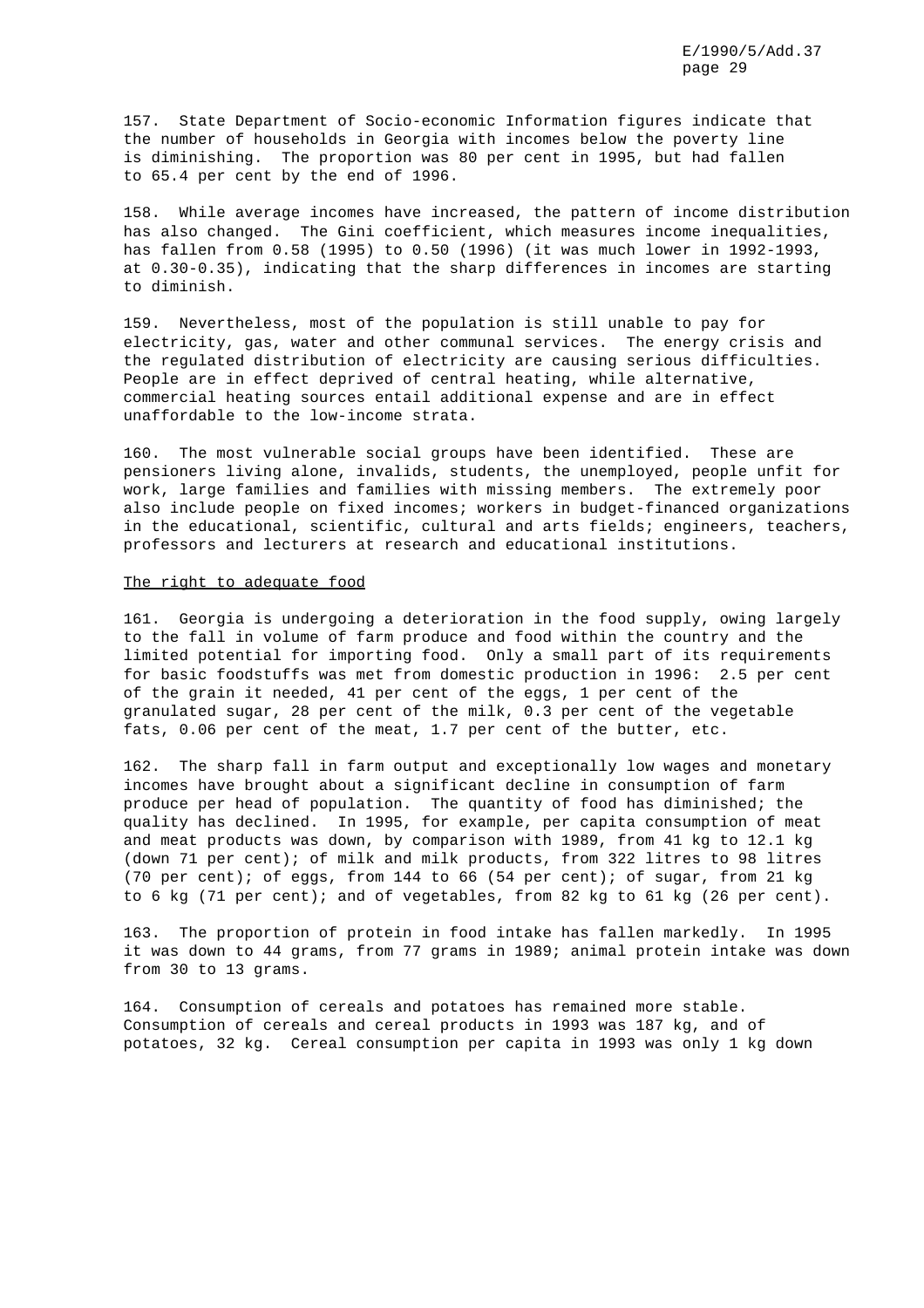on 1989, and potato consumption was down by 3 kg. The decline in consumption of these foodstuffs was more pronounced in 1995, with per capita consumption of 153 kg of cereals and cereal products and 27 kg of potatoes for the year.

165. Calculation of an official poverty line began in Georgia in 1992. It was based on a definition of a basket of goods and a minimum consumer budget laid down in Committee on Socio-economic Information order No. 52 of 21 July 1992. Since 1 January 1996, the official poverty level and the subsistence minimum have been calculated using a monthly minimum basket of goods essential for survival (Cabinet of Ministers resolution No. 668 of 18 October 1995, on the method used to calculate the subsistence minimum). The Subsistence Level (determination) Act, which is based on the above method, took effect on 9 May 1997.

166. The subsistence minimum is calculated by the State Department of Socio-economic Information. It is assumed that spending on food represents a fixed percentage of overall expenditure over a lengthy period. Consumer research in 1995 showed this figure to be 70 per cent. Information on food prices is gathered from monthly data and multiplied by the appropriate coefficient to yield a figure for non-food expenditure. The minimum food requirement is calculated for the average consumer, due allowance being made for the requirements of men fit for work and the effects, for families of various types, of living together.

167. On December 1996 figures, the subsistence minimum for a man fit for work was 104.4 lari; the corresponding figure for the average consumer was 91.6 lari, and for the average (i.e. four-person) family, 181.6 lari.

168. Georgia has not recently conducted any systematic research into the extent of hunger or malnutrition. Only in the summer of 1996 was the typical consumption of food (the "consumer food basket") of 1,205 families investigated (research done by L. Dershem, D. Gzirishvili, A. De Ros and D. Vinekamp). It took as a benchmark for a satisfactory basket "consumption of potatoes, or kidney beans, or buckwheat, meat, vegetables and cheese at the very least 1-3 times a week". Standard demographic types of urban and rural dwellers, districts and families were compared.

169. According to the study, only 23 per cent of families have a consumer basket worth 5-7 points on a seven-point scale. There are sharp differences in the value of the basket, depending on population type. For example, 81 per cent of rural families have a basket rated by the research method at 4 points, whereas only 65 per cent of urban families do.

170. The proportion of families with "good" baskets varies from region to region. In Guria, Ajaria, Kaxethi and Mingrelia, most families have "good" baskets, i.e. the population suffers least from food shortages. The situation is not so good in Inner Kharthli, Lower Kharthli or Imerethi. Insufficient food is reported by 17.8 per cent of families in towns, and 4.8 per cent of families in the countryside. Families consisting of young couples or of two or more couples have "good" baskets of notably high value. The lowest values are found among families consisting of spouses on pensions, single people or single relatives.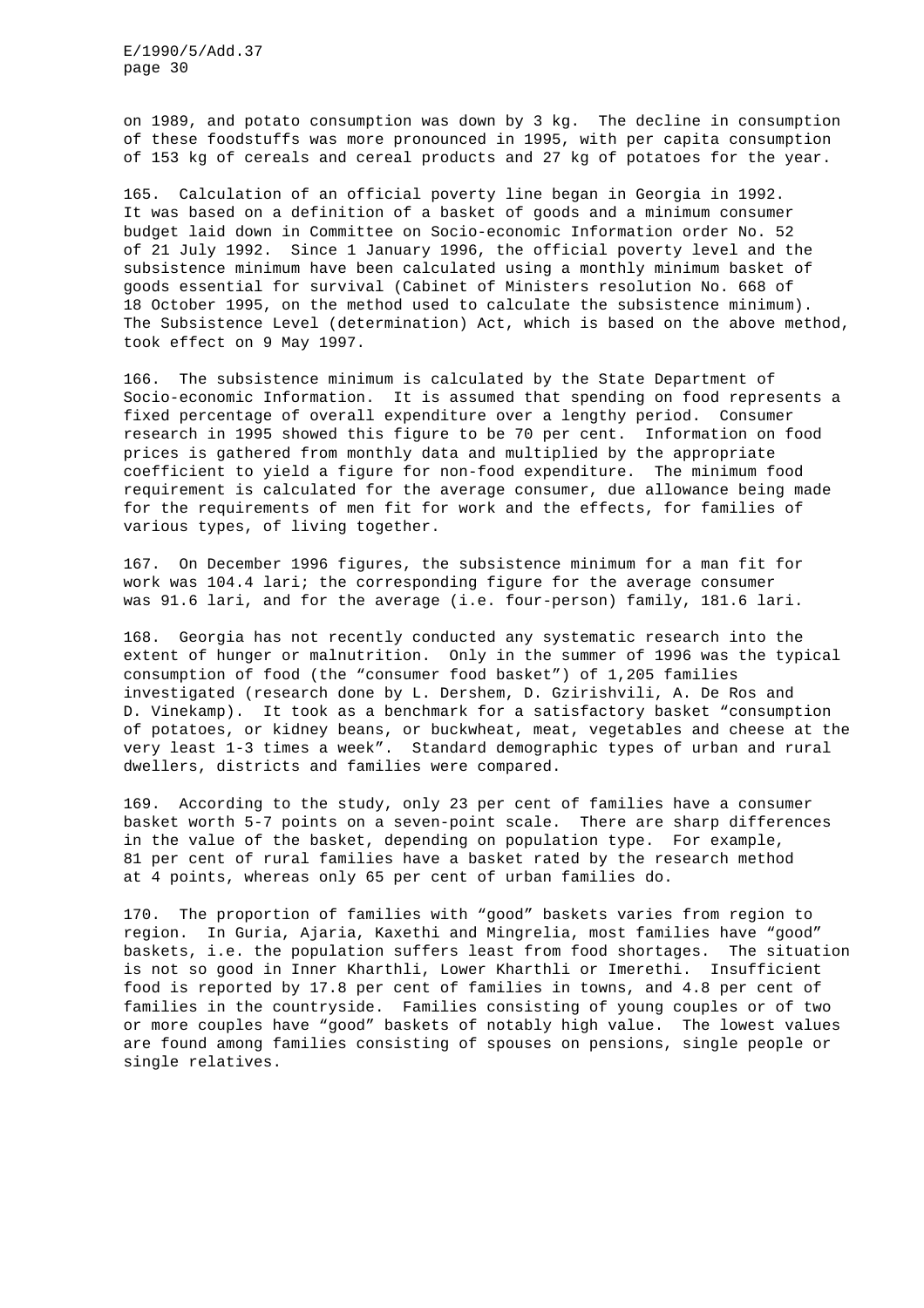171. According to the research findings, 86.8 per cent of the families (1,046) are headed by a man and 13.2 per cent (159) by a woman. Applying the criterion of a "good" food basket to these findings, it transpires that three times as many families experience food shortages when the head of the family is female as when the head is male.

172. In order to ensure - within the country's limited means - that they have adequate food, aid (in kind and in cash) from the central and local budgets is made available to the socially unprovided-for and underprivileged strata of the population. Between 1990 and 1995 local budgets provided aid to invalids from the Great Patriotic War, people with work-related injuries in categories I and II, disabled children, single parents, families with many children, the families of war victims and families that had lost their breadwinners.

173. A substantial part of this aid came in the form of goods received from foreign countries, chiefly as humanitarian assistance.

## TABLE 9

DISTRIBUTION OF HUMANITARIAN FOOD AID BY POPULATION GROUP, 1995 (data from the International Humanitarian Aid Coordinating Office, Tbilisi)

| Social group                         | Socially least<br>well provided-for<br>strata | Total quantity<br>of aid (kg) |  |            | Quantity of aid<br>(per cent) |       |  |
|--------------------------------------|-----------------------------------------------|-------------------------------|--|------------|-------------------------------|-------|--|
| Displaced persons                    | 288 764                                       |                               |  | 11 707 204 |                               | 30.82 |  |
| Communal feeding<br>centres          | 68 892                                        |                               |  | 1 622 908  |                               | 4.27  |  |
| Children's<br>institutions           | 60 685                                        |                               |  | 1 461 123  |                               | 3.85  |  |
| Patients                             | 23 765                                        |                               |  |            | 572 174                       | 1.51  |  |
| Pensioners                           | 280 280                                       |                               |  | 5 544 414  |                               | 14.60 |  |
| Large families                       | 27 139                                        |                               |  | 1 099 965  |                               | 2.90  |  |
| Children under 5                     | 171 651                                       |                               |  | 4 132 825  |                               | 10.88 |  |
| Pregnant and<br>nursing women        | 38 108                                        |                               |  |            | 917 531                       | 2.42  |  |
| Disabled children                    |                                               | 5 137                         |  |            | 27 715                        | 0.07  |  |
| Single mothers                       |                                               | 8 4 6 9                       |  |            | 67 965                        | 0.18  |  |
| Refugee host<br>families             | 12 940                                        |                               |  |            | 69 813                        | 0.18  |  |
| Families without<br>breadwinners     |                                               | 5 668                         |  |            | 157 674                       | 0.42  |  |
| Socially<br>unprovided-for<br>groups | 296 514                                       |                               |  | 5 949 268  |                               | 15.66 |  |
| Other                                | 114 653                                       |                               |  | 4 647 905  |                               | 12.24 |  |
| TOTAL                                | 1 402 665                                     |                               |  | 37 978 483 |                               | 100   |  |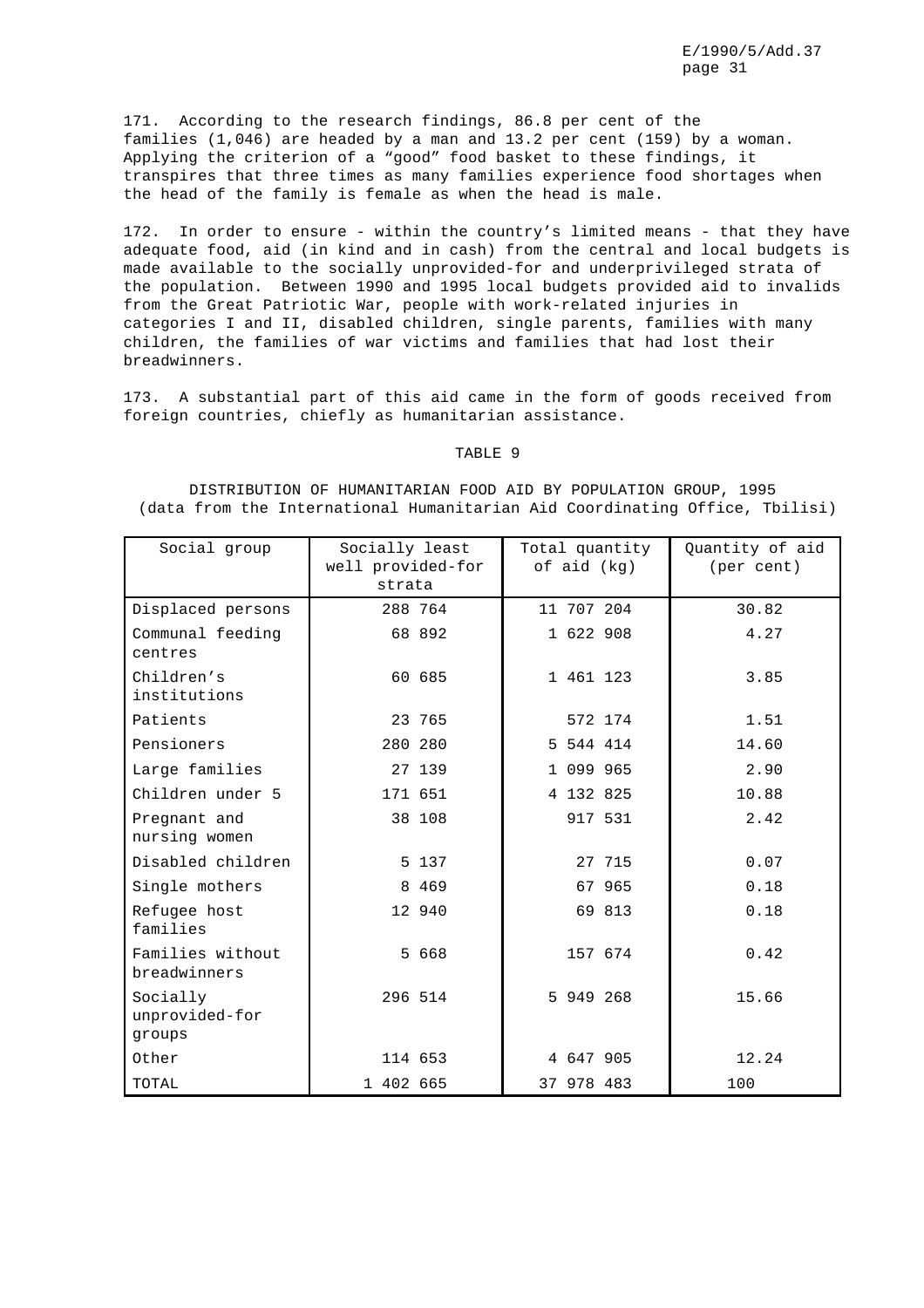174. Under Cabinet of Ministers resolutions Nos. 48 (18 January 1992), 128 (6 February), 290 (10 March) and thereafter, agrarian restructuring in Georgia began with the transfer to the general public, without payment, of State-owned land. The Land for Farming (ownership) Act was passed by resolution of Parliament on 22 March 1996; it made plots of land that were transferred to families and land which they had legitimately used before 1992 their private property. By October 1996, approximately one million Georgian families had become the owners of 712,400 hectares of farmland (24 per cent of all the farming land in the country). Of this, 397,200 ha were arable land (52 per cent of the total), 186,800 ha were perennial plantations (61 per cent), 47,100 ha were meadowland (32 per cent), and 81,000 ha were grazing land (5 per cent). Altogether 330,000 urban families were given allotments totalling 69,000 ha (an average of 0.21 ha per family). No land was privatized in Abkhazia or South Ossetia.

175. The Land for Farming (ownership) Act permits land to be leased. Leasehold arrangements in agriculture are also governed by the Land for Farming (leasing) Act, passed by resolution of the Georgian Parliament on 28 June 1996.

176. Since the latter Act was passed, 35,000 individuals have taken leases on 118,800 ha of farm land (an average of 34 ha per person); 974 bodies corporate have leased 177,300 ha (an average of 181 ha per corporation). There remain a further 1,980,200 ha, of which 83 per cent consists of natural meadowland. Titles to and leases on land continue to be granted.

177. The legal right to own land is being strengthened. By a resolution dated 14 November 1996, the Georgian Parliament passed the Land Registration Act. An open system of land registration is being set up throughout the country. All restrictions on land use (apart from those imposed for environmental protection purposes) have been lifted.

178. The current changes have transformed the industrial and social structure of farming. In 1996, 92 per cent of farm output came from the private sector, and this was of significant help in ensuring that families had enough to eat.

179. At this point, serious financial resources are needed to enliven the privatization process, and it is planned to secure these chiefly in the form of foreign investment and assistance from international organizations. The international organizations are being asked to pursue a qualitatively different policy in Georgia. In part, the idea is that resources obtained from the monetization of humanitarian assistance should be used to provide loans and grants to the private sector.

180. Donor countries' food-aid policy has undergone a change, turning into a policy of assistance targeted on the development of the agro-industrial complex. Reference should be made here to the TACIS project, which has enabled efficient use of European Union funds to be made in the grain sector. Under this project, some 13.9 million lari were made available for grain production, marketing and processing in 1996-1997, financing the planting of maize and wheat on 23,800 ha of land which are expected to yield 59,440 tonnes of output. Additionally, funds advanced to purchasing agencies will enable them to procure 32,000 tonnes of wheat and 5,300 tonnes of wheat flour.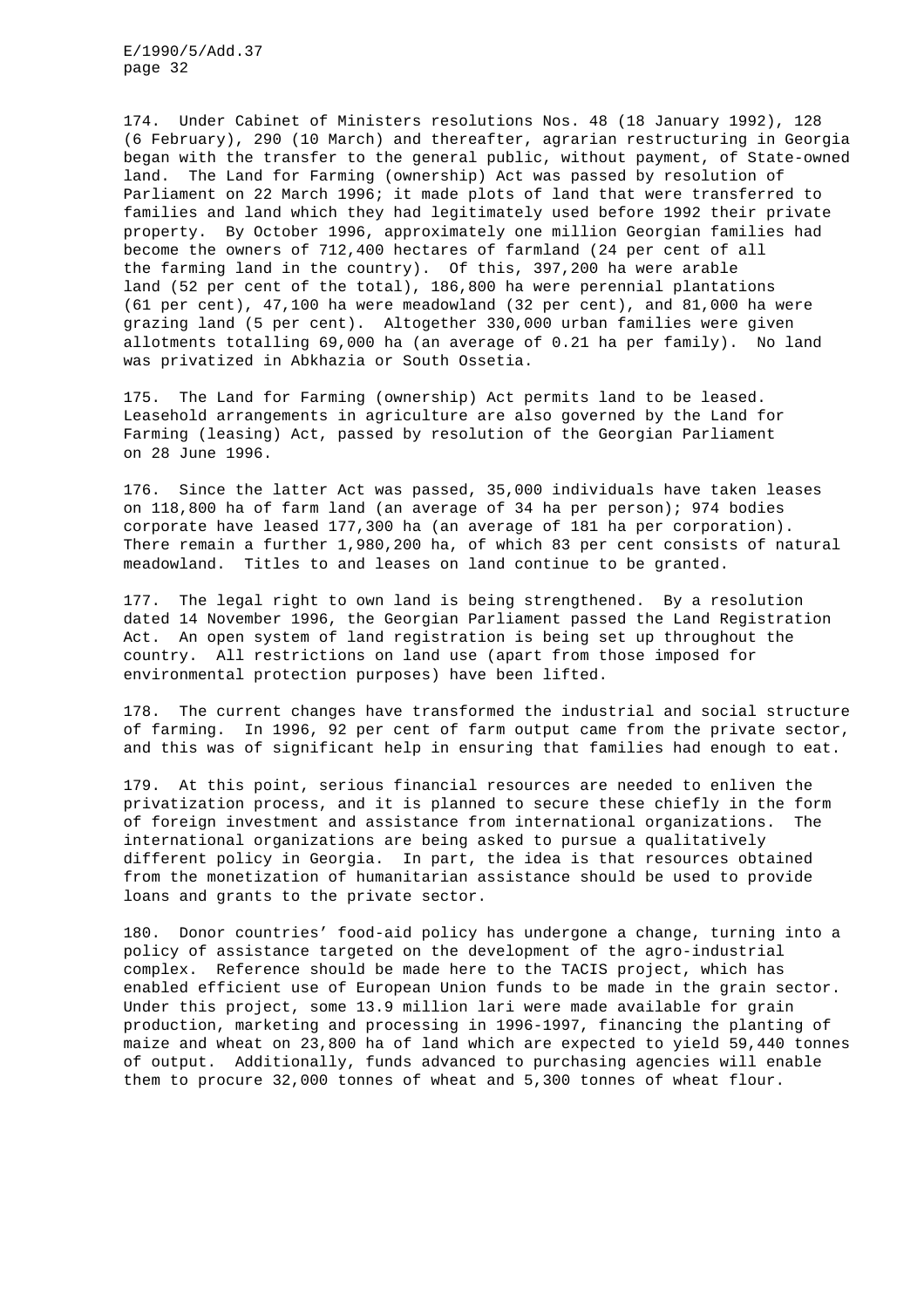181. Despite difficult climatic conditions, Georgia's grain output increased over the year by 124,000 tonnes; wheat production rose by 130,000 tonnes, or 120 per cent. Vegetable output also rose (by 72,000 tonnes), as did milk (by 100,000 tonnes) and meat (by 26,000 tonnes). Altogether, output of farm produce rose by 6 per cent.

182. The Government made available special, preferential credits (6 million lari) for the procurement of grapes in 1996, and this enabled the volume of grapes bought in to be increased from 38,000 to 60,000 tonnes, activating capacity at wineries.

183. Credit unions are now being set up with assistance from international organizations. Such a union is in operation in the Signaxi district; it has received an advance of 235,000 lari from cooperation funds. Four more unions are planned for the current year.

184. To improve the food supply, specific farming programmes concerned with grain, potatoes, soya, vegetable crops, sugar beet etc. are being drawn up on orders from the President. One example of a successful social security programme comes from the painless liberalization of prices for cereal products, which did not provoke a domino-effect rise in prices but did put an end to the shortage that had existed for several years.

185. Georgia has a central administrative body, the State Standardization, Metrology and Certification Department, which inspects mass-market goods, including food, for quality. It coordinates the certification of conformity to safety requirements. Specially accredited laboratories and inspectorates belonging to a number of Government departments check the quality of goods proposed for retail sale. The Ministry of Trade and Foreign Economic Relations, for example, has a special quality inspectorate dealing with imported goods (mainly food), and the Ministry of Agriculture and Food has an inspectorate for cereal products.

186. Over the past two years Georgia has taken a number of steps to improve the regulation of foreign trade in food, as recommended by the international financial organizations. Among other things, export quotas were abolished in 1995, and it was decided in 1996 to reduce to a minimum the lists of goods whose export is subject to licence or banned. For instance, exporting milk and milk products, meat and meat products, grain, rice, flour and sugar was prohibited between 1992 and 1996, whereas now the list of non-exportable items includes no foodstuffs whatsoever. Mandatory registration of contracts has also been abolished.

187. To boost output, including farm output, the Customs Duty Act and the Legislation Regulating the Georgian Tax System (amendment) Act were passed in late 1996; these have significantly reduced excise duties and cut customs tariffs from 12 per cent to 5 per cent on some imported raw materials, pharmaceutical products and agricultural pesticides. In accordance with chapters 84, 85 and 90 of the Trade Nomenclature for Foreign Economic Activities, basic imported assets are exempt from value-added tax.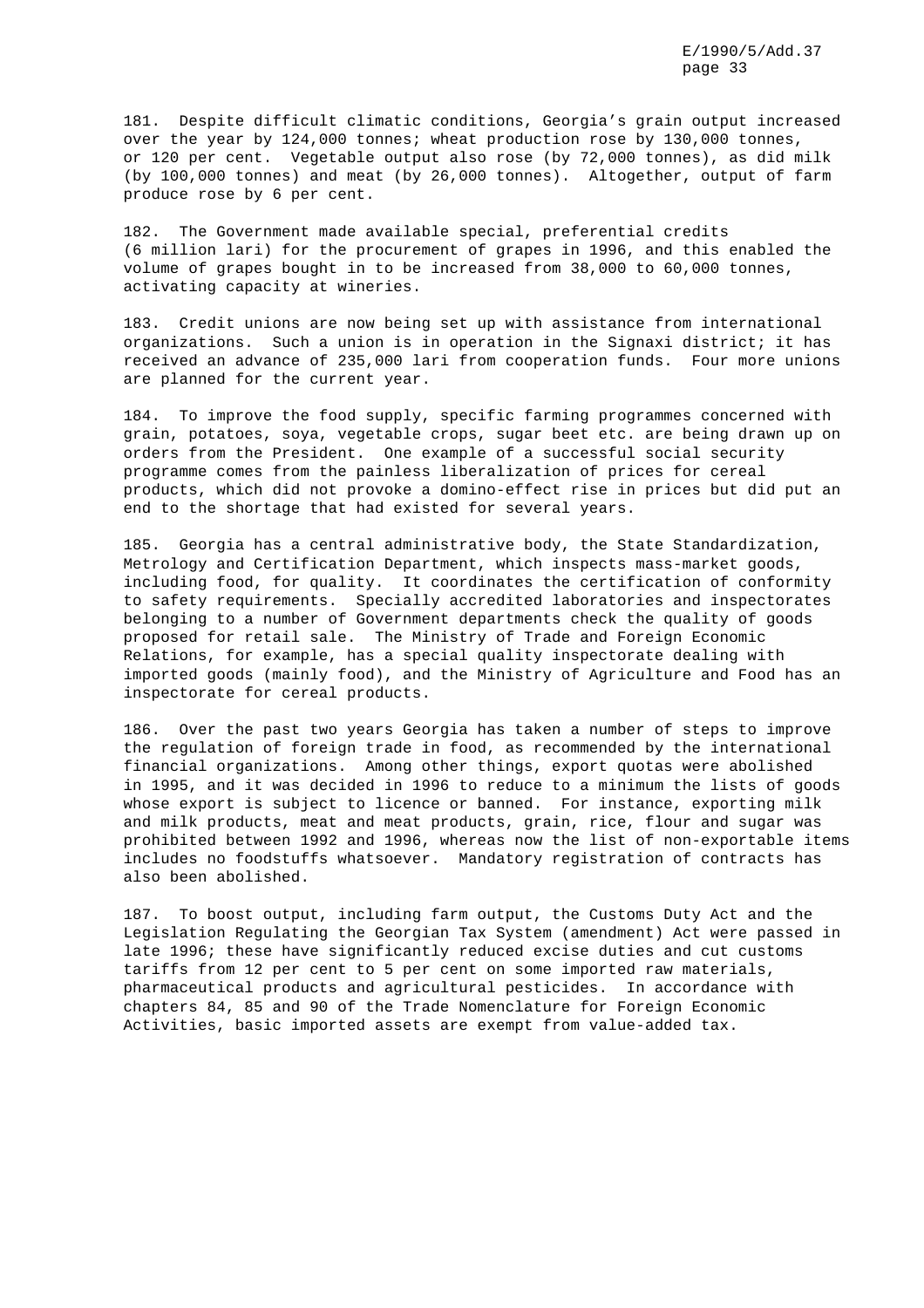#### The right to adequate housing

188. According to figures for 1 January 1991 from the Georgian State Department of Socio-economic Information, the country's housing stock at that time amounted to 101,824 million  $m^2$ . Of that stock, 50.117 million  $m^2$  were in towns and urban-type settlements, and  $51,707$  million  $m^2$  were in rural areas.

# TABLE 10

## GEORGIA'S HOUSING STOCK (distribution among owners)

|                                             | Total area $(000 \text{ m}^2)$ | As percentage |  |  |
|---------------------------------------------|--------------------------------|---------------|--|--|
| TOTAL                                       | 101 825.5                      | 100           |  |  |
| of which:                                   |                                |               |  |  |
| State-owned                                 | 27 118.5                       | 26.6          |  |  |
| Cooperative                                 | 4 084.5                        | 4             |  |  |
| Privately owned by<br>members of the public | 70 621.5                       | 69.4          |  |  |

189. There were around 129,000 families listed as waiting for an apartment before 1992 (as many as 900 families had been on the list since before 1965). For the most part they were the victims of war or of work-related injuries, the families of people who had died in the war, sick or disabled people, large families, single mothers and other representatives of the socially unprovided-for strata (families with less than 4 square metres of living space per capita were listed).

190. Before 1992, housing for people on the waiting list was built largely with State investment and the resources of cooperative housing funds. These added the following to the nation's housing stock:

in 1986, 1,129,700 of living space; in 1987, 1,248,500; in 1988, 1,134,400; in 1989, 792,000; in 1990, 540,300; and in 1991, 978,000.

Hence up to 14,000 families on average were given new, well-appointed apartments every year.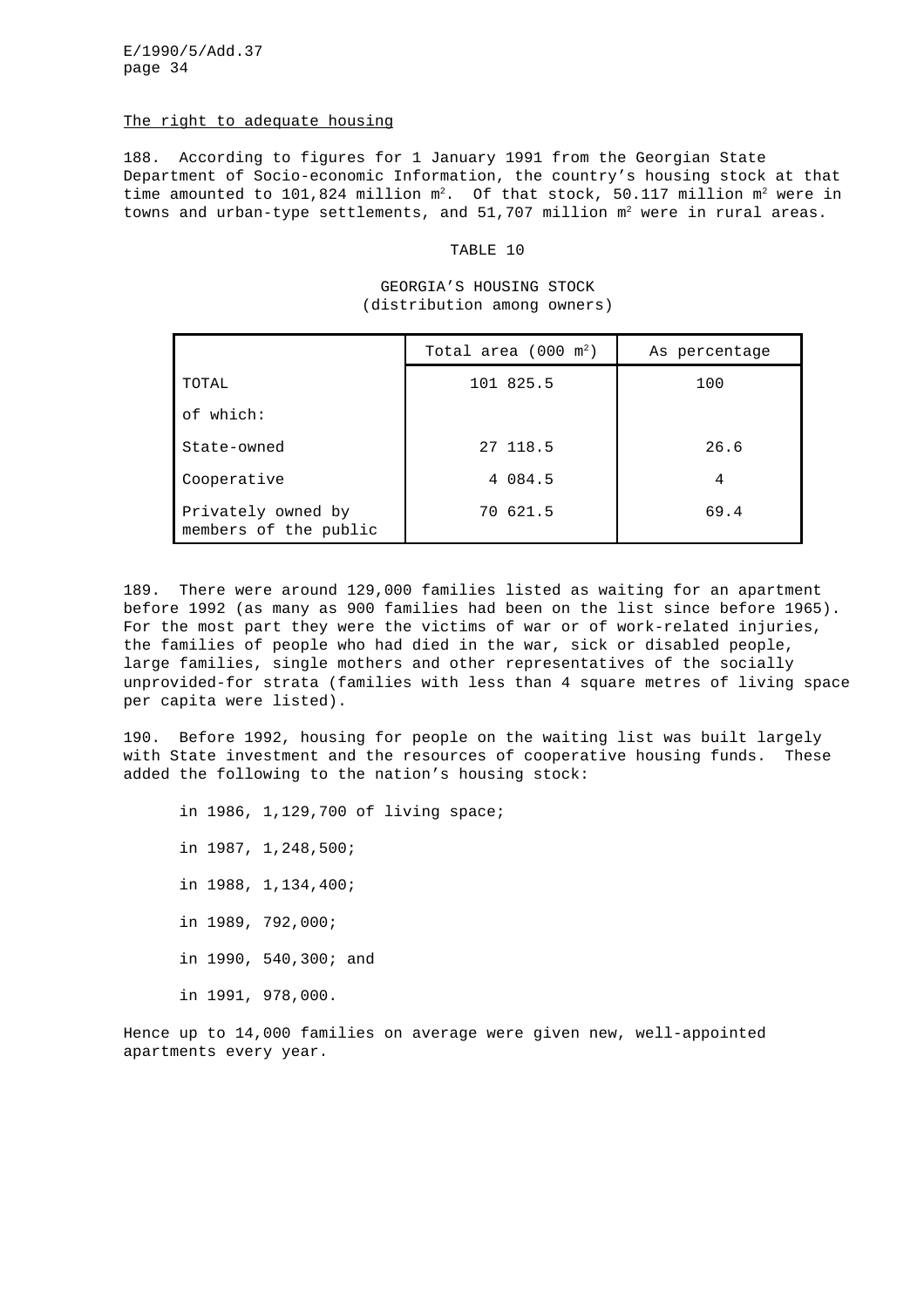191. In towns and urban-type settlements, the availability of amenities within the housing stock was as follows:

piped water, 97.5 per cent; sewerage, 96.7 per cent; bathroom, 86.2 per cent; hot water, 55.5 per cent; gas, 86.0 per cent; electric stove, 12.8 per cent.

192. The total housing stock worked out to 18.8 square metres per head of population: 16.6 square metres in the towns, 21.6 square metres in rural areas. This figure, however, already failed to reflect the real status of the housing stock since at the time up to 1 million square metres was antiquated and dangerous, and 20 million square metres-worth of apartments needed major repairs.

193. The figures above relate to the situation in 1991. The natural disasters (earthquakes, floods, avalanches), military conflicts, and the fuel/energy crisis that have struck the country since, the depreciation and decay of utility networks and structures through standing idle and lack of maintenance, together with a range of other subjective and objective circumstances, have adversely affected the quality of the housing stock and left it in still worse condition.

194. Finding housing for the victims of natural disasters and conflicts has become especially difficult. By 1994, 31,252 of the 108,042 destroyed or damaged homes in Georgia had been repaired and brought back into use; 77,790 remained unrestored. There were plans to earmark 1 million lari in the 1996 budget (500,000 lari for Abkhazia and 500,000 for South Ossetia) to rebuild houses in former conflict zones, but this was very little in relation to actual needs.

195. Owing to the armed conflicts in the regions of Abkhazia and South Ossetia, 80,000 displaced families have been left without a roof over their heads. They have mostly been housed in temporary shelters, where on average they have less than 3 square metres of living space per person.

196. Although during the transitional period housing was privatized and in effect handed over to the population free of charge, the halt in housing construction left a significant segment of young families without apartments of their own, obliging them to live with their parents. As a result, more and more families are living in unsatisfactory conditions.

197. The sharp fall in housing construction by the State and the accompanying growth in private construction for well-to-do sectors of the population has made housing more expensive generally, putting it practically out of reach for the poorly-off majority.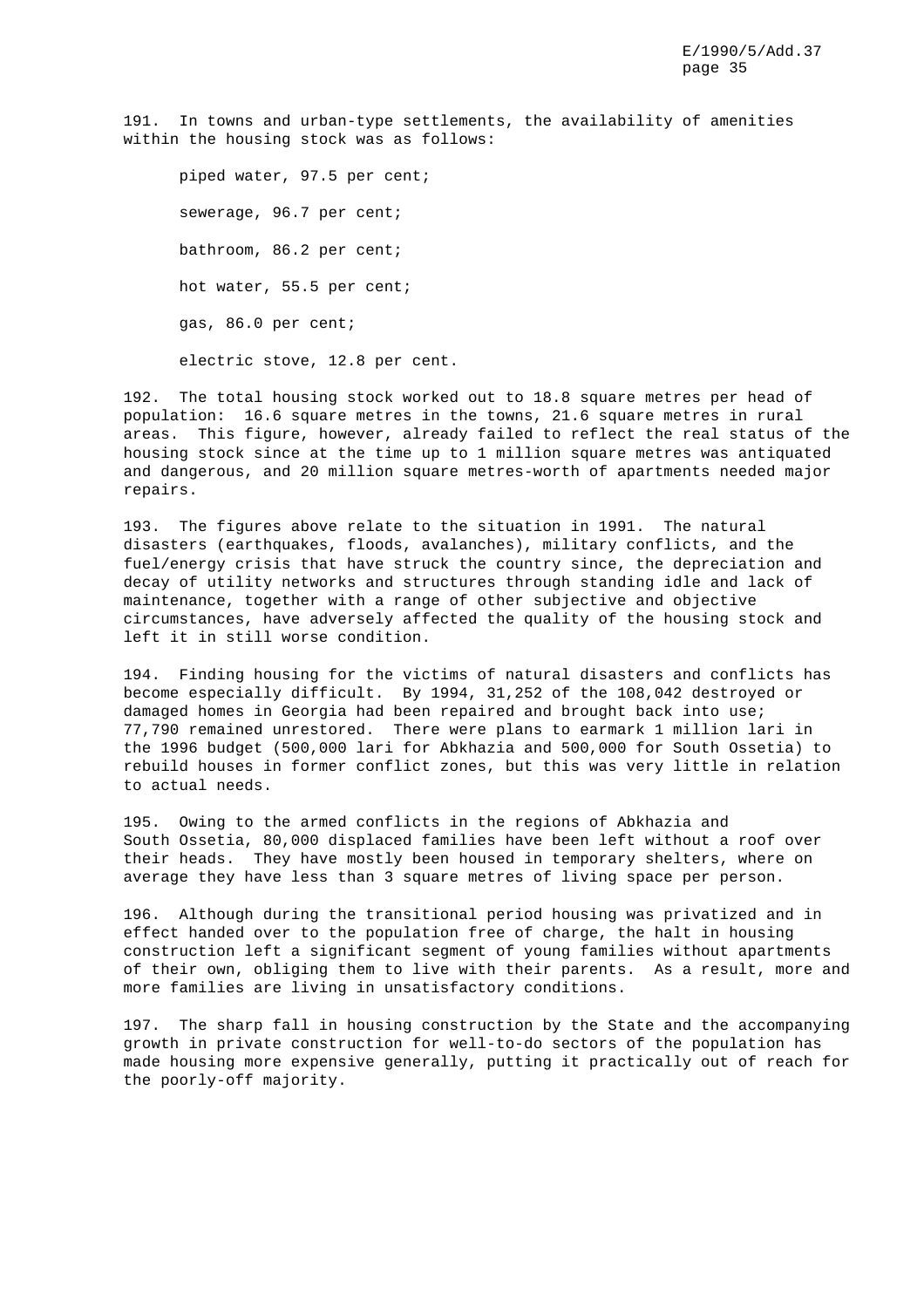198. Since 1992, virtually no housing construction financed by centralized State investment has taken place if one disregards investment in the building of homes for those left homeless by the military action in Tbilisi in late 1991-early 1992.

199. The cut in State financing for water quality control and the sewage system has led to interruptions in drinking-water supplies, even when rationed. As a result there is a growing risk of epidemics, which so far have successfully been avoided.

## **VIII. Article 12**

## The health of the Georgian population

200. Radical changes in Georgia's political system and socio-economic foundations have brought about a crisis in the health-care system. Because of the difficult socio-economic situation, the country has reduced State grants for the upkeep and development of the system over the past five to seven years by over 95 per cent. The result has been a significant decline in demographic indicators.

201. Infant mortality in 1990 was three times as high in Georgia as in Western Europe (17.8 per 1,000 births). By 1993-1994 the situation was worse still: infant mortality had risen by 13 per cent, to 21.4 per 1,000 live births. Neonatal mortality also rose during the period, because of the growing number of births at home. The mortality index is 20 times as high as in the advanced countries (approximately 39.0 per 100,000). The infant and maternal mortality figures for 1995-1996 are thought to be incorrect, given the absence of full statistics from the regions.

202. Deaths from cardiovascular disorders have increased by 35 per cent. Mortality in all age groups has risen by 18 per cent. The increase in diseases posing a threat to society (tuberculosis, mental illness, venereal diseases, etc.) is especially alarming.

203. The political and economic crisis and the sharp rise in the numbers of people displaced from areas of ethnic conflict have disrupted vaccination schedules for children and adolescents, leading to an explosion in epidemics of diphtheria and other dangerous infections. The incidence of intestinal infections, botulism, bronchial typhus, hepatitis, rabies and tetanus has increased.

204. For want of health-care facilities, immunizations among the general public and free supplies of insulin to diabetics have in practice been maintained thanks to humanitarian aid.

### National health-care policy

205. Georgia is a member of the World Health Organization, to which it has repeatedly submitted reports.

206. Under the Government's crisis-relief programme, the Georgian health-care system began to be reoriented on 10 August 1995 (see annex). While the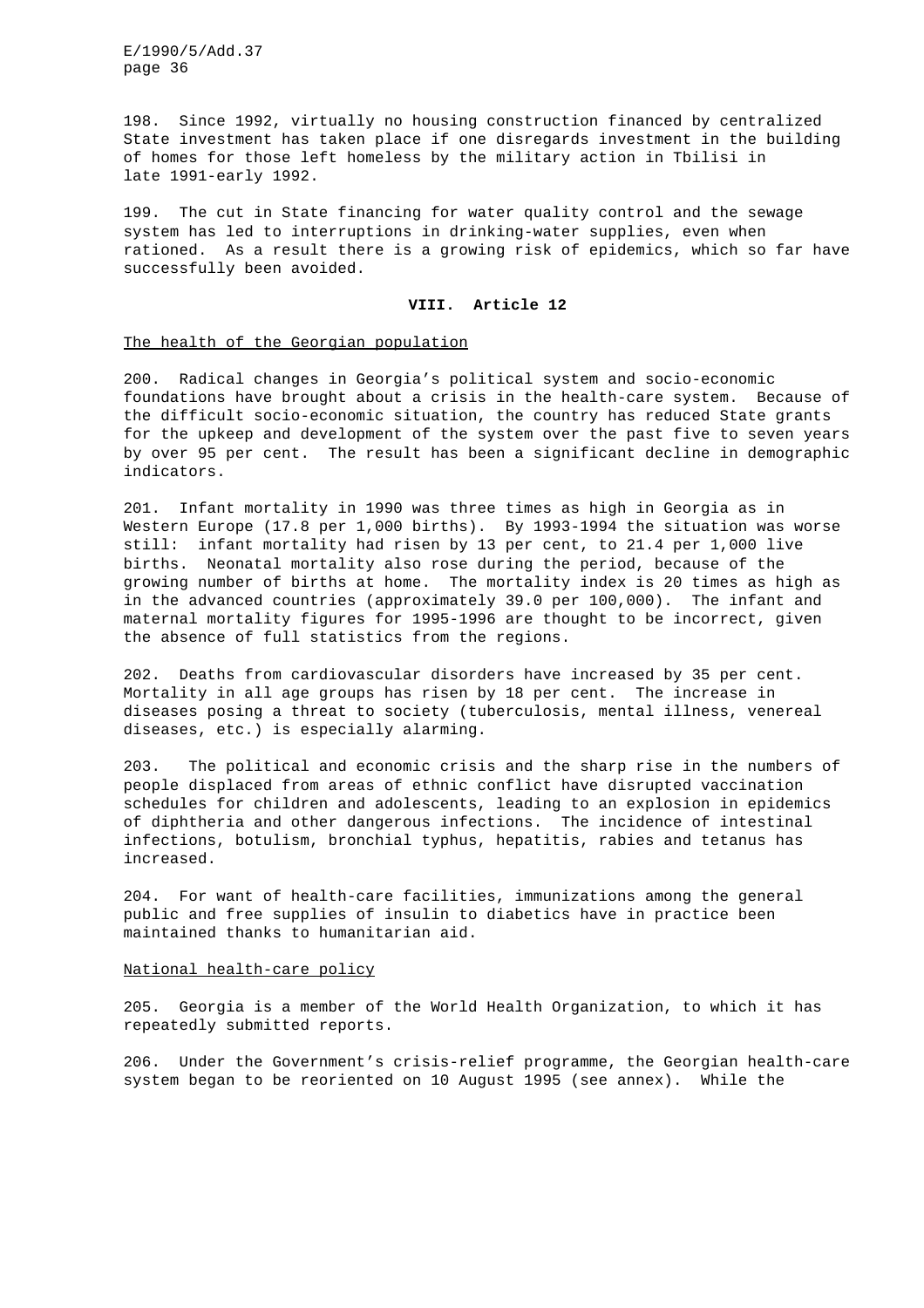strategy was being worked out, account was taken of recommendations by experts from the international organizations (WHO, the World Bank, the International Monetary Fund, etc.) which have provided long-term loans on preferential terms to support the reforms. Substantial help with the reforms has been given by the Governments of the United States, Germany and Japan. A range of other international programmes (with assistance from UNICEF, USAID, the International Red Cross and so forth) are at work in the context of the reform.

207. The objective of the reorientation is the optimal development of the health-care industry in a market-economy setting.

#### Legal underpinnings for the new health-care system

208. Parliament has passed seven pieces of legislation: the Blood Donation and Components Act (21 March 1995); the Psychiatric Care Act (21 March 1995); the Human Infection with HIV (AIDS) (prevention) Act (21 March 1995); the Medical Tax Act (21 March 1995); the Manufacture and Sale of Products Injurious to Health (taxation) Act (4 April 1995); the Medicines and Pharmaceutical Activities Act (17 April 1995); and the Medical Insurance Act (18 April 1997).

209. The President has issued several decrees regulating the reorientation process. It is common knowledge that human and civic rights were grossly violated in psychiatric institutions during the Soviet period. The Psychiatric Care Act narrowly regulates this field in full accordance with the principles and norms of international law.

210. Under the Act, anyone diagnosed with a "psychiatric illness" and given psychiatric care (a "patient") enjoys all the same constitutional rights as other citizens unless he or she is legally pronounced incompetent. Patients are guaranteed:

- humane treatment: anything demeaning human dignity is prohibited;
- therapy subject to minimum constraints, using methods developed by the Ministry of Health;
- the right to refuse treatment, if they are capable of taking a rational decision;
- the right to be assisted by a lawyer (except in cases where their mental state makes this an impossibility);
- the right to lodge complaints and make applications to judicial and State bodies and public organizations, and to have a psychiatrist present when legal questions are discussed;
- the right to take part in elections and engage in independent economic activity, and to dispose of their property;
- the right to social security of all kinds (article 3.2).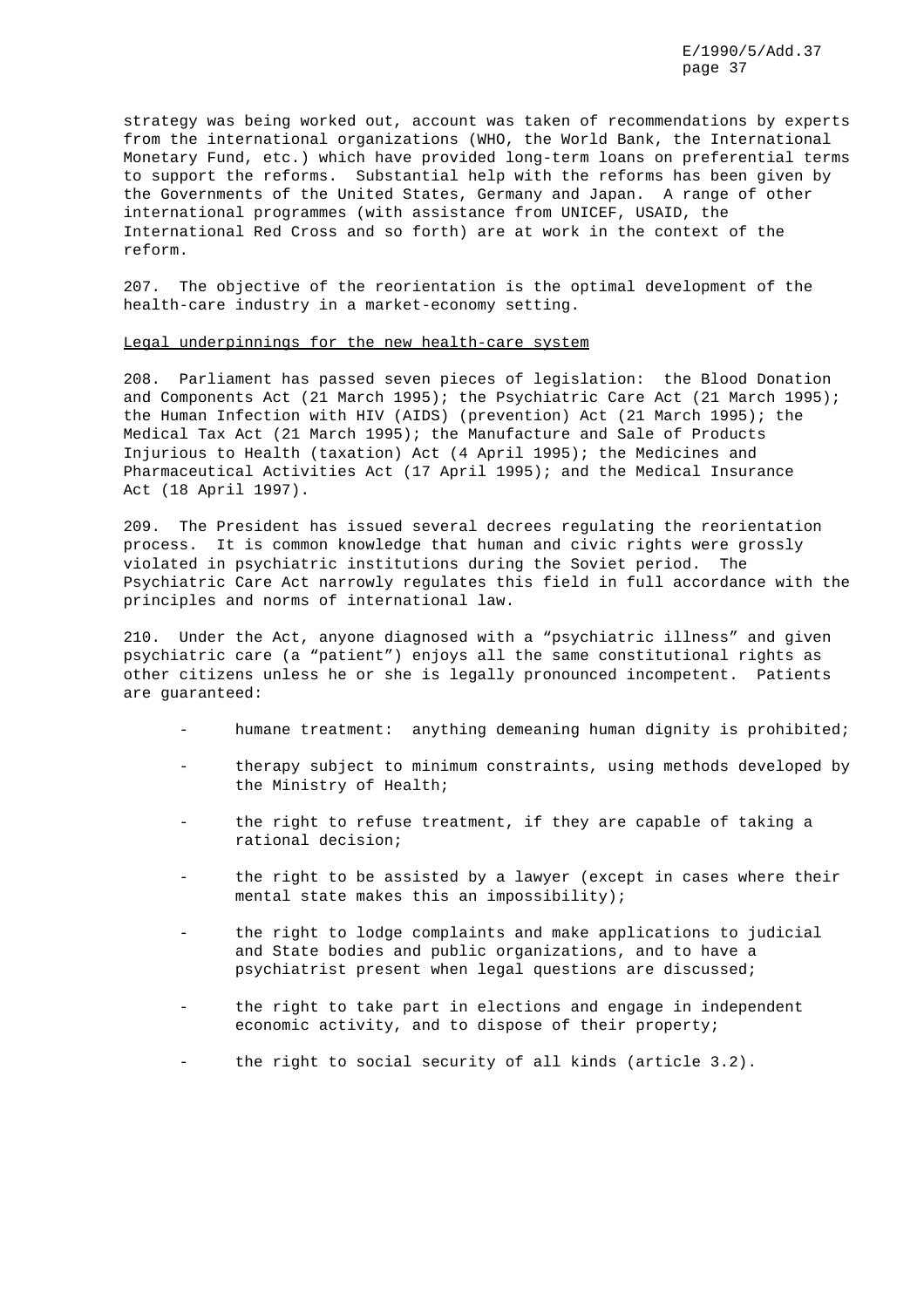211. Partial restrictions on patients' rights are permitted only if the patient is legally found to be not responsible for his actions or mentally incompetent (article 4.1).

212. If there is no other way of helping the patient or protecting those nearby from dangerous conduct, a consulting psychiatrist may for a limited period apply physical restraint to a patient in a residential institution. Such methods may be used only with the consent of the consulting or duty physician, and the reasons for doing so must be entered in the case history. Using physical restraint or medicinal products to punish or intimidate patients is not permitted (article 13.1-3).

213. Management of the health-care system has been transferred to municipal authorities, and district management centres have been set up. The country has been divided into 14 districts (including Tbilisi and Phothi).

214. The State Health Care Fund was set up in 1995 for the principal purpose of financing the most important State health-care programmes. Health-care organizations and their staff are paid according to the amount and quality of the work they do. The Fund has now turned into a State-owned medical insurance company (see annex).

215. The orientation of the health-care system is changing, from extremely specialized in-patient care to preventive and primary health care (see annex).

216. Functions have been divided between the Public Health Department and the Department of State Health and Hygiene Standards (health inspections are carried out in accordance with established health regulations and standards) (see annex).

#### Insurance

217. The Medical Insurance Act regulates the legal, economic and organizational underpinnings of public medical insurance cover, and makes provision for both mandatory and voluntary forms of insurance.

218. Mandatory medical insurance extends to all Georgian citizens and stateless persons living permanently in Georgia, and is provided through a programme of compulsory State insurance. This guarantees coverage of the costs of medical care under the corresponding State programmes.

219. Voluntary insurance covers the costs of care under duly registered non-State programmes that have been appraised by experts. Georgian citizens and stateless persons have their cover guaranteed under the mandatory medical insurance. Foreign citizens living and working in Georgia join the State insurance system unless otherwise provided by international agreement. Everyone living in the country is entitled to take out voluntary medical insurance.

220. Under their medical insurance, anyone living in Georgia is entitled, within the terms of his insurance contract, to choose his doctor and health-care institution and to receive all the care covered by the insurance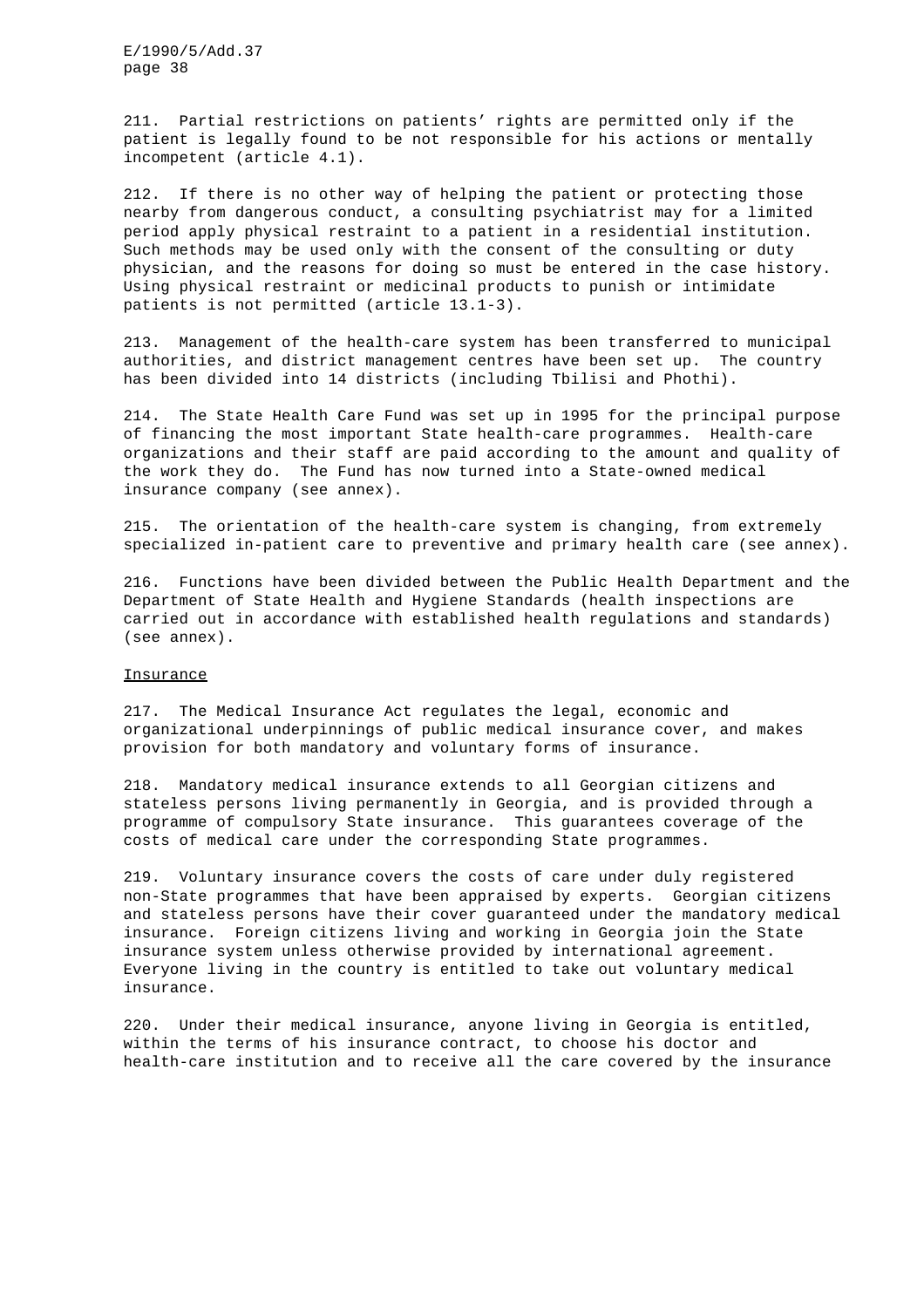programme, regardless of how much he has actually contributed towards it. Anyone living in Georgia is entitled to bring an action for damages against a health-care institution or insurer.

221. The State Medical Insurance Corporation was founded in 1996. It deals with mandatory medical insurance. Over the past year the Corporation has put into effect a supplementary assistance programme for the poor. About 93,000 people were given "poor" policies in 1996. Some 825,494 lari (8.9 lari - \$7 - per head) were paid out for medical care for persons in this category, in addition to the universal, guaranteed medical care. Roughly 7,000 insurance claims were settled last year.

222. Since 1 March 1997, the Corporation has been running six State programmes (tuberculosis, psychiatry, treatment for infants under one year, midwifery, medical care for the poor and preventive and therapeutic care for cancer patients). Insurance in 1996 only covered in-patient care, but in 1997 it also covers a limited volume of out-patient care. If the resources can be found, the first thing to be expanded will be out-patient care.

223. A national medication policy has been drawn up on the basis of WHO recommendations. A law governing medicines and pharmaceutical activities has been passed.

224. A programme of privatization for health-care institutions has been drawn up. Pharmacies and ear, nose and throat clinics are being privatized. The privatization of other institutions is proceeding according to schedule.

## Accreditation and licensing

225. Rules and conditions governing medical care and accreditation and licensing standards have been drawn up. Altogether 905 State and private care-providers have registered and received accreditation.

226. Medical institutions are now being licensed, and a licensing council has been set up for the purpose. Applications for licences to pursue medical activities have been submitted, according to June 1997 figures, by 100 institutions.

227. At the same time, higher and specialized secondary medical teaching institutions, both State-owned and private, are being certified and accredited by an ad hoc commission established by joint order of the Ministries of Health and Education.

228. The certification of higher medical teaching institutions (Georgia has 58) is complete; the accreditation procedure is continuing. The certification and accreditation of the specialized secondary institutions is proceeding in parallel, and will be complete by 1 June 1988. Regulations on the certification and licensing of senior and middle-level medical and pharmaceutical personnel have been prepared.

229. A bill on medical training has been drafted. The underlying concept is that of continuous medical training. Higher medical training institutions are undergoing certification and accreditation. Medical staff are trained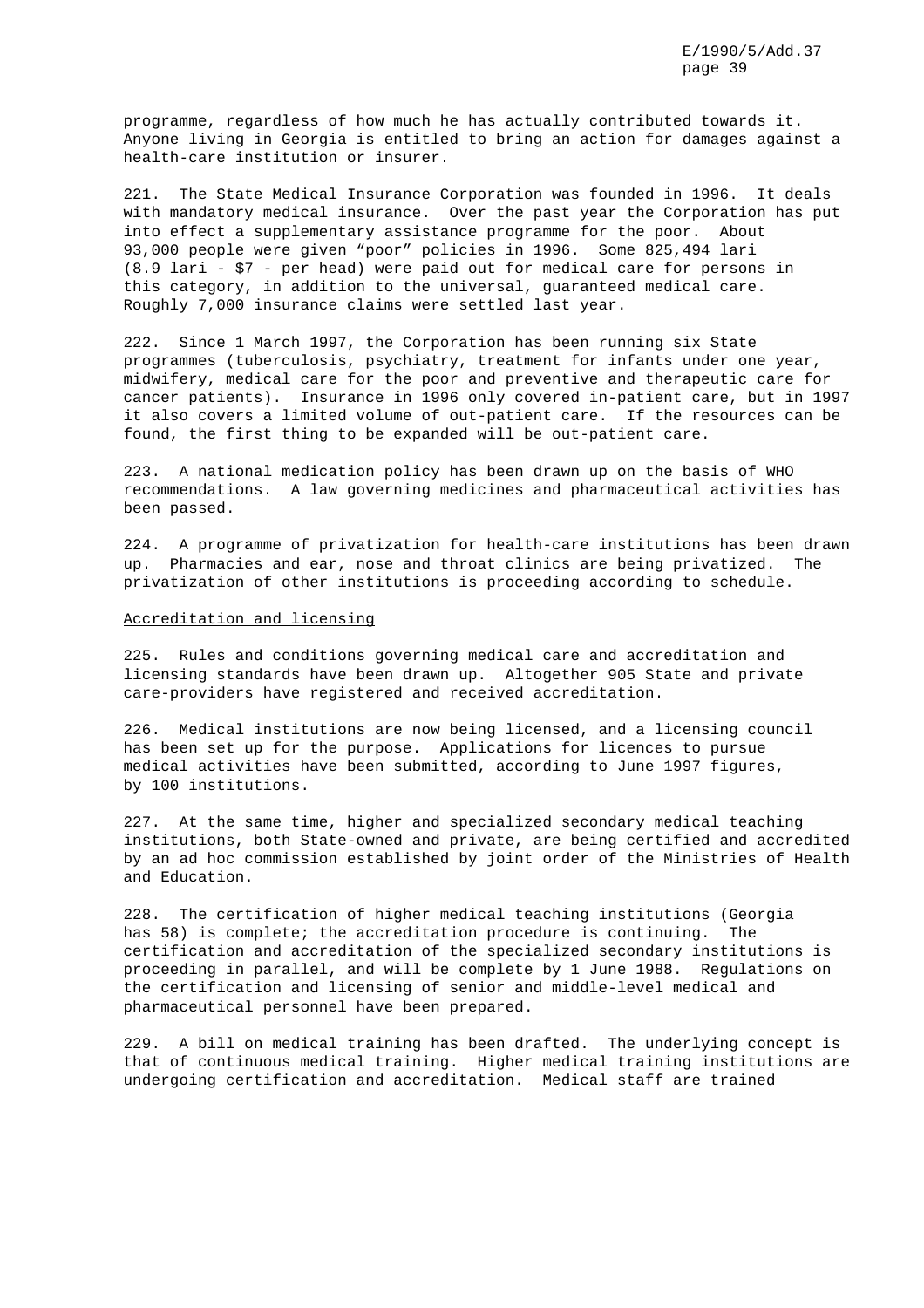according to an established list of specialities and stages of instruction of specified duration. The country's higher medical training institutions are to be split up into two-stage and three-stage establishments. Instruction at a two-stage establishment will last five years (instruction in basic and clinical skills); at a three-stage establishment it will last seven years (instruction in basic and clinical skills, and a two-year general residency).

230. The principle of financing science by grants has been introduced. Applications for grants have been accepted since September 1996. From the 309 proposals received, 62 have been selected.

231. A system of indicators meeting international standards has been developed. The tenth version of the International Classification of Disease (ICD-10) has been translated into Georgian and readied for publication. It is intended to move to the new classification as of 1999.

## TABLE 11

| Year              | <b>GNP</b><br>(millions<br>of lari) | Amount<br>spent on<br>health care<br>(lari) | Georgian<br>population<br>(millions) | Amount spent<br>on health<br>care $(%)$ | Amount<br>per capita |
|-------------------|-------------------------------------|---------------------------------------------|--------------------------------------|-----------------------------------------|----------------------|
| 1990              | 9 620                               | 4.5                                         | 5.421                                | 0.05                                    | 0.83                 |
| 1991              | 10 100                              | 7.8                                         | 5.420                                | 0.08                                    | 1.44                 |
| 1992              | 2 980                               | 3.57                                        | 5.447                                | 0.12                                    | 0.65                 |
| 1993              | 1 120                               | 7.0                                         | 5.429                                | 0.63                                    | 1.29                 |
| 1994              | 1 190                               | 4.3                                         | 5.407                                | 0.36                                    | 0.79                 |
| 1995              | 3 700                               | 11.9                                        | 5.408                                | 0.32                                    | 2.20                 |
| 1996              | 5 400                               | 22.5                                        | 5.368                                | 0.42                                    | 4.16                 |
| 1997<br>(planned) | 7 100                               | 63.0                                        | 5.368                                | 0.89                                    | 11.64                |

# HEALTH-CARE BUDGET OUTLAYS (1990-1996)

Note: \$1 = 1.3 lari.

232. Medical care was financed out of district and municipal budgets as well as State budget outlays.

# Leading health indicators

233. Total population at the beginning of 1996 was 5,368,400. Men: 2,555,400; women: 2,813,000. Mortality per 1,000 inhabitants: 1995, 7.8; 1996, 7.1. Infant (under one year) mortality per 1,000 live births: 1995, 14.4; 1996, 17.4. Number of maternal deaths: 1995, 29; 1996, 24.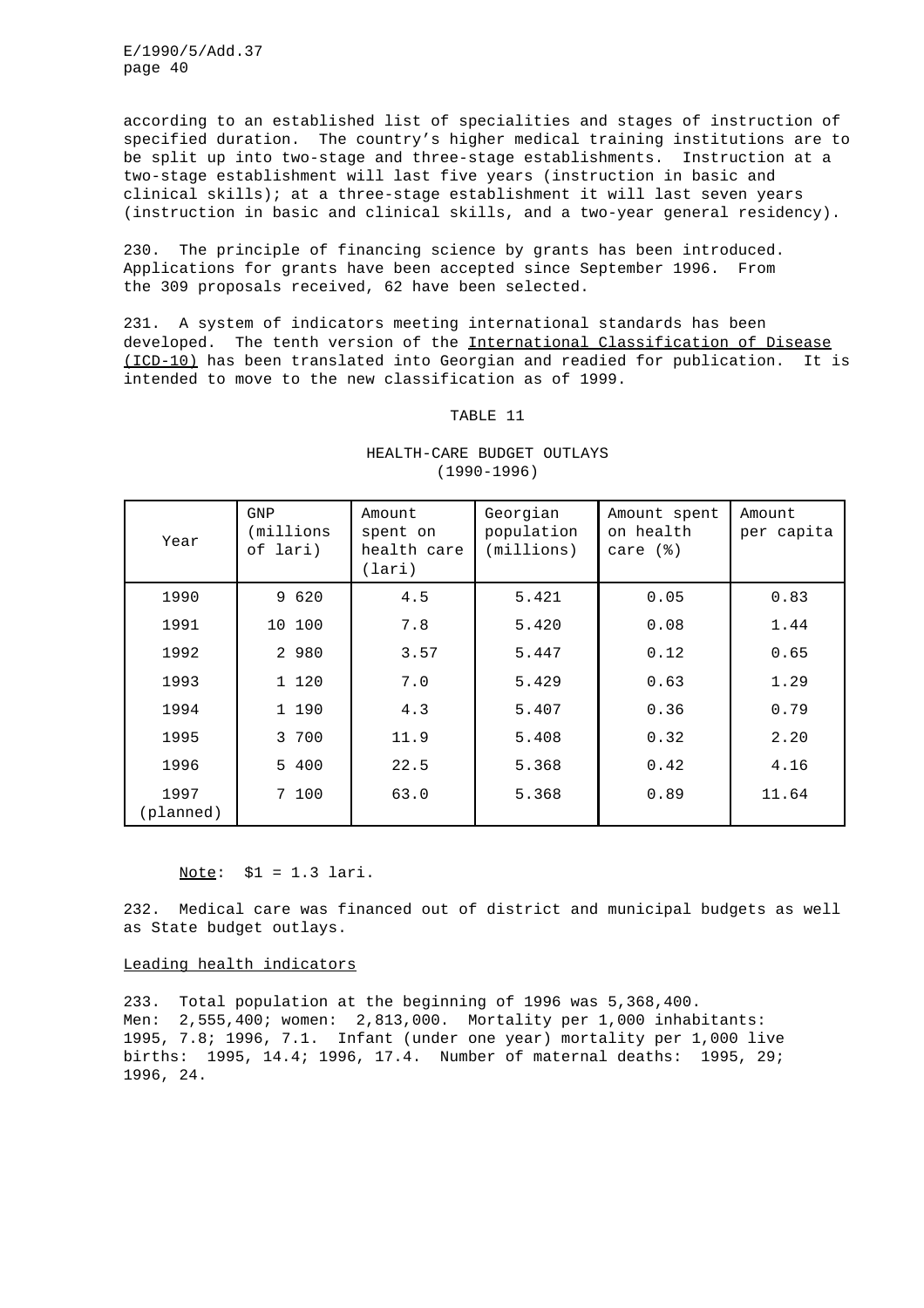|--|--|

| Main categories of ailment | Number of cases |         |  |        |  |  |
|----------------------------|-----------------|---------|--|--------|--|--|
|                            |                 | 1995    |  | 1996   |  |  |
| Infectious and parasitic   |                 | 512     |  | 446    |  |  |
| Malignancies               |                 | 3 3 7 6 |  | 3 473  |  |  |
| Endocrine                  |                 | 569     |  | 450    |  |  |
| Psychiatric                |                 | 44      |  | 48     |  |  |
| Circulatory system         |                 | 27 248  |  | 23 966 |  |  |
| Stomach/intestine          |                 | 1 436   |  | 1 406  |  |  |
| Trauma/poisoning           |                 | 2 101   |  | 1 540  |  |  |
| Urogenital system          |                 | 384     |  | 322    |  |  |
| Respiratory system         |                 | 740     |  | 935    |  |  |

#### CAUSES OF DEATH

## Other indicators

234. According to the latest data, 45 per cent of the population has access to safe drinking water. Immunization figures for children in 1996 were as follows: whooping cough, diphtheria and tetanus, 85.5 per cent, revaccination 91 per cent; measles, 80.8 per cent; tuberculosis, 73.8 per cent; poliomyelitis, 85.7 per cent. Average life expectancy in Georgia is 72.6 years (men 68.7 years, women 76.1 years).

235. The reduction in natural population growth is mainly attributable to the fall in the birth rate. Thirty years ago the fertility rate stood at 23.7 per 1,000 inhabitants; in 1992 it was 14.9. It was 11.6 in 1995, and 11.1 in 1996.

236. The changing demographics has also affected the age structure of the population. The number of elderly people has increased. The size of the population fit for work that is over 40 has also grown.

237. According to 1988 figures, Georgia then had 402 in-patient institutions. No account has been taken of data on Abkhazia or South Ossetia since 1992. The number of in-patient institutions in other parts of Georgia diminished by 60 in 1994-1995 (by 28 the first year, 32 the second). In 1996 the number fell to 265. The number of beds in in-patient institutions has diminished. In 1995 the country had 656.5 beds per 100,000 population; in 1996, it had 502.9. This is down by 23.4 per cent on the 1988 figure.

238. There has been a marked fall in the number of medical establishments of virtually every kind. Hospital clinics are becoming separate institutions or closing. Their numbers had fallen by 1995 (there were 613 in 1988, 502 in 1994, and 185 in 1995). Over the same period the number of paramedical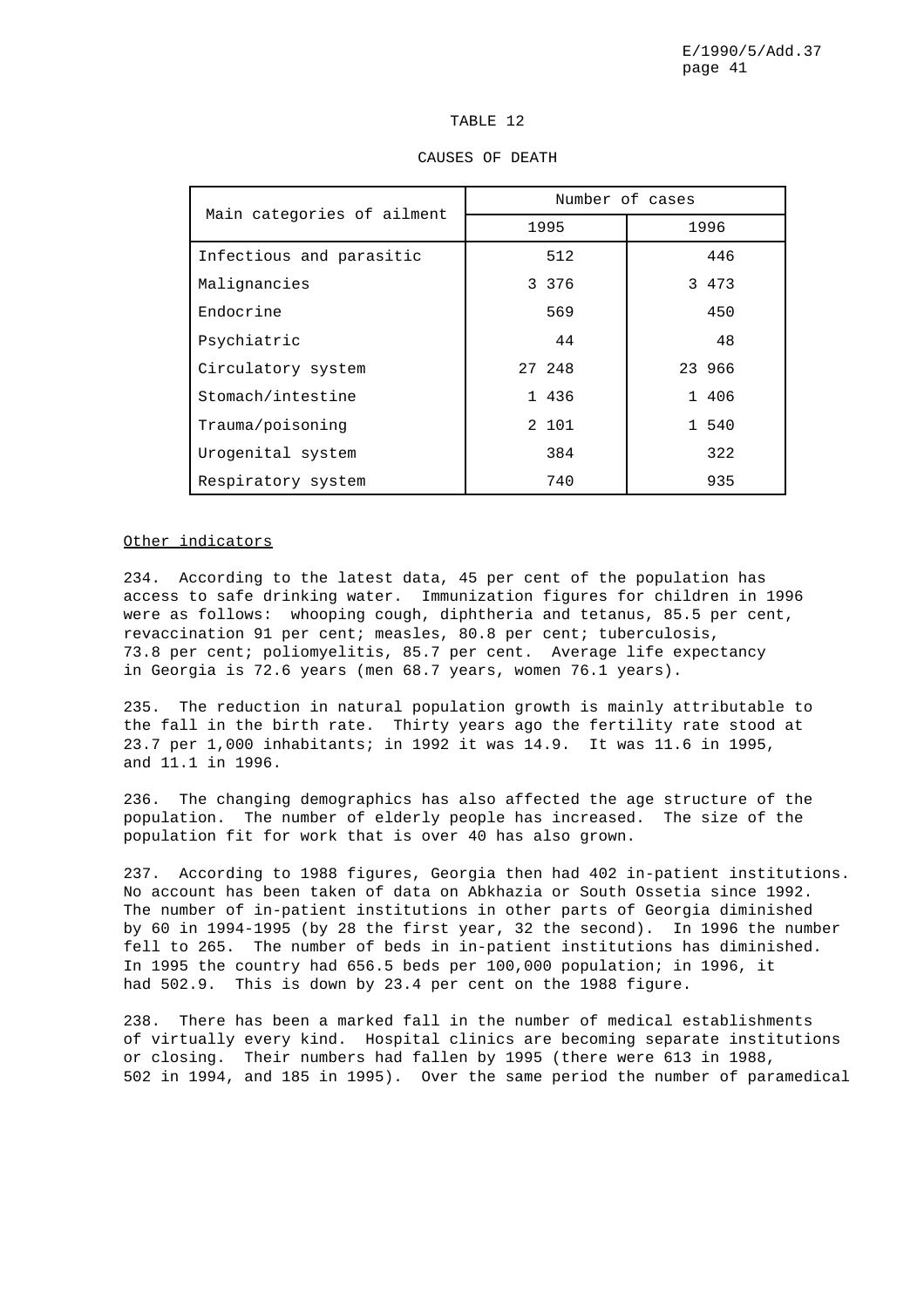stations declined by 359, in part because they were amalgamated with rural out-patient facilities. According to the State Department of Socio-economic Information, there are 194 private registered therapeutic institutions.

239. In 1988, there were 23,916 doctors and 50,194 medical staff working in Georgia. By 1994 the former figure had fallen by 1,338 and the latter by 6,878. Compared with 1994, the country had, by 1995, 6 per cent fewer doctors and 11 per cent fewer medical staff. That former indicator declined by 15.7 per cent, and the latter by 27 per cent, in 1996.

240. The number of doctors per 10,000 inhabitants declined over the reporting period from 43.8 to 41.2, and the number of medical staff declined from 84.0 to 74.0. Despite the downward trend, the proportion of medical staff is high in Tbilisi (92.2 per 10,000 in 1994; 88.3 per 10,000 in 1995-1996). In all other parts of the country the proportion is far lower than the national average, varying between 15.3 and 32.0 per 10,000. Georgia had 1,511 midwives and gynaecologists in 1995, and 1,362 in 1996.

241. One of the main thrusts of government policy is to give priority to primary health care, which initially means educating the public about major health problems. The amount of information available to the public has increased significantly thanks to the mass media. Georgian radio and television have special slots in which they promote healthy lifestyles and popularize medical knowledge.

State policy on health care for the unprovided-for

242. The Ministry of Welfare, Labour and Employment has defined the following groups of the poor:

- non-working, unsupported pensioners or families unfit for work, consisting of pensioners (spouses, brother and sister, mother or father with son or daughter) with no legally responsible breadwinner;
- non-working, unsupported families unfit for work, consisting of pensioners with no breadwinner fit for work but with young dependent children;
- single mothers with dependent minor children;
- invalids from the Great Patriotic War.

243. These people are assigned "poor policies" under which they can receive free medical care. The supplementary health-care programme for the poor has a budget of 5,900,000 lari for 1997. Policies have been issued to 180,000 individuals. There is a supplementary programme to provide health care to the poor in high mountain districts, to which 500,000 lari has been allocated for 1997.

244. Maternal and child health is one of the most important features of the State's therapeutic health-care programmes. Georgia also has programmes on psychiatry, phthisiology, analysis of patients with chronic renal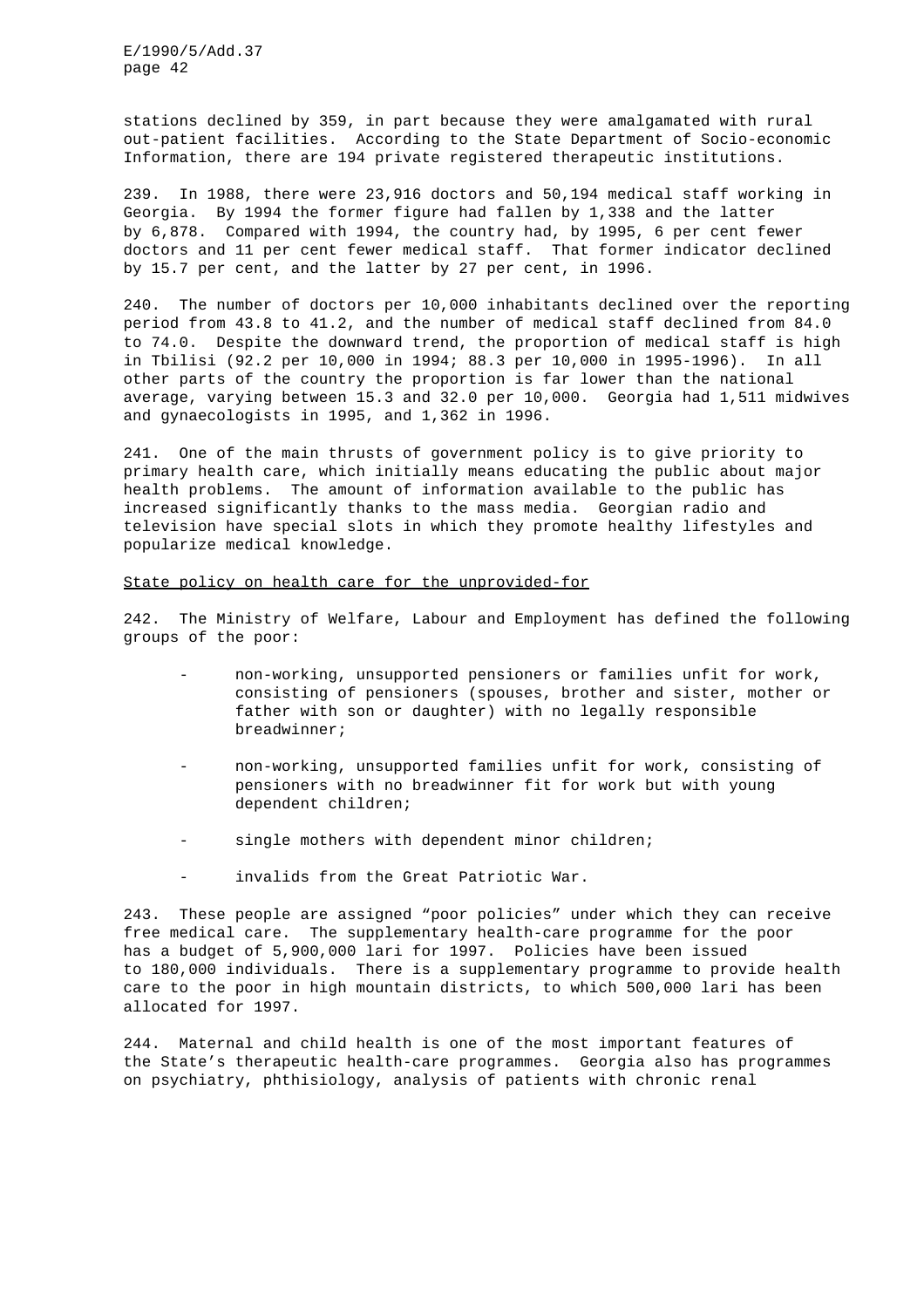insufficiency, organ transplants, operations for ischaemic heart disease, children's heart surgery, and support for war veterans, for children's homes and for the general public in the event of large-scale natural disasters and emergencies. Diabetics are supplied with insulin free of charge.

245. Much importance is attached to preventive medicine, as is shown by the fact that the State makes appropriations for the following programmes: immunization; epidemiological surveillance of especially dangerous infections and assimilated conditions; prevention of other sexually transmitted infectious diseases; promotion of a healthy lifestyle; AIDS prevention; public information; prevention of drug addiction; prevention of thyroid disease; and investigation of the radiation background.

246. Besides State-run programmes there are also municipal ones for which the local authorities are responsible. They are financed out of local budgets, which must set aside at least 5 lari per head for health care. These resources must then be divided between and transferred to the district or urban health-care funds, as appropriate.

247. It should also be noted that reform is proceeding against a background of grave social losses: the existing programmes to assist the unprovided-for among the population do not do away with the problems, as numerous sociological surveys attest. A World Bank study carried out in nine districts of Georgia in October to December 1996 showed that medical care was beyond the means of the overwhelming majority of the population. If a family member falls seriously ill, the family is constrained to sell the household property and take on debts they often cannot repay. The situation has become particularly difficult in rural areas. Those surveyed were of the opinion that the fees for medical care were out of all proportion to people's real incomes.

#### State policy on environmental protection

248. Until recently, environmental protection in Georgia was governed by Soviet legislation. Since Georgia began to create its own, independent legislation it has passed seven acts to do with environmental protection, regulating a variety of specific problems concerned with the protection of flora and fauna, environmental impact statements and so forth.

249. One law worthy of note is the Environmental Protection Act of 10 December 1996, one main objective of which is to defend the human right in environmental matters that is laid down in the Constitution: the right to live in a healthy environment (article 37.3).

250. The Act defines basic ecological concepts and fundamental environmental principles. It states that citizens have the following rights:

- to live in safe, healthy surroundings;
- to take advantage of the environment;
- to be given full, objective and timely information about the state of the environment in which they live and work;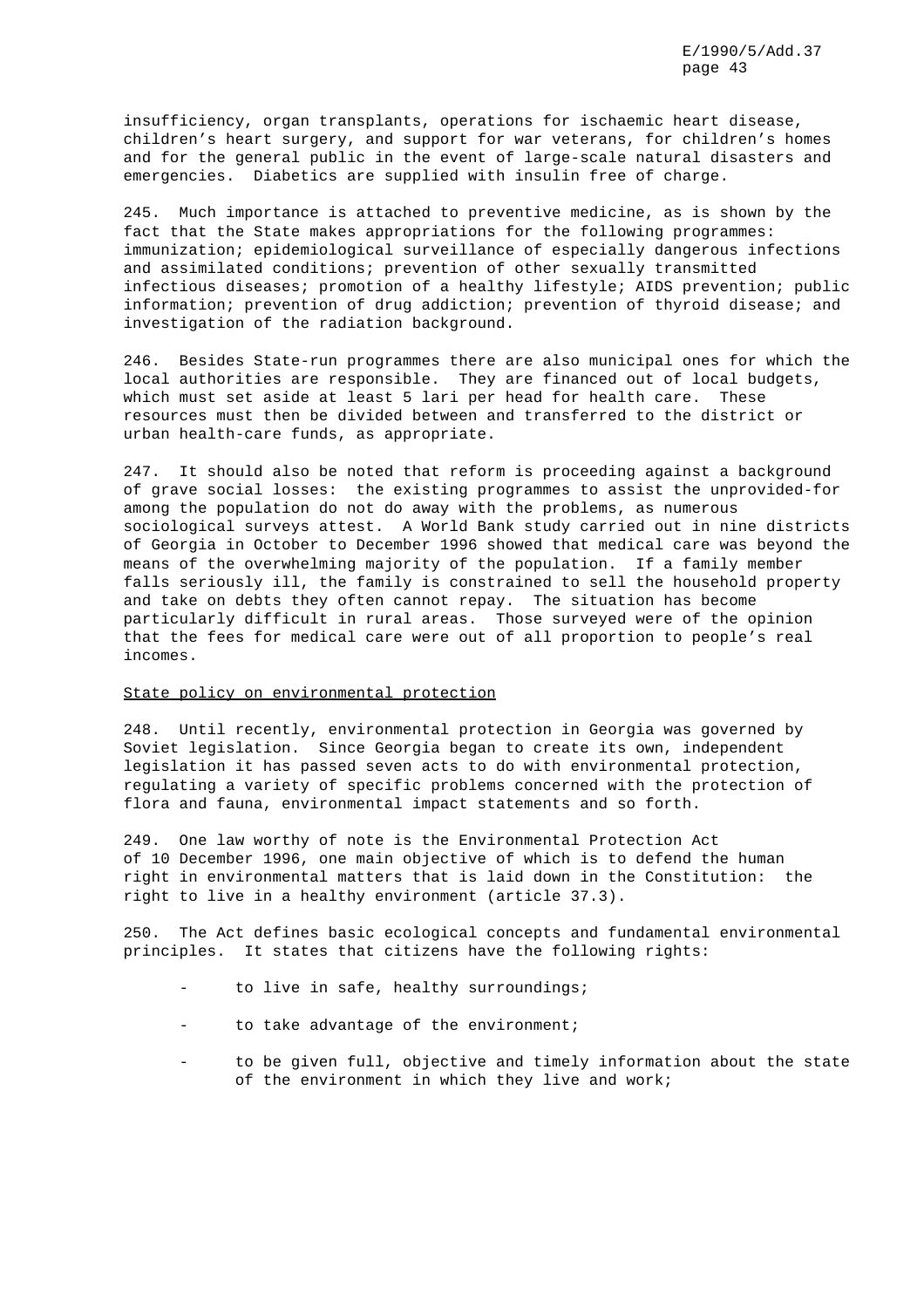- to receive instruction in ecology;
- to join public environmental organizations;
- to participate in discussions and important decisions on environmental protection;
- to apply through the courts for annulment of decisions to site, plan, construct, rebuild or operate environmentally dangerous facilities;
- to seek compensation for losses occasioned by any failure to comply with environmental protection legislation.

251. "Principal Features of the Reorientation of the Georgian Health-care System" (Tbilisi, 1996) is annexed for further information.

# **IX. Article 13**

252. Georgia's education policy starts from the assumption that everyone is entitled to an education and that education should be directed towards the all-round development of the individual, affirmation of his or her merits, and the inculcation of respect for human rights and freedoms. Education must offer the individual the opportunity to live and work in a free society, and must foster mutual understanding, tolerance and friendship among peoples and racial, ethnic and religious groups.

253. The right provided for under this article is guaranteed by the Georgian Constitution (article 35), which states that:

(a) Everyone is entitled to receive an education and choose what form it shall take;

(b) The State shall ensure that educational programmes are in conformity with international rules and standards;

(c) Pre-school education shall be provided by the State. Primary education shall be compulsory. Basic education shall be provided at the State's expense. Citizens may, within established limits and subject to the procedure laid down by law, receive secondary, vocational and higher education at State institutions of learning;

(d) The State shall, subject to the procedure laid down by law, support educational institutions.

254. Since 1995, Georgia has been carrying out a programme of reform of its education system. The underlying principles of this are: a single educational space; education and upbringing in a spirit of humanism; respect for common human and national traditions; autonomy of the education system; the systematic, uninterrupted, gradual and successive nature of education; democratism; and the independence of education from political and religious associations.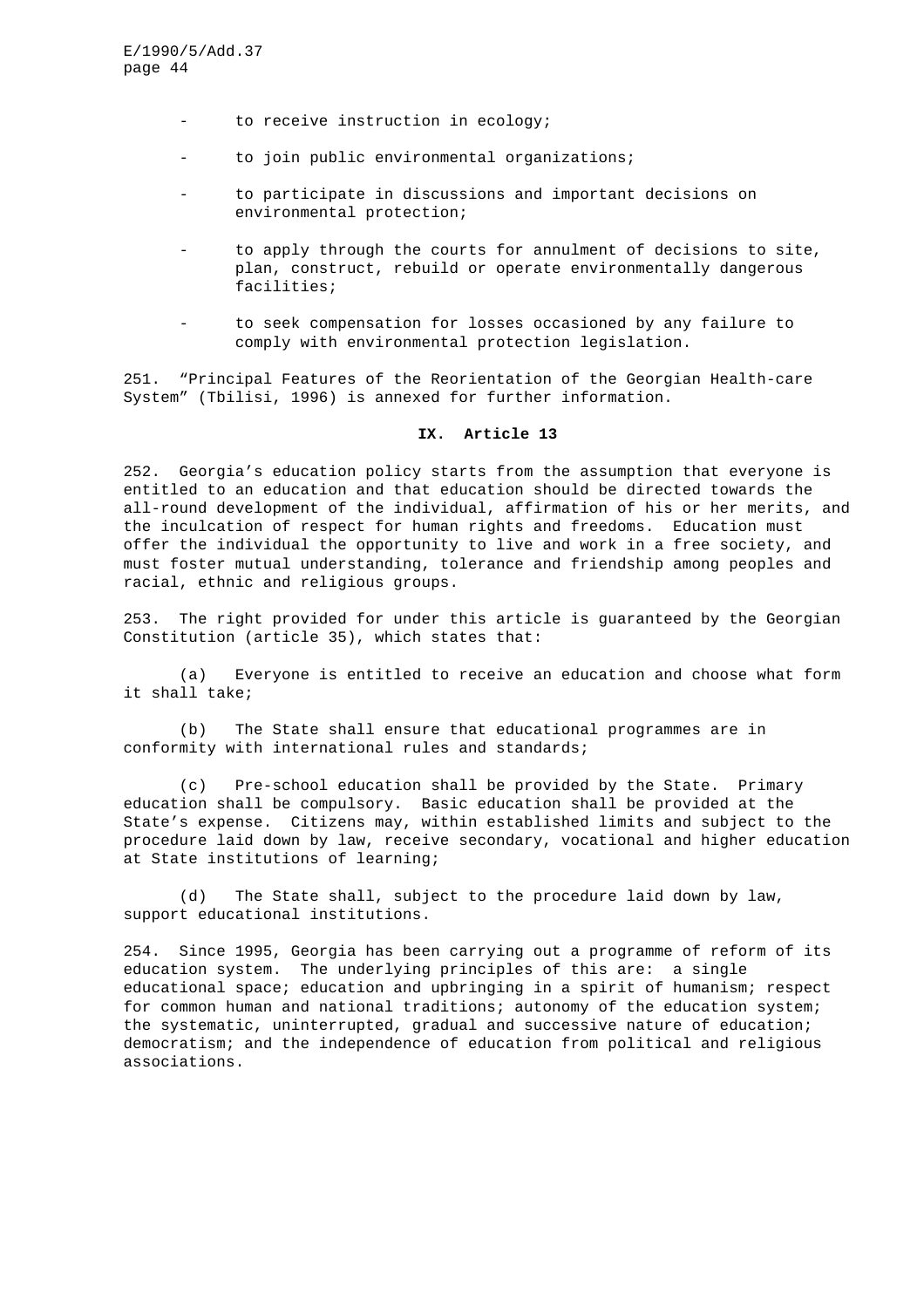255. The programme covers the following kinds, stages and levels of education:

- (a) Pre-school education;
- (b) Basic education, comprising elementary and basic education;

(c) Secondary education, comprising: primary general education (6 years); basic general education (9 years); secondary general education (12 years);

(d) Vocational training, comprising: instruction in a trade; primary vocational training; secondary vocational training;

(e) Higher education, including preparation for bachelors' and masters' degrees; and

(f) Postgraduate education.

256. Basic education (9 years) and training at specialized secondary and vocational/technical institutions is provided free of charge. Payment has been introduced for the tenth and eleventh grades of schooling, but the State meets the full costs of education for no less than 30 per cent of the pupils in these grades. A variety of benefits are being introduced for members of the socially unprovided-for strata.

257. The Georgian Parliament has passed an Education Act which reflects and expands upon the main tenets of the reform. Among other things, it makes provision for a gradual switch (by 2003) to secondary education financed entirely by the State. Higher education is also generally accessible: everyone may attend, free of charge, in accordance with their abilities and inclinations. A certain proportion of students are given grants as an incentive.

258. The language of instruction is Georgian and, in Abkhazia, Abkhaz. For citizens whose native language is not Georgian the State may, on the recommendation of the local organs of self-government, enable educational institutions to be set up where instruction is given in their mother tongue.

259. The curriculum allows for the existence of non-State-run educational institutions, which are accorded the same rights as State-run ones. There is a general procedure governing the licensing, certification and accreditation of educational institutions. This is an innovation over the traditional education system.

260. Financially, the concept of State procurement has been introduced into the education sector: the State finances educational programmes at all levels. Fee-paying instruction and other activities are permitted at State-run educational institutions; the profits are at the disposal of the respective institutions' administrations.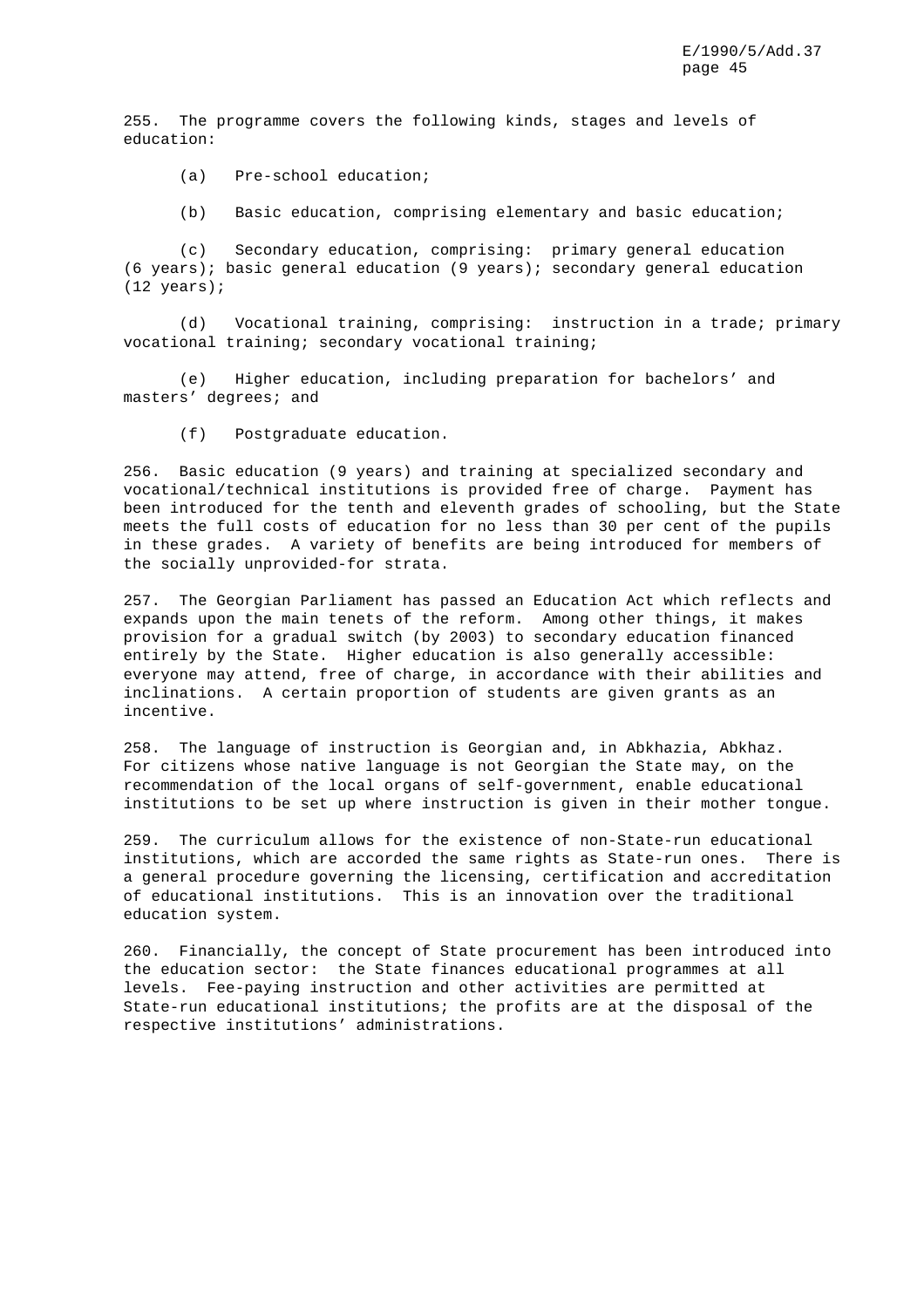261. The principle of equality and accessibility is maintained in Georgia at various levels of education: this is one area where no one is unprovided-for. The literacy rate is 99.8 per cent.

262. Georgia's pre-school education system has 1,322 institutions with a total enrolment of 80,200. At present the country's 3,151 primary, incomplete secondary and secondary general schools are attended by 709,450 pupils. Of these, 360,743 are boys and 348,707 are girls.

263. The State's 27 higher educational institutions are attended by 85,021 students, 54,115 of them taking daytime courses, 2,577 taking evening and 28,329 taking correspondence courses. Of the students, 44,485 are male and 40,536 female.

264. Spending on education in 1995 represented 3.21 per cent of the central budget and 23.58 per cent of local budgets; the corresponding figures for 1996 were 3.9 per cent and 29 per cent.

265. Georgia has 13 specialist schools offering intensive training in particular disciplines (enrolment 7,458, teaching body 747). These are situated in Tbilisi, Khuthaisi (district), Bathumi, Ch'iathura and Zugdidi. There are three writing schools in the capital (enrolment 1,846, teaching body 203). The country also has 43 high schools and 27 lyceums with a total student complement of 37,840.

266. Georgia has 756 primary schools (17,816 pupils). Twenty-seven of them are in urban areas (4,338 pupils) and 729 in rural districts (13,816 pupils). Thirty-six primary schools have six pupils or fewer; 149 have between 6 and 10 pupils.

267. The primary schools employ 16,448 teachers, of whom 12,779 have had a specialized higher education, 1,856 a specialized secondary education and 327 a secondary education. Owing to a lack of staff in the high mountain districts, teaching in the primary schools there continues to be given by non-specialists and people with a secondary education.

268. During the academic year 1995-96, there were 33 night schools (5,170 students) functioning in Georgia. Forty-five general secondary schools had an evening division (1,464 students). Enrolment in evening classes was 6,634 students, of whom 1,336 were under 15, 3,905 were between 16 and 17, 1,298 were between 18 and 29, and 95 were over 30. Georgian students numbered 5,987, Russians 544, Azerbaijanis 103; there were 2,128 female students, and 4,506 male.

269. The number of schools with a working evening division fell by 36 in the academic year 1996-97. As a result, total enrolment in evening classes fell by 1,188. The reason was a lack of finances. One new night school opened.

270. The Ministry of Education system includes eight kindergartens and three boarding schools for orphans and children bereft of parental care (enrolment 1,300 - 610 boys and 690 girls). The children's status is as follows: orphans, 55; lacking a mother, 51; lacking a father, 106; children of single mothers, 185; children of prisoners, 48; children of sick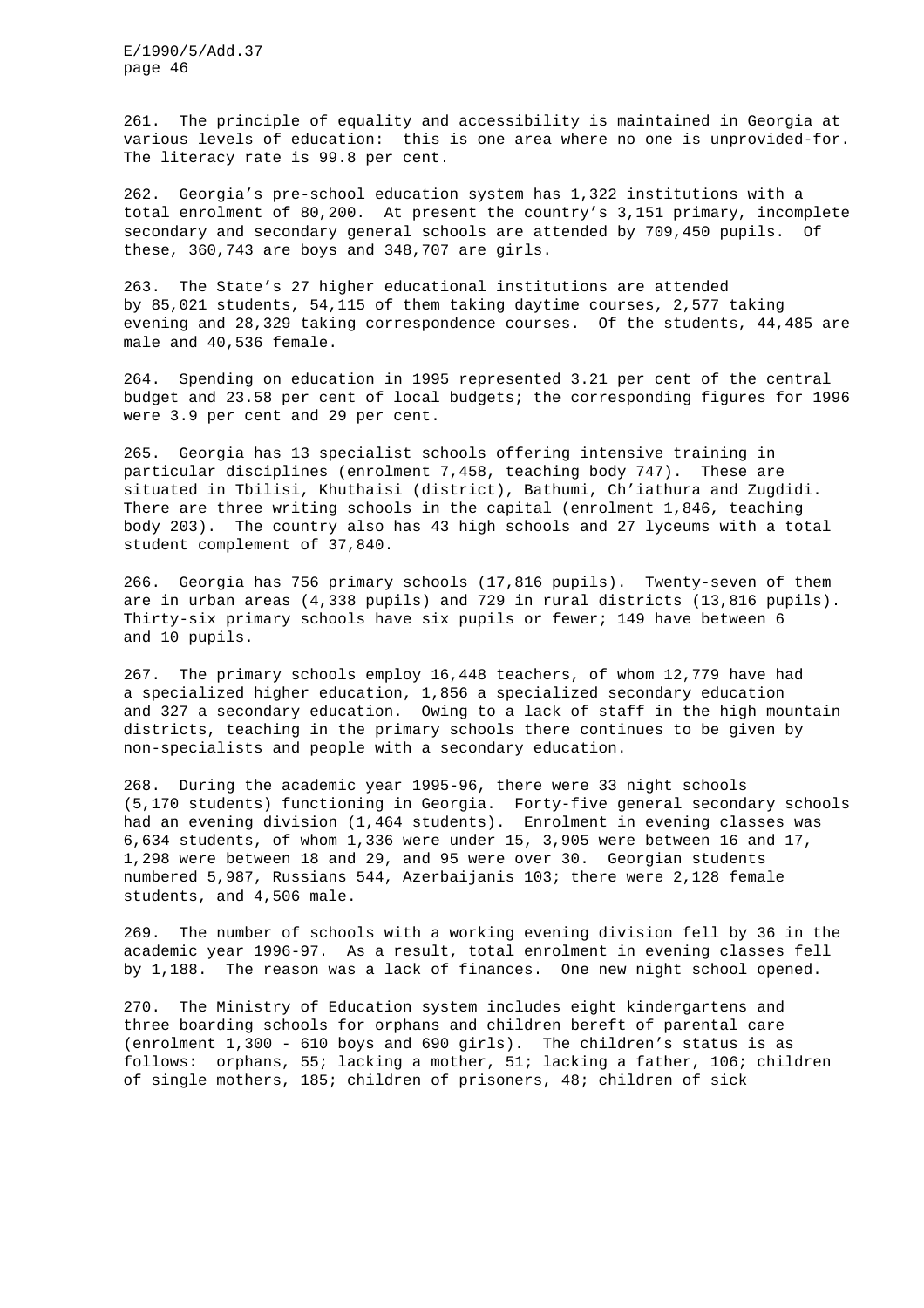parents, etc., 85; children from forcibly displaced families, 200. As regards their nationalities, 839 are Georgians, 70 are Russian, 41 are Armenian, 29 are Azerbaijani, 14 are Ossetians and 9 are Ukrainian.

271. Georgia has 21 special day and boarding schools for children with a variety of physical and mental disabilities (enrolment 2,374). Here, too, there are serious problems, making it urgently necessary to set up vocational training institutions for children leaving these schools; to open special boarding schools for children suffering the sequelae of poliomyelitis and cerebral palsy; to set up a reintegration scheme for them; and to provide schools for the blind, deaf and hard-of-hearing with special apparatus and teaching materials.

272. Georgia has a well-developed system of specialized and vocational secondary education where young people are given a general secondary education besides their vocational training. For example, the country's specialized secondary educational institutions, affording training in 306 skills for 32 different economic sectors, had an intake in 1996 of over 6,000 students. Also in 1996, some 11,005 students entered vocational colleges where they are being taught 101 different skills.

273. Many problems have accumulated, however, in this education system. It has not been possible, for lack of funds, to renew and maintain the physical facilities and equipment, and qualified engineering and technical staff are in short supply. Links with the productive sector have been weakened by the constant enforced stoppages, temporary closings and so forth.

274. Georgia has Russian, Armenian, Russo-Armenian, Russo-Azerbaijani, Russo-Ossetian, Russo-Georgian, Georgian-Armenian, Georgian-Azerbaijani, Armenian-Azerbaijani, Georgian-Russian-Armenian, Georgian-Russian-Ossetian and Russo-Armenian-Azerbaijani schools. Figures for the academic year 1996-97 indicate that 104 schools and 129 divisions (46,897 pupils) are Russian-speaking; 133 schools and 22 divisions (27,894 pupils) are Armenian-speaking; 160 schools and 8 divisions (42,513 pupils) are Azerbaijani-speaking; and 3 schools and 9 divisions (266 pupils) are Ossetian-speaking.

275. The procedural requirements for setting up national schools are the same as for setting up a Georgian-speaking one. The main problem is supplying them with qualified teaching staff, since the arrangements under which they used to be trained (mainly at higher educational institutions on commission from the Ministry of Education) no longer exist. Efforts to resuscitate them are in progress.

276. National schools are experiencing shortages of Georgian language and literature teachers. They do not have textbooks on Georgian history or geography, language or literature; nor do they have teaching aids. The textbooks and curriculums for national schools are printed in neighbouring States. Because of financial difficulties, they are not managing to be collected and transported.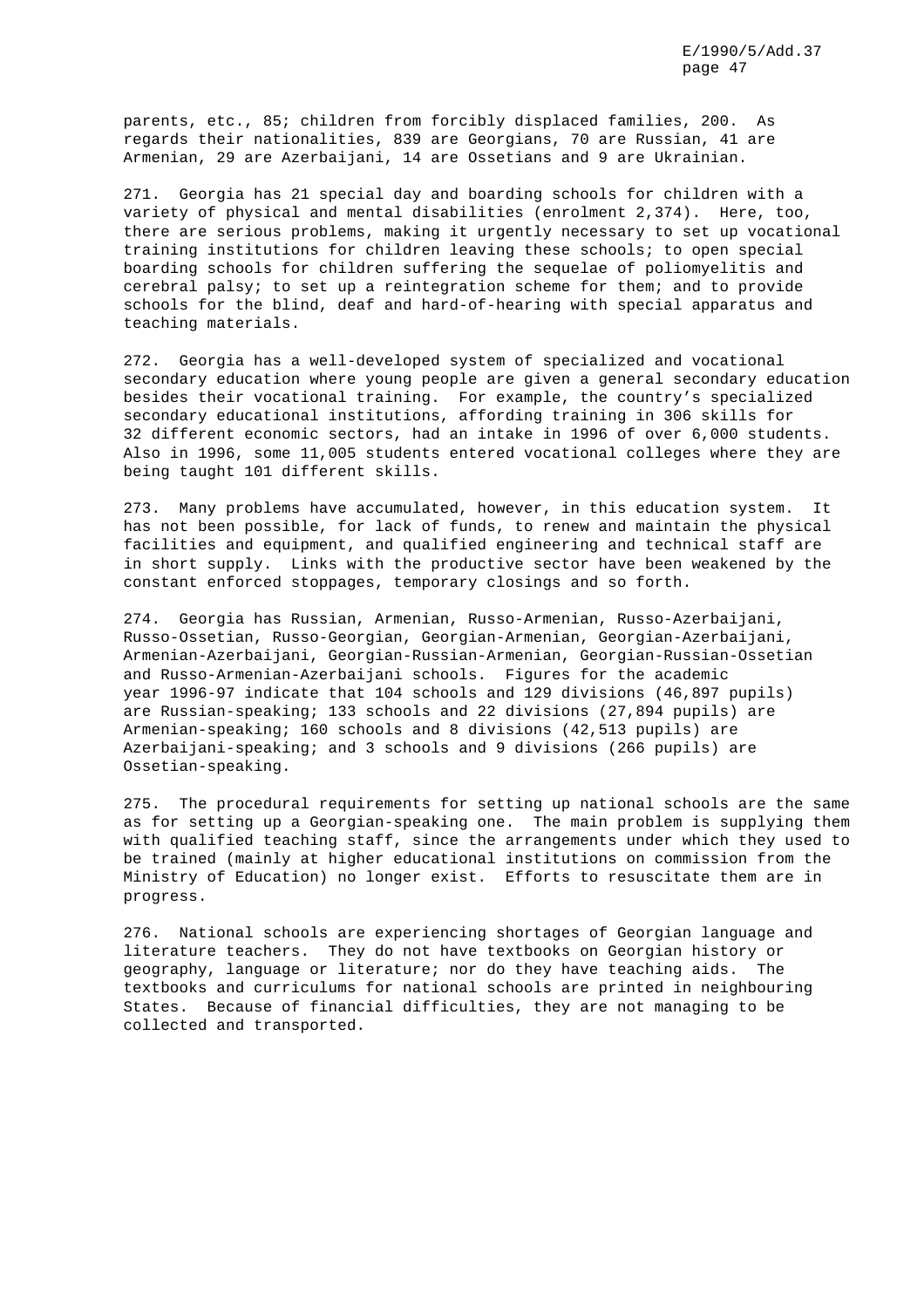277. There are Russian divisions at all higher educational establishments in Georgia; instruction at the teacher-training university is also given in Armenian and Azerbaijani.

278. Commercial teaching establishments began to open in 1991, after the Supreme Council passed a resolution bringing regulations on fee-paying teaching establishments into effect. The regulations were not backed up by standards, and the result was an unwarrantedly fast and disorderly increase in the number of such establishments.

279. To bring some order into the proceedings, the Parliament rescinded the regulations in 1994 and passed another decision, on non-State-run civic teaching establishments in the Republic of Georgia. Regulatory instruments governing the licensing, accreditation and certification of teaching establishments were drawn up, but were not ratified because the then Parliament had reached the end of its term.

280. The opening of non-State-run educational institutions is now governed by the Business Activities Act, which makes registration of such institutions subject to a court decision. The Ministry of Education's licensing commission issues a licence to operate after the founding documents have been duly appraised. Tuition fees at paying educational establishments are set by the principals and vary widely (between 200 and 1,500 lari per year). There is no set salary scale for teachers.

281. Under parliamentary resolution No. 435 of 17 March 1994, non-State-run civic teaching establishments have the same rights as State-run institutions. Experience shows, however, that there is an imbalance in favour of the State-run institutions.

282. The number of pupils who dropped out of school for any reason in the academic year 1995-96 was 4,912 - 0.72 per cent of the total. Altogether 417 pupils from grades 5 to 9 took jobs; 290 of them continued to study at night school, while 127 abandoned their schooling. Among tenth and eleventh-graders, 1,081 took jobs; 783 of them have continued to study at night school, and 298 have abandoned their schooling. For various reasons (sickness, moving abroad, untimely death), 785 pupils in grades 1 to 4, 1,982 in grades 5 to 9 and 2,145 in grades 10 and 11 ceased to attend school.

283. Georgia's special educational institutions and children's camps hold 57 inmates in the fifth to ninth grades and 14 in grades 10 and 11.

284. A common problem throughout the educational system in Georgia is the extremely unsatisfactory situation as regards physical facilities, caused by inadequate finances. There is a significant shortage of teaching materials and textbooks. The energy crisis has meant that school premises have been left unheated during the cold period of the year, and this has led to a fall-off in attendance among pupils and teaching staff, and sometimes even to the interruption of classes. The individual programmes to heat school buildings now being put into effect cannot be regarded as an efficient response to the situation.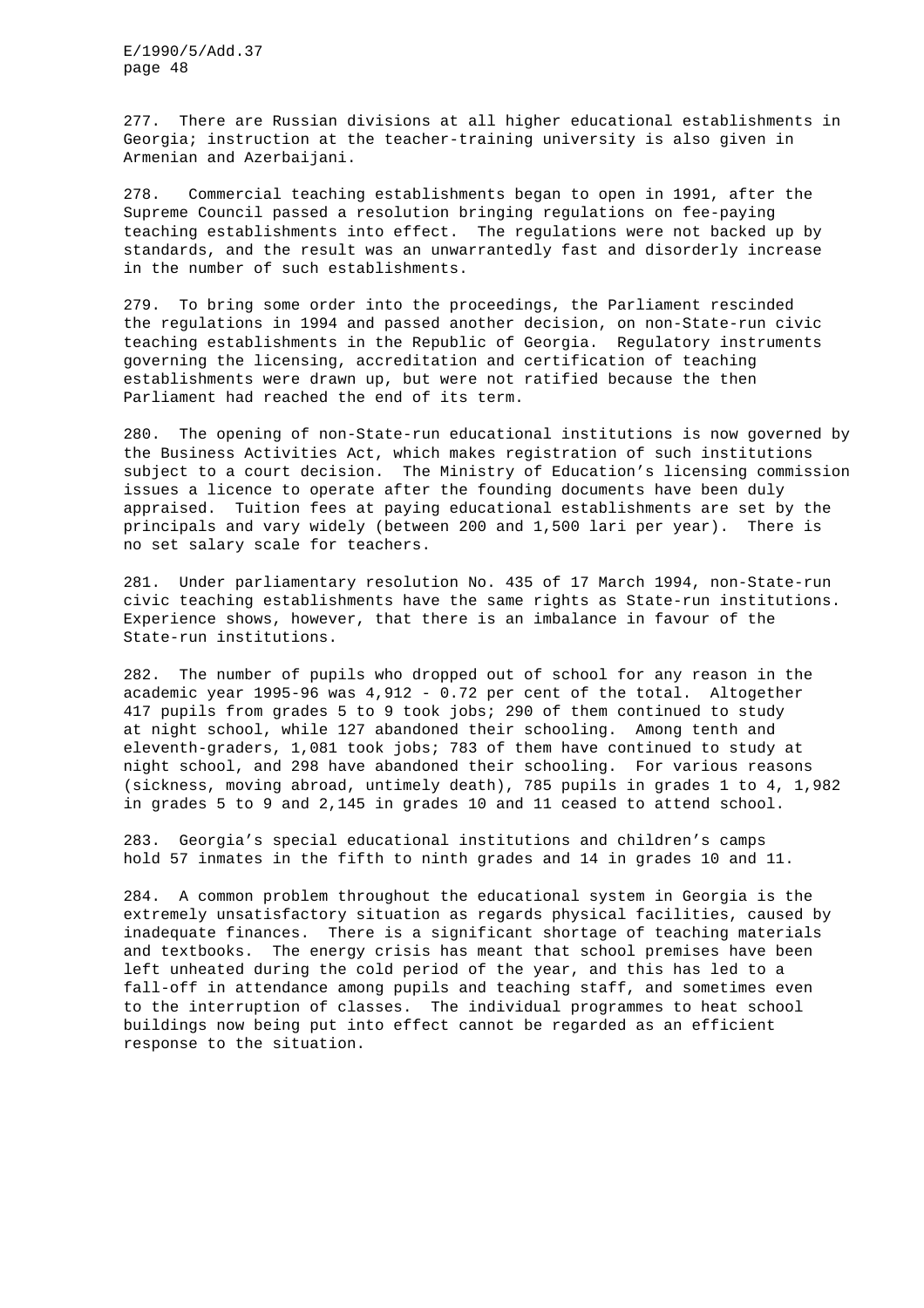285. Teachers receive State-guaranteed social security and benefits in a variety of forms. Pedagogical workers are entitled to a six-hour working day, a shortened working week and long paid vacations. They can expect to attend refresher courses at least once every five years.

286. Schoolteachers' wages are raised periodically. In 1995, depending on category, they ranged between 3.9 and 5.4 lari; on 1 January 1997 they ranged between 26.5 and 31.1 lari. The range of categories occupied by skilled staff in the education system runs from 7 to 17 points on the single wage grid for budget-financed organizations. Accordingly, wages for pedagogical workers in all categories range from 24.4 to 50.0 lari, and for ancillary staff, from 13.8 to 26.6 lari.

287. Delays in payment of teachers' wages have become chronic. Teachers are also dissatisfied with their wage levels, which represent only a tiny fraction of the subsistence minimum, and with the fact that teaching staff were heavily cut as part of the educational reforms. Shortcomings in the system and lapses in the certification exercise being conducted by the Ministry of Education are attracting criticism from a certain section of the teaching community.

288. Given current levels of insolvency among the general public, the fees charged for tenth- and eleventh-grade schooling, which are comparable to an average monthly wage in the budget-financed sphere, make it hard to exercise the right to a complete secondary education.

289. The Ministry of Education has designed 22 programmes to ensure that the reform of the education system goes ahead, using credits extended by the World Bank. A project worth \$2.5 million has been submitted to the Japanese International Cooperation Agency for funding. Georgia has an agreement with the Agency to conduct \$9 million-worth of restoration, construction and repairs on educational facilities. UNICEF has provided \$1 million to support the educational reforms.

## **X. Article 15**

290. In culture and science policy, the State takes as its starting point the notion that everyone is entitled to enjoy the achievements of science and culture and to be creative, and that science and culture must serve the all-round development and reinforce the qualities of the individual, inculcating respect for human rights and freedoms. It is the mission of culture and science to enable individuals to live in a free society, and to foster mutual understanding, tolerance and friendship among peoples and racial, ethnic and religious groups.

291. The rights covered by this article are guaranteed under the Constitution, article 34 of which says that the State shall foster the development of culture and unrestricted participation in cultural life, the expression and enrichment of cultural distinctiveness, the acknowledgment of national and universal human values and the strengthening of international cultural bonds. Every Georgian citizen is required to uphold and preserve the cultural heritage, which is protected by law.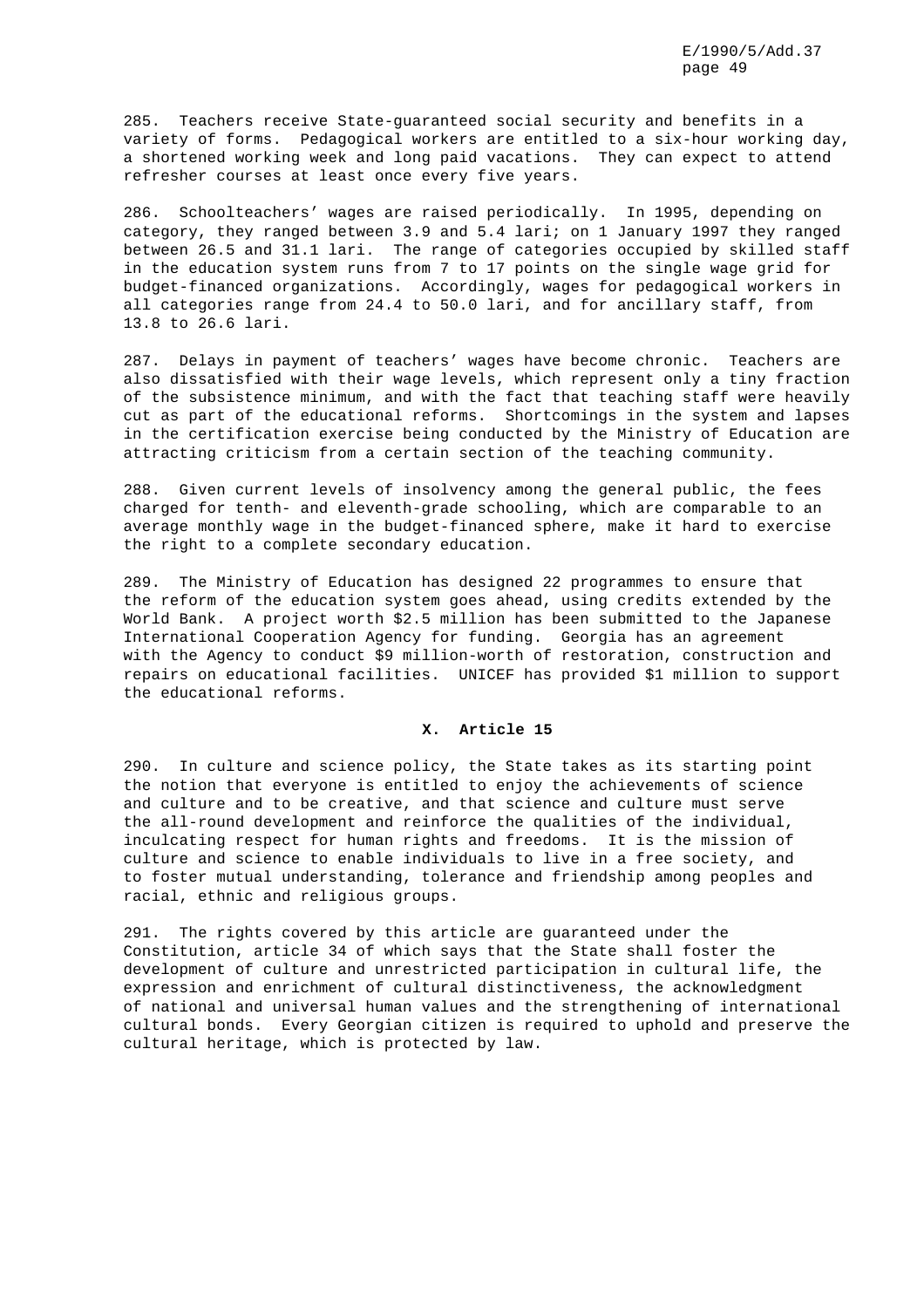292. Article 38 of the Constitution states: "Citizens of Georgia shall be equal in cultural life irrespective of their language, nationality, or ethnic or religious origins. In accordance with the principles and standards of international law, they shall be entitled to develop their own cultures freely without any discrimination or interference, and to use their native languages in their personal and public lives."

293. Article 23 guarantees freedom of intellectual creativity and the inviolability of intellectual property rights. Interference in the creative process and censorship of creative activities are prohibited. Creative works may not be seized or barred from distribution unless they impinge upon other people's legitimate rights.

294. Under article 24 of the Constitution, everyone is entitled to receive and disseminate information freely, and to express his or her opinion orally, in writing or in any other manner. The mass media are unrestricted. Censorship is prohibited.

295. Personal property and non-property rights arising out of the creation and use of scientific, literary or artistic works (copyright) are protected by the Civil Code (book IV). Copyright subsists in any such work, regardless of its purpose, genre, scientific nature, extent, merits, form or means of expression. Copyright subsists in both published and unpublished works that exist in any objective form. The author of a work is considered to be the individual through whose intellectual and creative efforts it came into being.

296. The author or other holder of copyright has exclusive title to the use of the work in any form and by any means. Exclusive title to the use of a work means the right to engage in, permit or prohibit: reproduction of the work; distribution by any means of the original or copies of the work: sale, rental etc.; the import for distribution of copies of the work, including copies produced with the consent of the author or holder of copyright; public demonstration of the work; public use of the work; and public broadcast of the work over the airwaves or via cable transmission systems etc.

297. The law protects the inviolability of the work and its author's name both during the latter's lifetime and after his death. If the author or his successors suffer as a result of a breach of copyright, they may on their own initiative seek redress.

298. Breaches of copyright are fairly common in Georgia. The information media often publish or broadcast works without their authors' knowledge. Copyright is also breached at concerts. This results from the absence of implementing regulations to enforce copyright in practice.

299. The legislative underpinnings of cultural life in Georgia are largely at the development stage. So far the only law passed is the Librarianship Act, which regulates the main aspects of library management and library relations between individuals and bodies corporate in accordance with the standards of international law.

300. A bill on culture has been drafted and has had two readings in the Parliament; it is intended to become the basis for Georgia's cultural policy,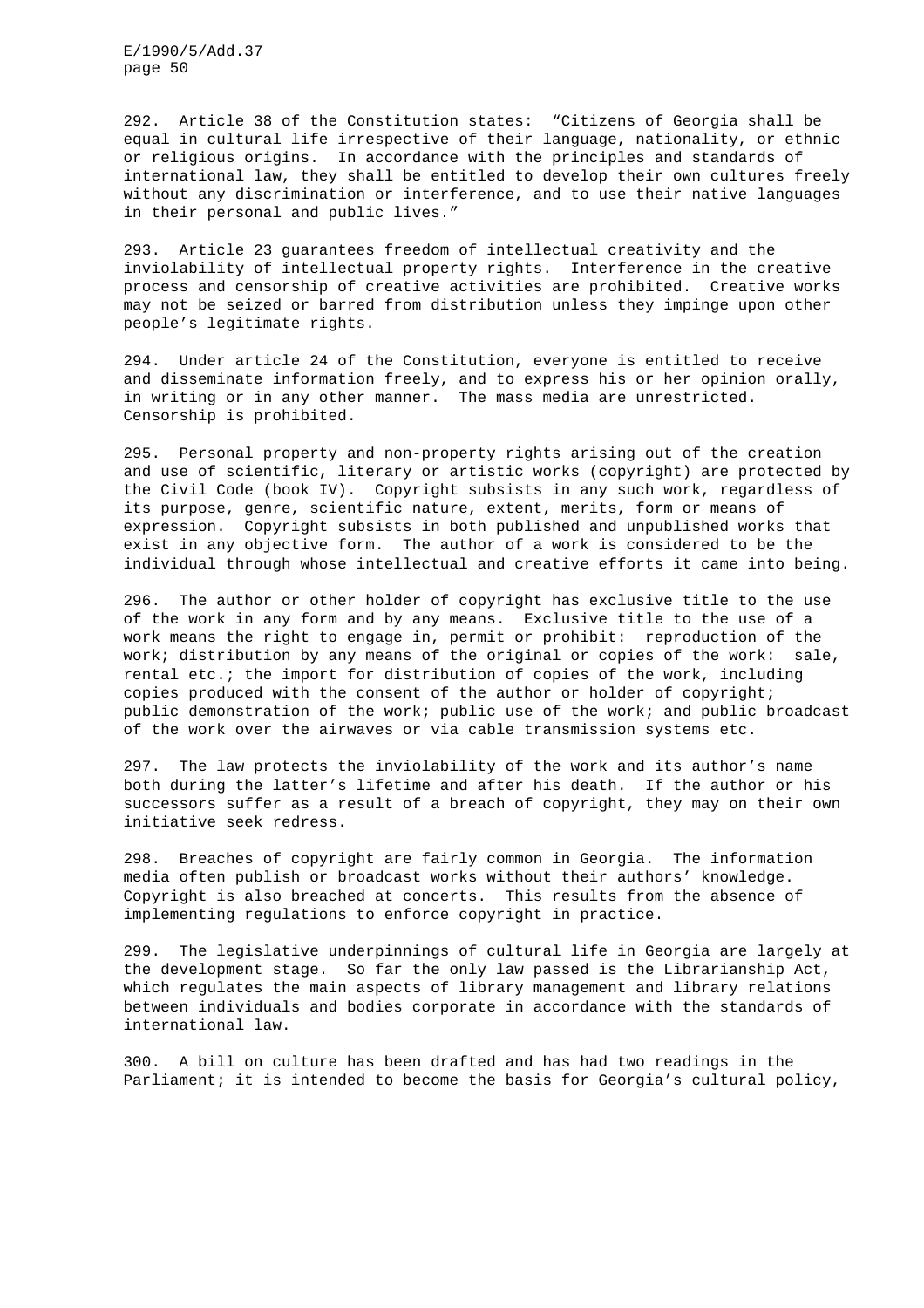and help to promote observance of human rights and freedoms and preserve the cultural distinctiveness of the country's national minorities. Bills on the preservation and use of the cultural heritage and on the transport of valuable cultural objects into and out of the country have also been drafted.

301. There is a State Culture Fund, financed out of the Republic's budget, of which it represented 0.68 per cent in 1996 (5,368,950 lari or \$4,161,976). In the view of the Georgian Ministry of Culture, this is below the minimum necessary to sustain and develop the existing cultural infrastructure.

302. Besides the State Culture Fund there are cultural development funds taking a variety of legal forms which enjoy the status of public associations. Their contribution to sustaining and developing cultural life is negligible.

303. Georgia has a significant cultural infrastructure which enables it to promote to the full the enjoyment of the rights set forth in this article of the Covenant. There are in operation 43 theatres: 3 opera houses, 30 for stage plays, 6 puppet theatres, 2 theatres for young audiences, 1 musical theatre and 1 pantomime theatre.

304. There are 25 concert organizations, and 4,480 cultural and educative institutions, including 104 museums, 2,250 libraries, 1,805 clubs and similar institutions and 21 parks. Georgia has 4 higher and 21 secondary educational institutions specializing in the performing and creative arts, and 294 music and art schools.

305. The grave economic crisis has, however, made it difficult for cultural centres to operate effectively. The cultural infrastructure has shrunk by 30-40 per cent overall. Examples of this adverse development (see table):

## TABLE 13

|                                   | 1990  | 1996  |
|-----------------------------------|-------|-------|
| Clubs and similar<br>institutions | 2 100 | 1 690 |
| Popular theatres                  | 54    | 29    |
| Cultural and leisure<br>parks     | 29    | 2.1   |
| Amateur performing<br>societies   | 600   | 308   |
| Museums                           | 123   | 104   |

## SHRINKING CULTURAL INFRASTRUCTURE IN GEORGIA

306. Library attendance fell off noticeably in 1992-1993. It rose by 30-40 per cent between 1994 and 1996, however, owing to an increase in teaching institutions of various kinds in towns and district centres; additionally, a large part of the population cannot afford to buy books and periodicals so they go to the library.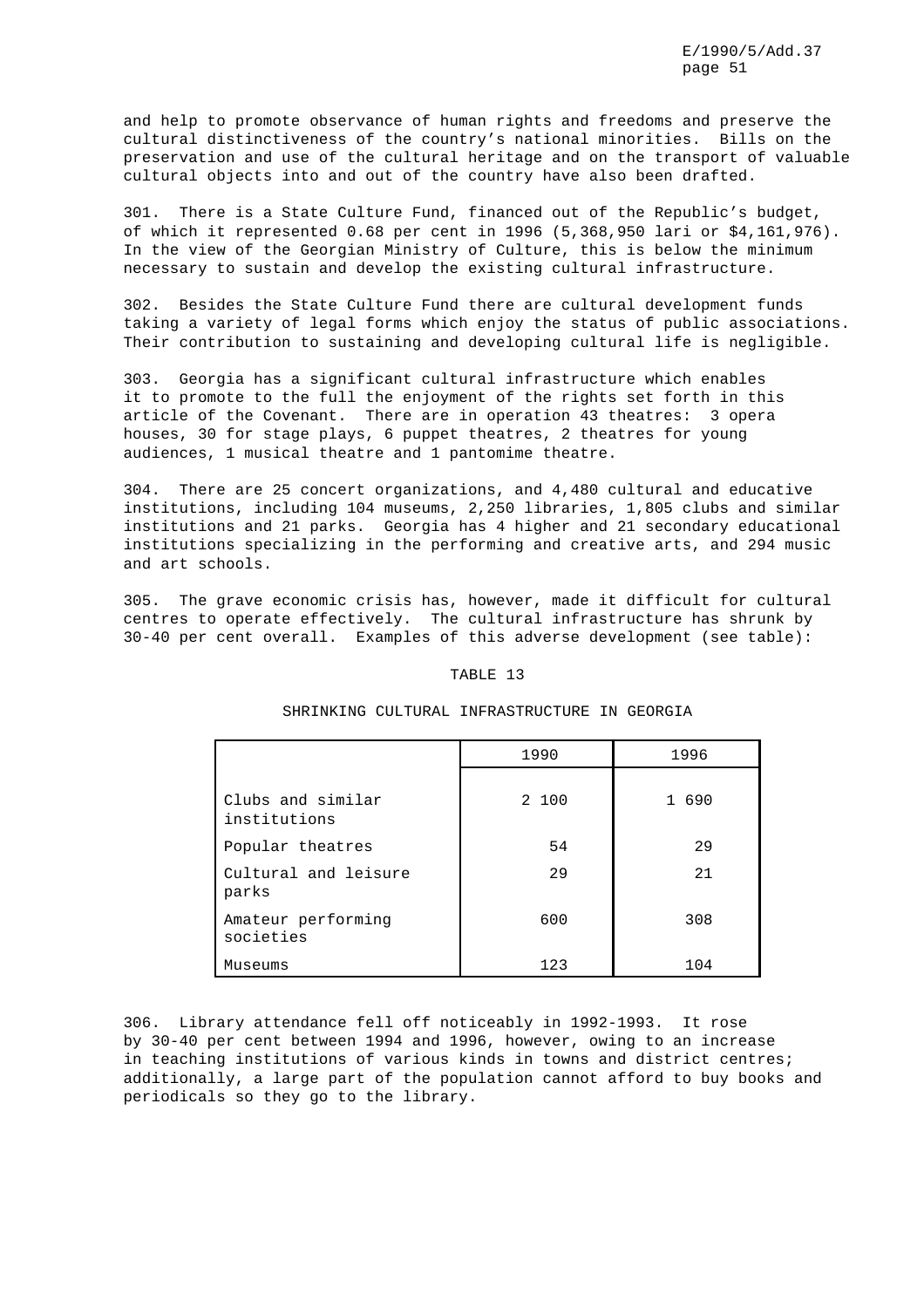307. Since 1993, the country's museums have not been allocated any resources for acquisitions or for housekeeping and exhibition needs. Beginning in 1992, virtually all activities at clubs and similar institutions tended to fall off. Things have picked up somewhat since 1994, especially in clubs focusing on particular pursuits.

308. The State is making an effort to rectify the situation. For instance, a decree by the Head of State has for a limited period accorded professional theatres preferential treatment and the right to engage in commercial activities (which budget-financed organizations are by law not allowed to do), in order to encourage their activities. Three Tbilisi-based academic theatres have been allocated additional funds by the municipal authorities in the capital.

309. Georgian cinema, which is renowned, has found itself in difficulties. This is chiefly due to the rising costs of film production, problems with rentals and a sharp drop in cinema audiences. In part this is the result of video piracy, which has become widespread. Commercial and State-run television channels and many cinemas deluge their viewers with unlicensed video productions, for the most part commercial and of no great artistic merit, that exalt violence and sex.

310. The lack of proper legal underpinnings makes it difficult to preserve cultural monuments. The number of touring shows and exhibitions in the country has declined sharply, in part owing to the lack of resources in local budgets. Difficult material conditions in the cultural sphere have forced many people in creative professions to go abroad or change career.

311. One key facet of cultural policy is that of giving effect to ethnic minorities' cultural rights and supporting the preservation of their cultural heritage. To this end, the Georgian Ministry of Culture has set up a special service and established a public council on which representatives of cultural organizations from a variety of national minorities serve.

312. Russian, Azerbaijani, Armenian and Kurdish cultural and charity centres operate in the capital, and there is also Caucasus House, which promotes the culture of the peoples of the Caucasus.

313. Unfortunately, the general economic crisis has adversely affected the activities of the minority-culture infrastructure and the support - especially physical support - it receives from the State.

314. The State actively takes advantage of the possibilities afforded by the mass media to apply its cultural policy, organizing festivals, competitions, exhibitions and so forth. Special, permanent slots have been introduced into the broadcasting schedule for promoting masterpieces of world culture on the television and radio. Specialist publications are appearing in print: Muza, the Ministry of Culture's newspaper, Khudozhnik ("The Artist"), the paper of the Union of Artists, Muzyka, the paper from the Composers' Union and Iskusstvo ("Art"), the journal of the Ministry of Culture.